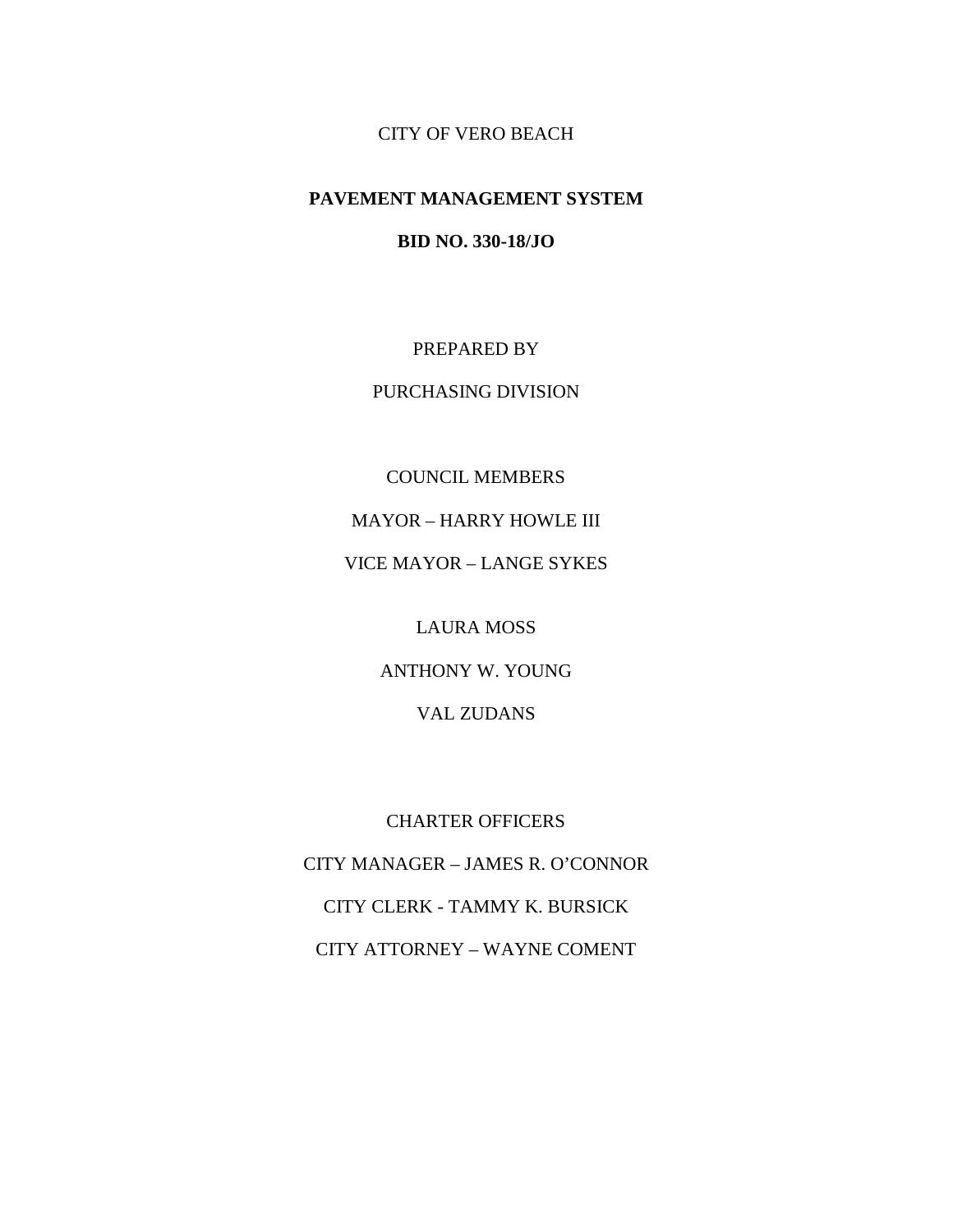# **TABLE OF CONTENTS**

| <b>ARTICLE</b> |                                                                        | PAGE NO. |
|----------------|------------------------------------------------------------------------|----------|
|                |                                                                        |          |
|                | <b>Instructions to Bidders</b>                                         |          |
| $\mathbf{1}$ . |                                                                        |          |
| 2.             |                                                                        |          |
| 3.             |                                                                        |          |
| 4.             |                                                                        |          |
| 5.             |                                                                        |          |
| 6.             |                                                                        |          |
| 7.             |                                                                        |          |
| 8.             |                                                                        |          |
| 9.             |                                                                        |          |
| 10.            |                                                                        |          |
| 11.            |                                                                        |          |
| 12.            |                                                                        |          |
| 13.            |                                                                        |          |
| 14.            |                                                                        |          |
| 15.            |                                                                        |          |
| 16.<br>17.     |                                                                        |          |
| 18.            |                                                                        |          |
| 19.            |                                                                        |          |
| 20.            | Contract Drawings and Interpretation of Drawings and Specifications 10 |          |
| 21.            |                                                                        |          |
| 22.            |                                                                        |          |
| 23.            |                                                                        |          |
| 24.            |                                                                        |          |
|                |                                                                        |          |
|                | <b>General Conditions</b>                                              |          |
|                |                                                                        |          |
|                |                                                                        |          |
| 3.             |                                                                        |          |
| 4.             |                                                                        |          |
| 5.             |                                                                        |          |
| 6.             |                                                                        |          |
| 7.             |                                                                        |          |
| 8.             |                                                                        |          |
| 9.             |                                                                        |          |
| 10.            |                                                                        |          |
| 11.            |                                                                        |          |
| 12.            |                                                                        |          |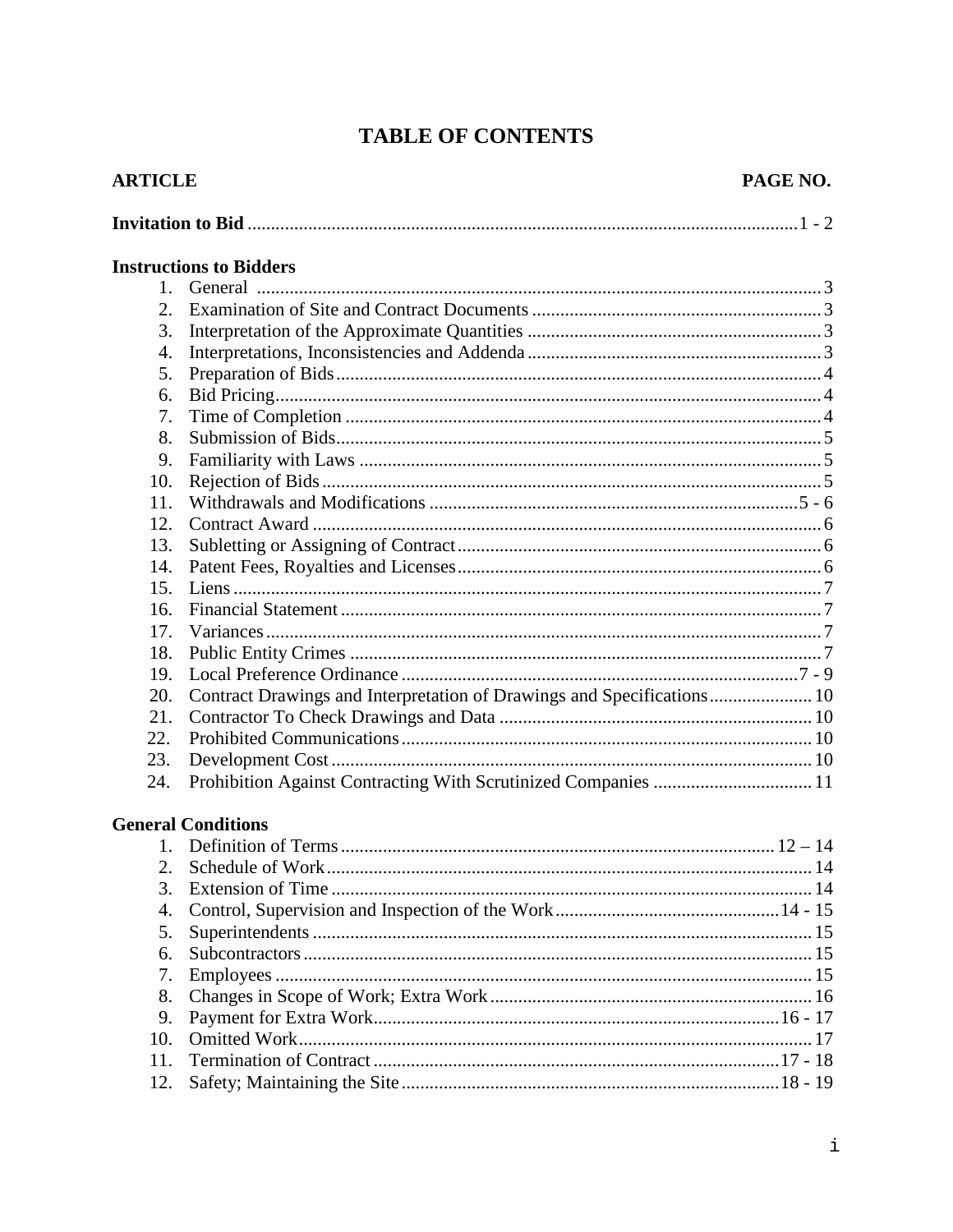# **TABLE OF CONTENTS (Continued)**

# **ARTICLE**

# PAGE NO.

| 13.              |                                         |  |
|------------------|-----------------------------------------|--|
| 14.              |                                         |  |
| 15.              |                                         |  |
| 16.              |                                         |  |
| 17.              |                                         |  |
| 18.              |                                         |  |
| 19.              |                                         |  |
| 20.              |                                         |  |
| 21.              |                                         |  |
| 22.              |                                         |  |
| 23.              |                                         |  |
| 24.              |                                         |  |
| 25.              |                                         |  |
| 26.              |                                         |  |
| 27.              |                                         |  |
| 28.              |                                         |  |
| 29.              |                                         |  |
| 1.               | <b>Supplementary General Conditions</b> |  |
| 2.               |                                         |  |
| 3.               |                                         |  |
| $\overline{4}$ . |                                         |  |
| 5.               |                                         |  |
| 6.               |                                         |  |
| 7.               |                                         |  |
| 8.               |                                         |  |
| 9.               |                                         |  |
| 10.              |                                         |  |
| 11.              |                                         |  |
| 12.              |                                         |  |
| 13.              |                                         |  |
|                  |                                         |  |
|                  |                                         |  |
|                  |                                         |  |
|                  |                                         |  |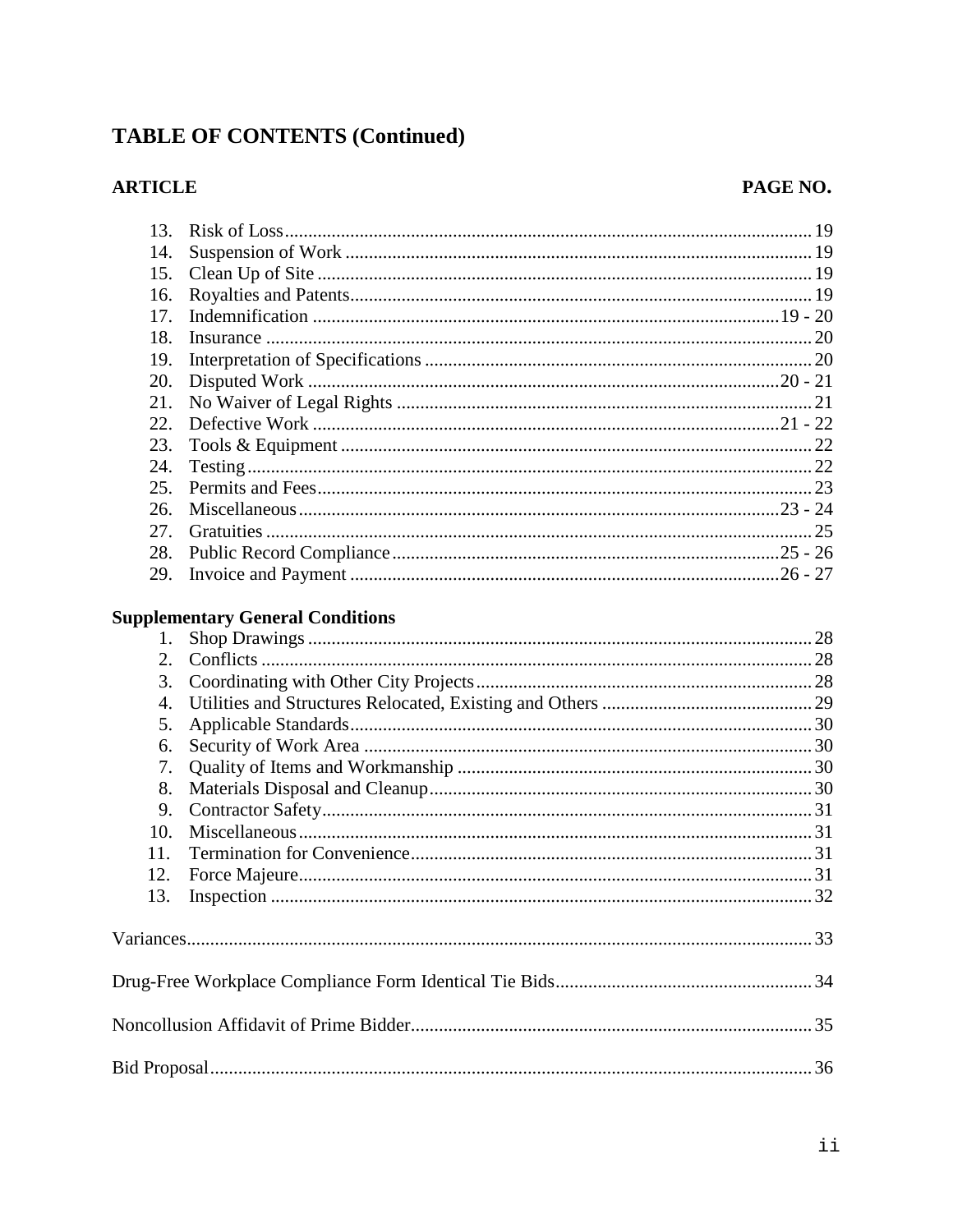# **TABLE OF CONTENTS (Continued)**

| <b>ARTICLE</b>                                                                         | PAGE NO. |
|----------------------------------------------------------------------------------------|----------|
|                                                                                        |          |
|                                                                                        |          |
| Certification Regarding Debarment, Suspension, Ineligibility and Voluntary Exclusion40 |          |
|                                                                                        |          |
|                                                                                        |          |
|                                                                                        |          |
|                                                                                        |          |
|                                                                                        |          |
|                                                                                        |          |
|                                                                                        |          |

Attachments:

Scope of Work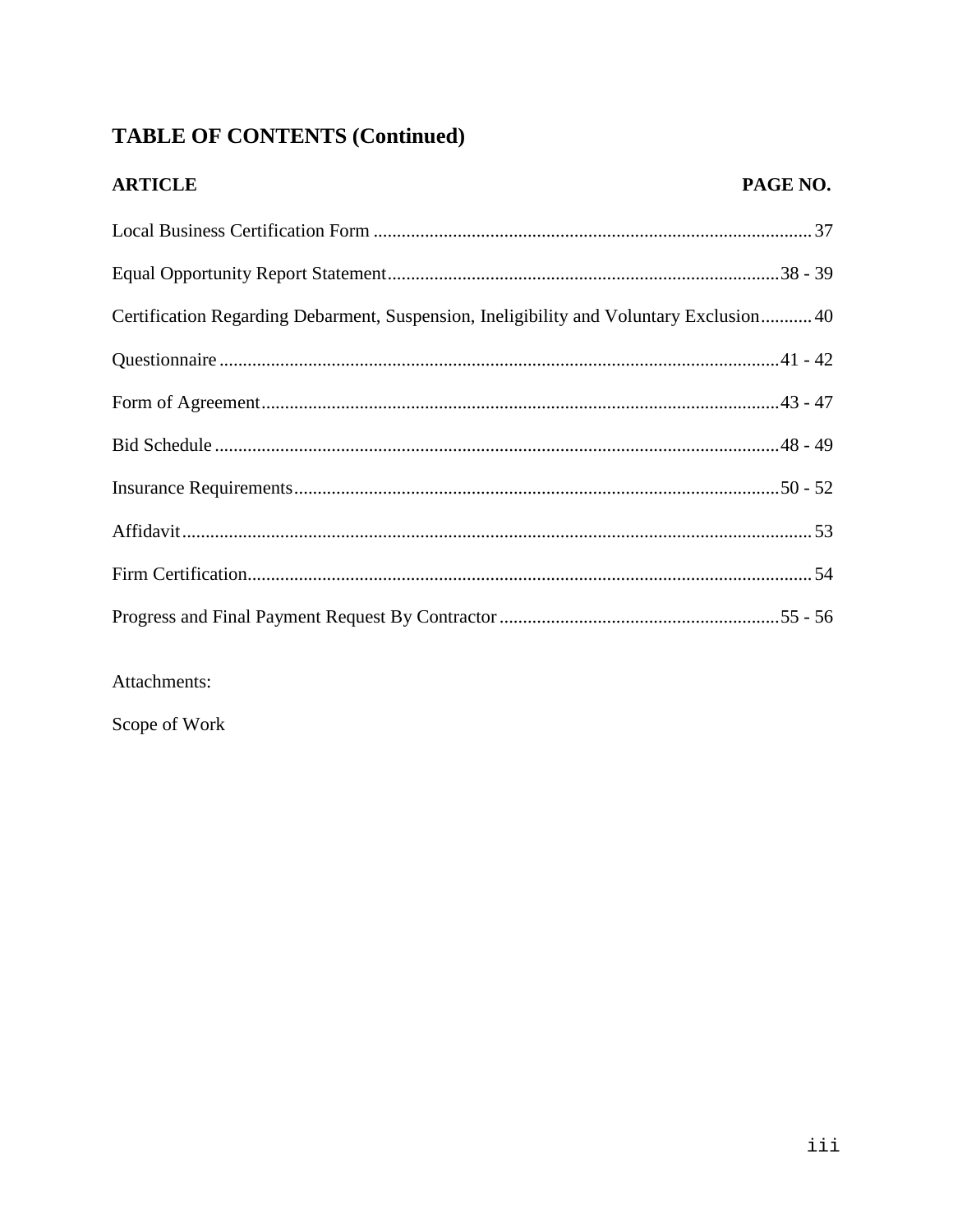### **CITY OF VERO BEACH, FLORIDA**

#### **INVITATION TO BID**

#### **BID NO. 330-18/JO**

Sealed Bids will be received by the Manager of Purchasing, **1053 20<sup>th</sup> Place, Vero Beach, Florida, 32960,** until 2:30 p.m., Thursday, January 10, 2019, and subsequently opened in a meeting to be held in the T&D Conference Room for the following:

### **PAVEMENT MANAGEMENT SYSTEM PUBLIC WORKS DEPARTMENT**

Bid Documents may be obtained from DemandStar.com, Inc. at [http://WWW.Demandstar.com,](http://www.demandstar.com/) Telephone No. (800) 711-1712. All inquiries shall be directed to the office of the Manager of Purchasing at (772) 978-5470.

All Bids shall be submitted in duplicate on the Bid Proposal forms provided within the Specifications and **provide one (1) USB drive that contains "all" of your documentation included in the original bid in a pdf format.** All Bidders/Contractors submitting proposals must be authorized to do business in the State of Florida. If said Bidders/Contractors are a corporation, partnership or limited liability company, they must be in continuous good standing, active and current with state of their incorporation or registration and the State of Florida and must keep their active and current status throughout the term of the contract. Any business located within the city limits of Vero Beach must provide a copy of their business occupational license at the time of award.

Bids must be sealed and plainly marked **"BID NO. 330-18/JO PAVEMENT MANAGEMENT SYSTEM"** on the outside of the envelope and addressed as follows:

| <b>By Mail:</b>           | <b>By Courier:</b>    |
|---------------------------|-----------------------|
| City of Vero Beach        | City of Vero Beach    |
| Manager of Purchasing     | Manager of Purchasing |
| P.O. Box 1389             | 1053 20th Place       |
| Vero Beach, FL 32961-1389 | Vero Beach, FL 32960  |

The City reserves the right to delay awarding of the Contract for a period of sixty (60) days after Bid Opening, to waive informalities in any Bid, or reject any or all Bids in whole or in part with or without cause and/or to accept the Bid that, in its judgment, will serve the best interest of the City of Vero Beach, Florida. Notwithstanding any clause or statement to the contrary, or in the event of any conflict, inconsistency or need for interpretation concerning any Bid or Bid-related documents, the provisions of Section 2-351, Vero Beach Code concerning Bidding Procedures and this Invitation to Bid shall control in this order.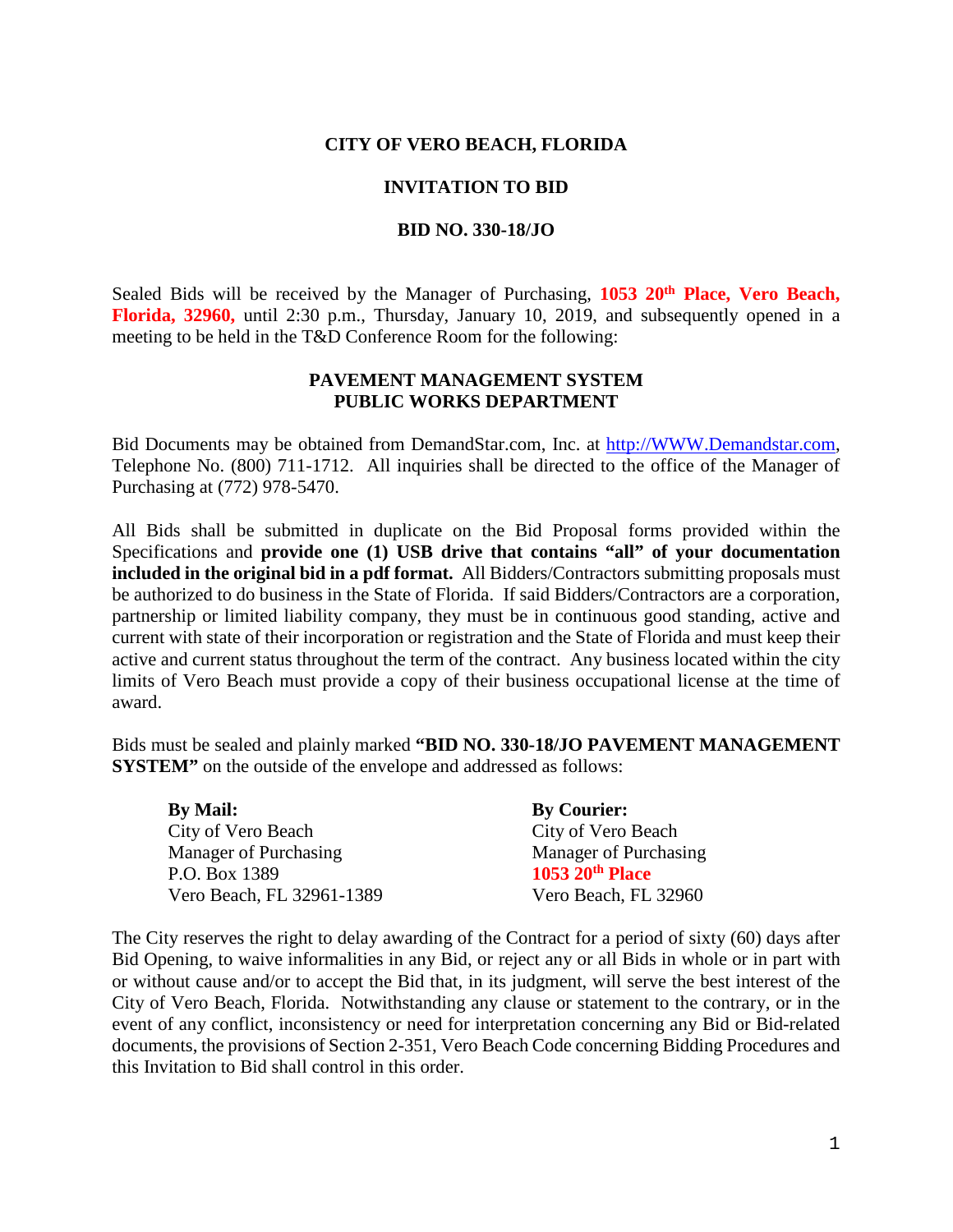Issued at Vero Beach, Florida this 6th day of December, 2018.

# CITY OF VERO BEACH, FLORIDA

JAMES R. O'CONNOR CITY MANAGER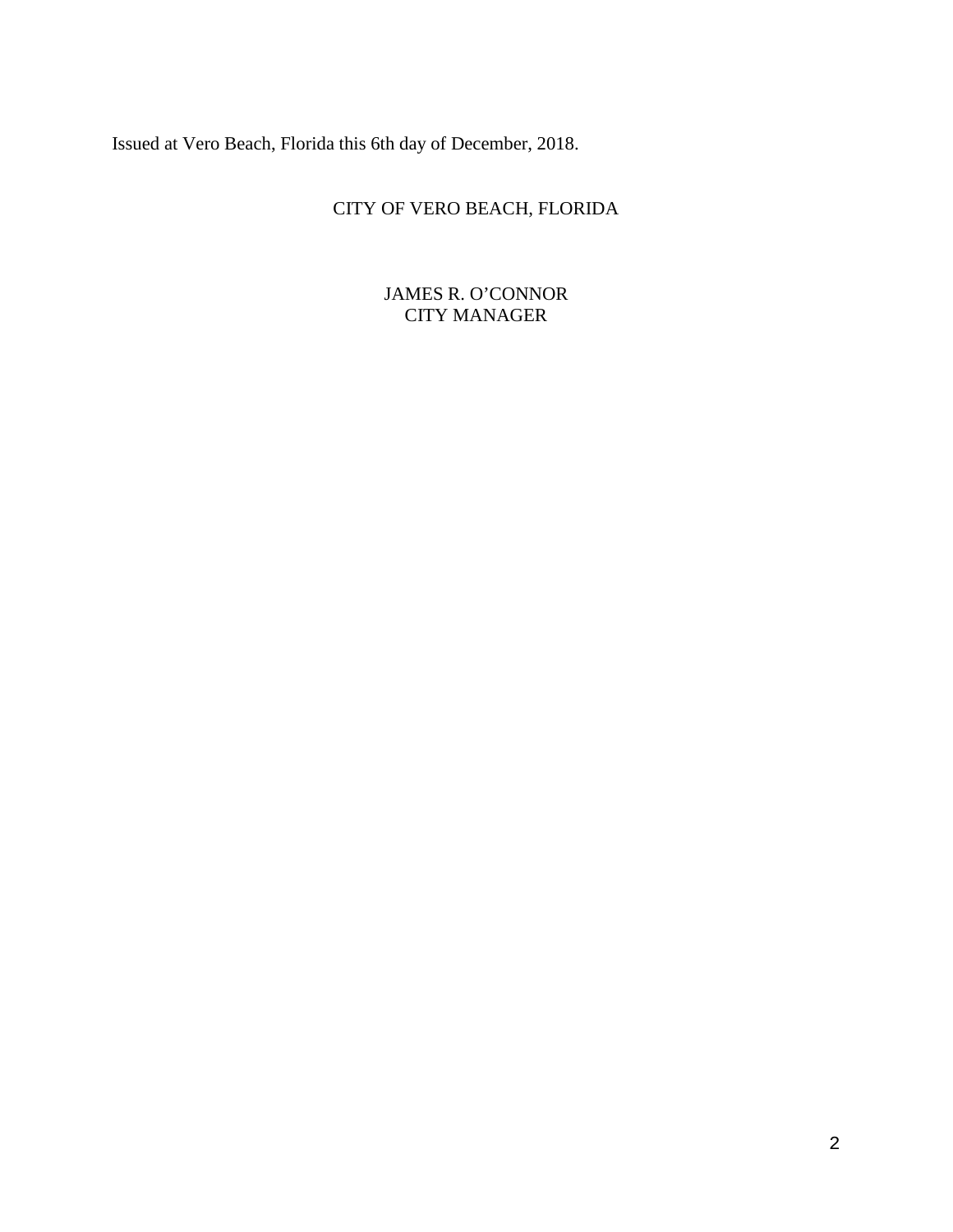#### **CITY OF VERO BEACH, FLORIDA**

### **INSTRUCTIONS TO BIDDERS**

#### **1. GENERAL**

The following instructions are given for the purpose of guiding Bidders in properly preparing their Bids or proposals. These Instructions and the Invitation to Bid shall be binding on all Bidders, and incorporated into and made part of the Contract.

# **2. EXAMINATION OF SITE AND CONTRACT DOCUMENTS**

The Bidder is required, before submitting his Bid, to visit the Site of the proposed Work and familiarize himself with the nature and the extent of the Work and any surface and subsurface conditions that may in any manner affect the Work to be done, and the equipment, materials, and labor required, and the cost thereof. The Bidder is also required to examine carefully any and all Contract Documents. Ignorance on the part of the Bidder will in no way relieve him of the obligations and responsibilities assumed under the Contract. No information derived from maps, Drawings, Specifications, or from the City, shall relieve the Contractor from any risk or from fulfilling all terms of the Contract.

#### **3. INTERPRETATION OF THE APPROXIMATE QUANTITIES**

The Bidder's attention is called to the fact that any of the quantities of Work shown on the Bid Schedule are approximate only and not guaranteed. For each unit of Work contained in the Bid Schedule, the City has the right to require greater or fewer units of Work to be performed than the quantities listed.

### **4. INTERPRETATIONS, INCONSISTENCIES AND ADDENDA**

The Bidder must request interpretations or clarifications regarding the Contract Documents and any Specifications received prior to Bid Opening, in writing from the Manager of Purchasing. To be considered, such request must be received at least four (4) days prior to Bid Opening. The Manager of Purchasing will notify all prospective Bidders of any and all interpretations and supplemental instructions. These notices shall be in the form of written Addenda. The failure of any Bidder to receive any such Addenda shall not relieve the Bidder from the obligation to comply with the terms of the Addenda in addition to all other Contract Documents, should the Bidder submit a Bid and become the Contract Awardee. All Addenda so issued shall become a part of the Contract Documents. The City shall not be bound by any oral interpretations or clarifications.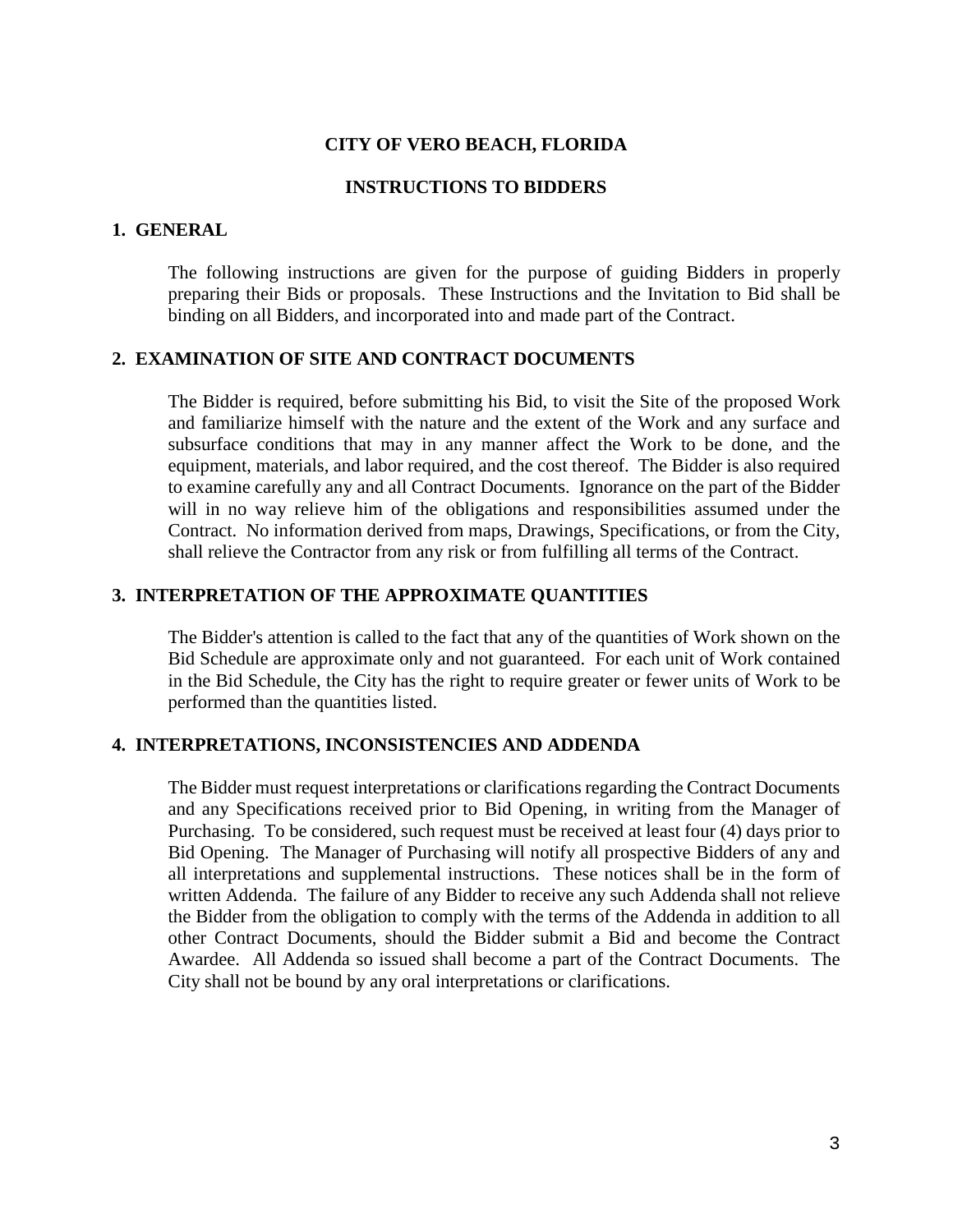**By Mail: By Courier:** City of Vero Beach City of Vero Beach Manager of Purchasing Manager of Purchasing P.O. Box 1389 **1053 20th Place** Vero Beach, FL 32961-1389 Vero Beach, FL 32960

Telephone: (772) 978-5470 E-mail: purchase@covb.org

# **5. PREPARATION OF BIDS**

All Bids shall include the Bid Proposal and such other forms and statements, such as the Questionnaire, and Bid Bond as are herein provided or otherwise required. The Bid Schedule must have all blank spaces filled in with a price for each lump sum item and for every item for which a quantity is given. All Bids must be typed or in ink and submitted in duplicate.

One Bid from any individual, partnership, or corporation, under the same or different names, will be considered. Should it appear to the City that any individual, partnership, or corporation has an interest in more than one Bid for the Work contemplated, the City shall reject all Bids in which such individual, partnership, or corporation has such interest.

# **6. BID PRICING**

The Bid price shall include the selling and delivering of all materials, equipment, tools, including applicable taxes, necessary or proper for the completion of the Work except as may be otherwise expressly provided for in the Contract Documents. The unit prices shall be construed as including all of Contractor's direct and indirect costs of doing the Work required, including such costs as insurance, obtaining required permits, testing, etc., unless otherwise expressly provided in the Contract Documents.

The Contractor shall familiarize himself with the requirements of the State of Florida pertaining to the exemption from State Sales Tax as it may apply to the City.

The City may consider Bids as nonresponsive if they contain serious omission, unauthorized alterations of form, unauthorized alternate Bids, incomplete or unbalanced Bid pricing (including via escalator clauses), or irregularities of any kind.

# **7. TIME OF COMPLETION**

Time is of the essence. The Bidder shall include in the Bid Schedule the Time of Completion. The Time of Completion shall be stated as the total number of calendar days from and including the Commencement Date through the Completion Date. The City will consider the Time of Completion in evaluating the award of this Bid.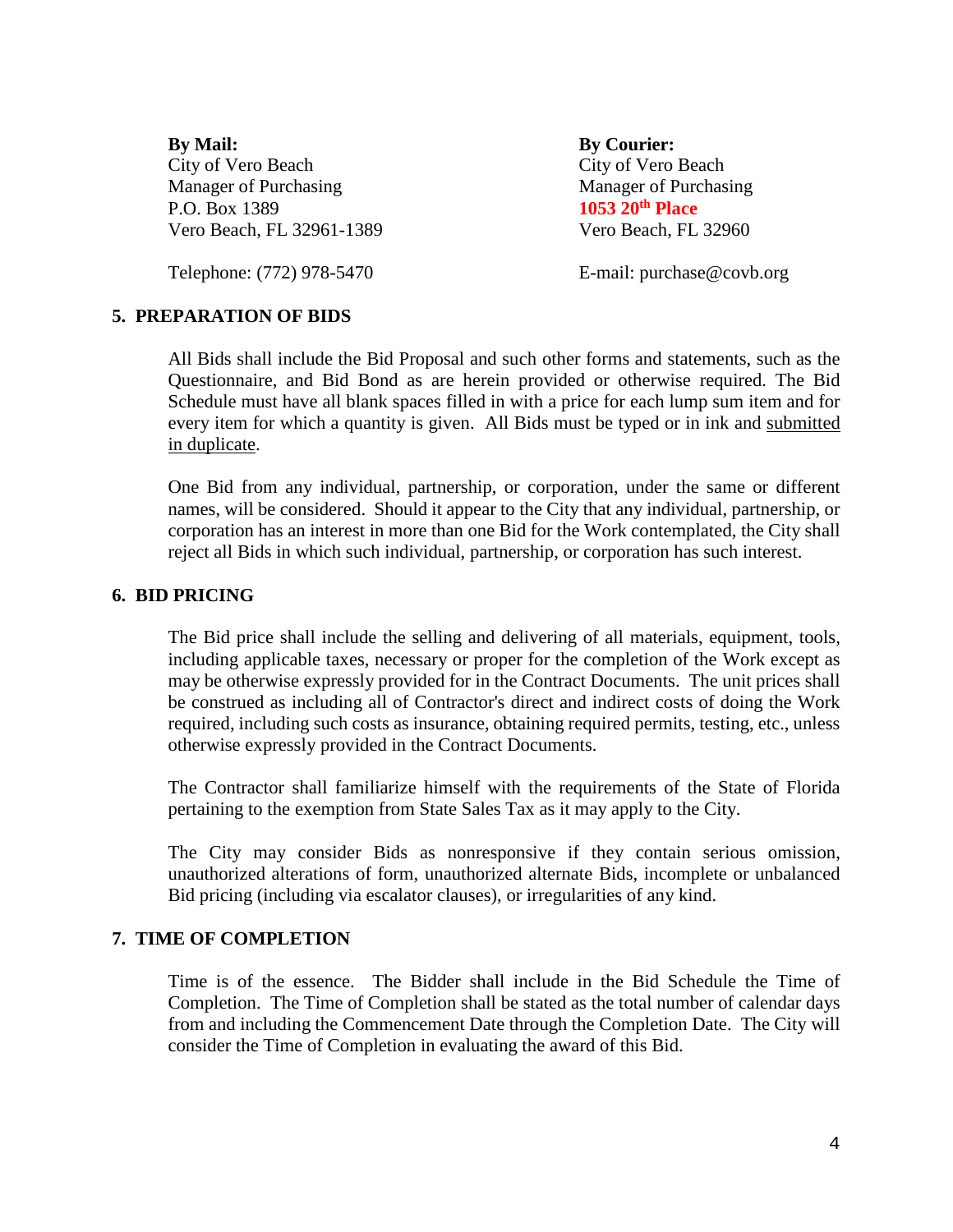#### **8. SUBMISSION OF BIDS**

All Bid proposals must be delivered to the Manager of Purchasing, T&D Facility, 3455 Airport West Drive, Vero Beach, Florida, by the date and time indicated on the Invitation to Bid. Bidders must allow sufficient time for the Manager of Purchasing to time-stamp the sealed Bid by the time indicated in the Invitation to Bid.

All Bid proposals must be sealed in an envelope marked on the outside with Bidder's name, address, Bid number, description, and date.

City of Vero Beach City of Vero Beach Manager of Purchasing Manager of Purchasing P.O. Box 1389 **1053 20th Place** Vero Beach, FL 32961-1389 Vero Beach, FL 32960

**By Courier:** 

BID NO. 330-18/JO

BID DESCRIPTION PAVEMENT MANAGEMENT SYSTEM BID DATE January 10, 2019 @ 2:30 p.m.

# **9. FAMILIARITY WITH LAWS**

The Bidder is assumed to be familiar with all federal, state and local laws and regulations that may affect the Work. The Contract Documents may describe some of these laws and regulations; however, the Bidder is responsible for knowing and complying with any and all applicable laws and regulations. Ignorance on the part of the Bidder will in no way relieve him from the responsibility of compliance therewith.

# **10. REJECTION OF BIDS**

The City reserves the right to reject any Bid, if the evidence submitted by the Bidder, or if the investigation of such Bidder, fails to satisfy the City that such Bidder is properly qualified to carry out the obligations and to complete the Work contemplated therein. Any or all Proposals will be rejected, if there is reason to believe that collusion exists among the Bidders. Proposals will be considered irregular and may be rejected, if they show serious omissions, alterations in form, additions not called for, conditions or irregularities of any kind. The City reserves the right to reject any or all Proposals and to waive such technical errors as may be deemed best for the interest of the City.

# **11. WITHDRAWALS AND MODIFICATIONS**

Any Bidder may, without prejudice to himself, withdraw or modify his Proposal at any time prior to Bid Opening, by physically delivering written notice of withdrawal or the written modification in writing to the Manager of Purchasing.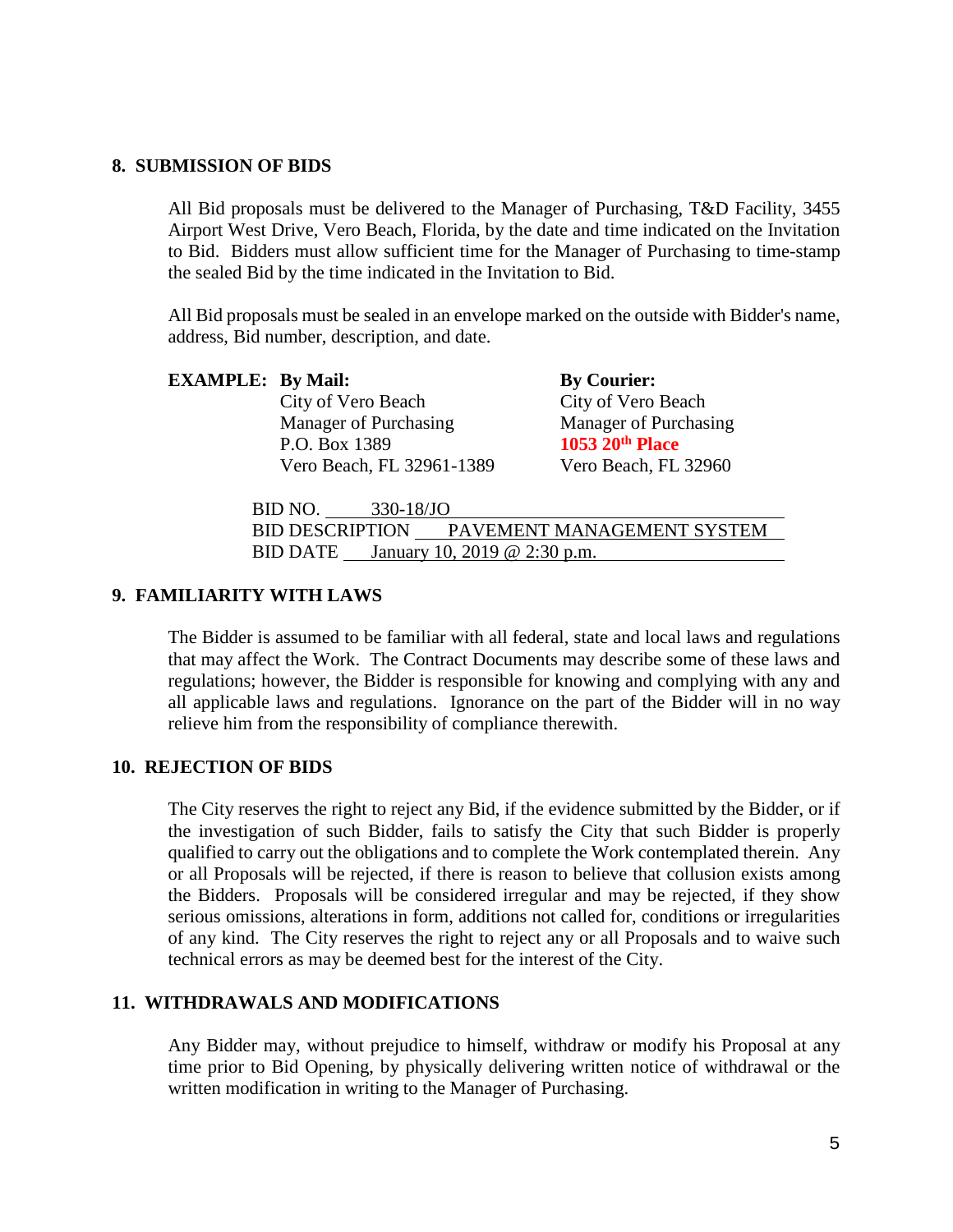All written requests for withdrawal and written modifications must be signed by a person duly authorized to make such withdrawal or modification; and, in case signed by a deputy or subordinate, the principal's proper written authority to such deputy or subordinate must accompany the request for withdrawal or modification.

### **12. CONTRACT AWARD**

The Contract Awardee, if any, shall execute the Contract, furnish good and sufficient bonds as herein required, and provide a certificate of insurance as herein required, within ten (10) days after receiving the Contract for execution. If the Contract Awardee fails to execute the Contract or furnish the bonds within such time, the City may annul the award and award the Contract to another Bidder, or take any other actions as authorized under Chapter 2, Article VIII, Division 2, Section 2-351 of the Vero Beach Code, including the award of the Contract to another Bidder. The new Contract Awardee, if any, shall fulfill every stipulation embraced herein as if he were the original party to whom award was made.

If the Contract Awardee is a corporation, it shall furnish certificates as to its corporate existence and evidence that the officer signing the Contract is authorized to do so on behalf of the corporation, prior to the City's execution of the Contract.

# **13. SUBLETTING OR ASSIGNING OF CONTRACT**

The Contractor shall not sublet, sell, transfer, assign, or otherwise dispose of the Contract or any portion thereof or the Work provided for therein or of any part or all of his right, title or interest therein without the express written consent of the City. Any such attempt without the prior written consent of the City shall be void ab initio and shall allow the City, at its option, to void the Contract.

#### **14. PATENT FEES, ROYALTIES AND LICENSES**

If the Contractor requires or desires to use any design, trademark, material or process covered by letters of patent or copyright, the Contractor and his Surety shall indemnify and save harmless the City from any and all claims for infringement by reason of the use of any such patented designs, trademark, material or process in connection with the Work agreed to be performed under the Contract and shall indemnify the City from any costs, expense or damage which he may be obliged to pay by reason of any infringement at any time during the prosecution of, or after completion of, the Work.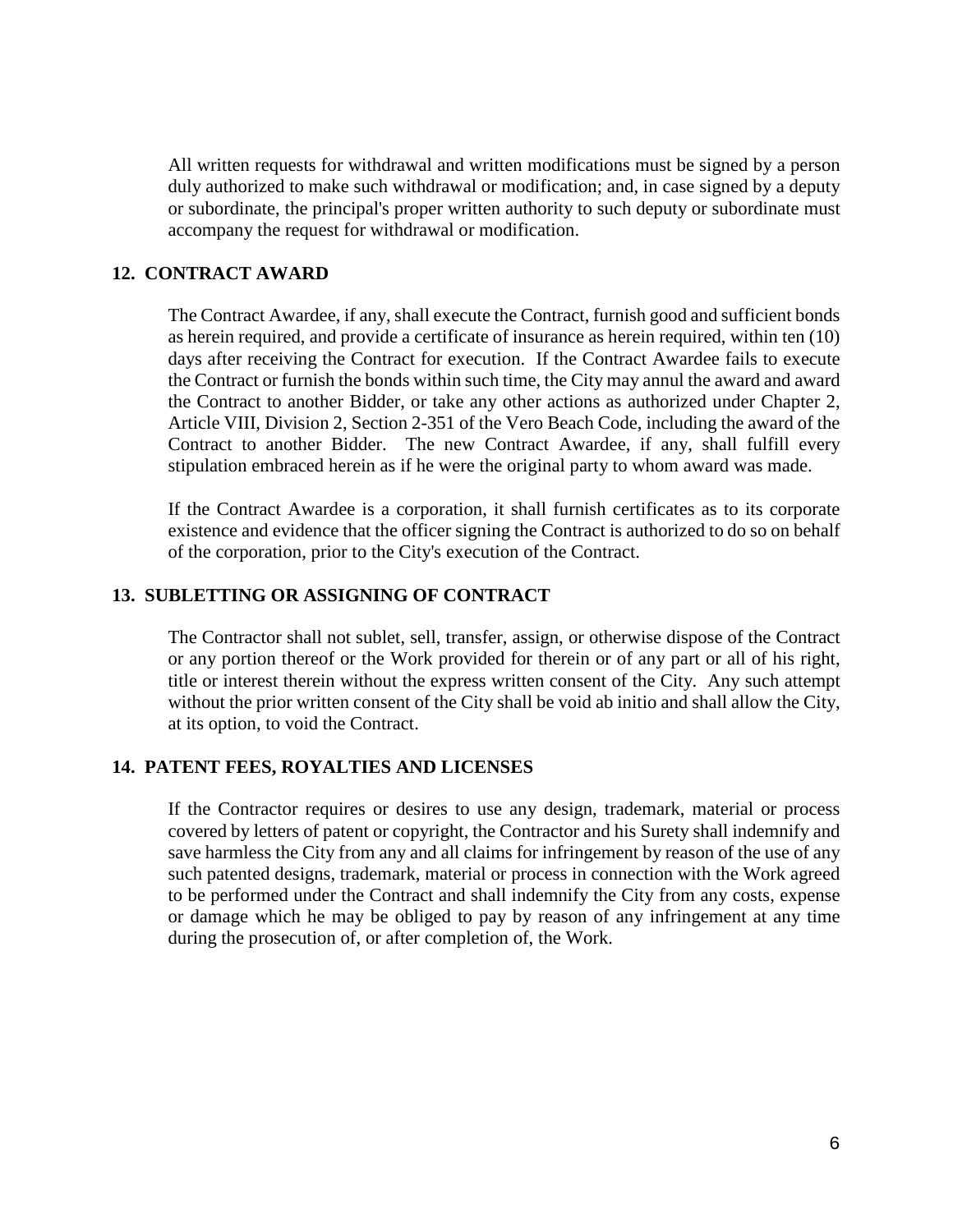# **15**. **LIENS**

Because the Work called for under the Contract is "public Work" under Chapter 255, *Florida Statutes,* the Contractor shall insert the following Article in all subcontracts hereunder:

"Notice: Claims for labor, materials and supplies cannot be asserted against the City of Vero Beach and are subject to proper prior notice to (Contractor's Name) and to (Contractor's Surety Company Name), Surety, pursuant to Chapter 255 of *Florida Statutes*. This Article shall be inserted in every sub-Contract hereunder."

# **16. FINANCIAL STATEMENT**

If requested by the City, bidders may be required to provide a summary of their financial statement.

# **17. VARIANCES**

Any variances to the specifications, terms, conditions, or any part of these documents shall be stated on the variance form of this document.

# **18. PUBLIC ENTITY CRIMES**

A person or affiliate who has been placed on the convicted vendor list following a conviction for a public entity crime may not submit a bid, proposal, or reply on a contract to provide any goods or services to a public entity; may not submit a bid, proposal, or reply on a contract with a public entity for the construction or repair of a public building or public work; may not submit bids, proposals, or replies on leases of real property to a public entity; may not be awarded or perform work as a contractor, supplier, subcontractor, or consultant under a contract with any public entity; and may not transact business with any public entity in excess of the threshold amount provided in s. 287.017 or CATEGORY TWO for a period of 36 months following the date of being placed on the convicted vendor list.

# **19. LOCAL PREFERENCE ORDINANCE**

# **Section 2-352. Local Preference in Purchasing or Contracting.**

A. Definitions.

(1) "Local business" shall mean a business that meets all of the following criteria:

(a) Has had a staffed and fixed office or distribution point with a verifiable street address, located within Indian River, Martin, or St. Lucie Counties for at least one (1) full calendar year immediately prior to the issuance of the request for competitive bids or request for proposals by the City. Post office boxes shall not be used or considered for the purpose of establishing a physical address; and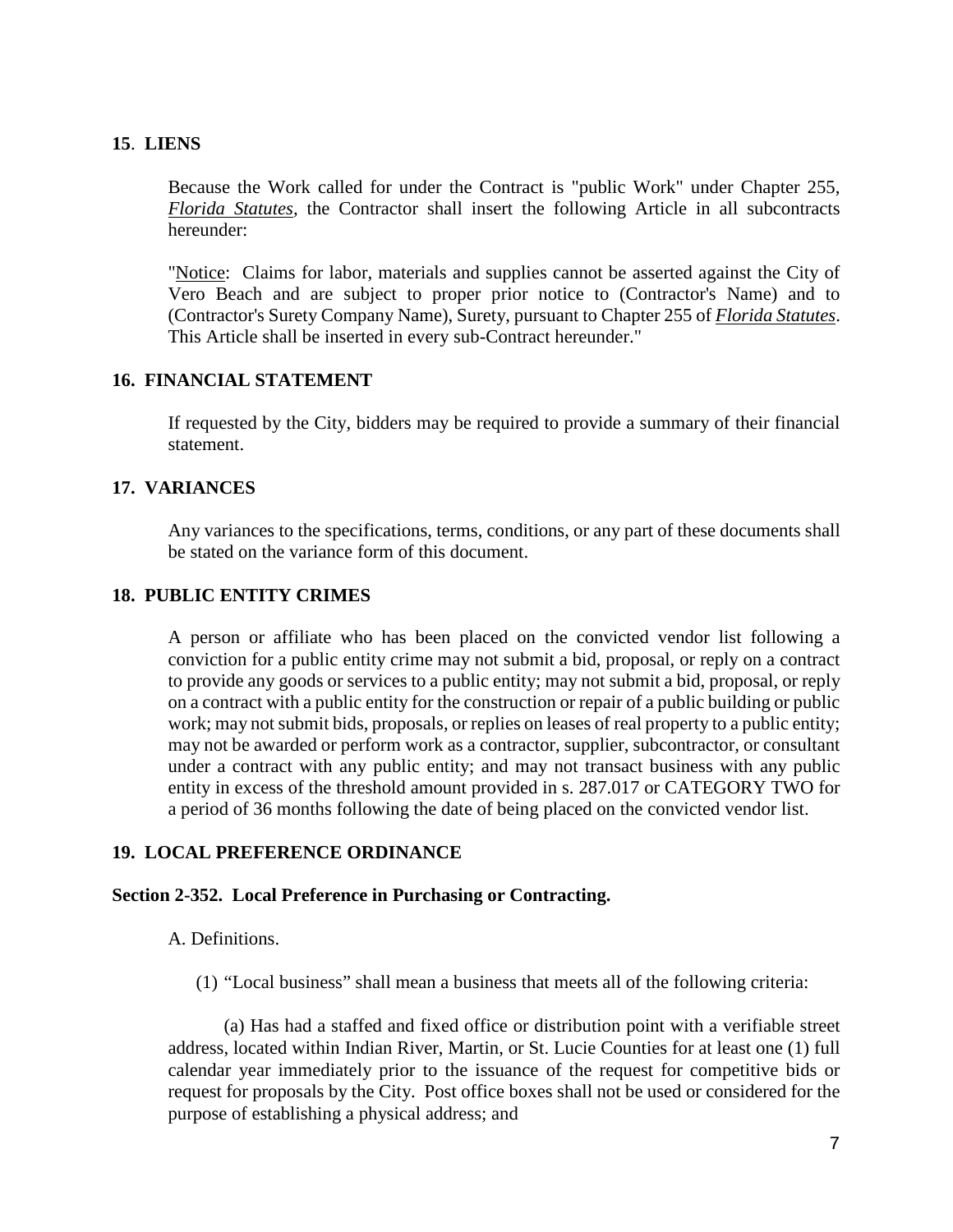(b) Has had, for at least 12 months immediately prior to the date of the advertisement for the particular good or service being solicited, a current "Local Business Tax Receipt" issued by the City of Vero Beach, Indian River, Martin, or St. Lucie Counties, if applicable; and

(c) Holds any license or competency card required by Indian River County, if applicable, and;

(d) If the contract is awarded, will be the person or entity in direct privity of contract with the City of Vero Beach and not as subcontractor, or any lower-tier subcontractor, materialman, or supplier.

(2) "Non-local business" means a bidder that is not a local business, as defined herein.

B. Certification.

Any person or entity claiming to be a local business, as defined herein, and desiring to receive local preference, shall complete and submit, together with all required attachments, a "Local Business Certification Form" in the form provided by the City and contained within the bid package accompanying a public notice/advertisement. Any bidder who fails to complete and submit the "Local Business Certification Form" together with all required attachments with the bid shall not be granted local preference consideration for the purposes of that specific contract award. The Purchasing Division shall determine if a person or entity meets the definition of a "local business."

C. Local preference in purchases by means of formal competitive bid. In connection with any solicitation to which this Ordinance applies, local preference may be given to local businesses in the following manner:

(1) When a qualified and responsive, non-local business submits the lowest price bid (herein, "Apparent Low Bidder"), and the bid submitted by one or more qualified and responsive local businesses is equal to or within five percent (5%) of the price submitted by the Apparent Low Bidder, then the local business with the apparent next-lowest qualified and responsive bid offer (herein, the "Lowest Local Bidder") shall have the opportunity to submit an offer to match the price(s) offered by the Apparent Low Bidder as follows:

(a) The Purchasing Division shall invite, in writing, by e-mail, fax, or certified mail, the Lowest Local Bidder to submit a written matching offer to the Purchasing Division (herein "Invitation");

(b) The Lowest Local Bidder may, but shall not be obligated to, submit a written, faxed or e-mailed matching offer to the Purchasing Department within five (5) business days after receipt of the Invitation;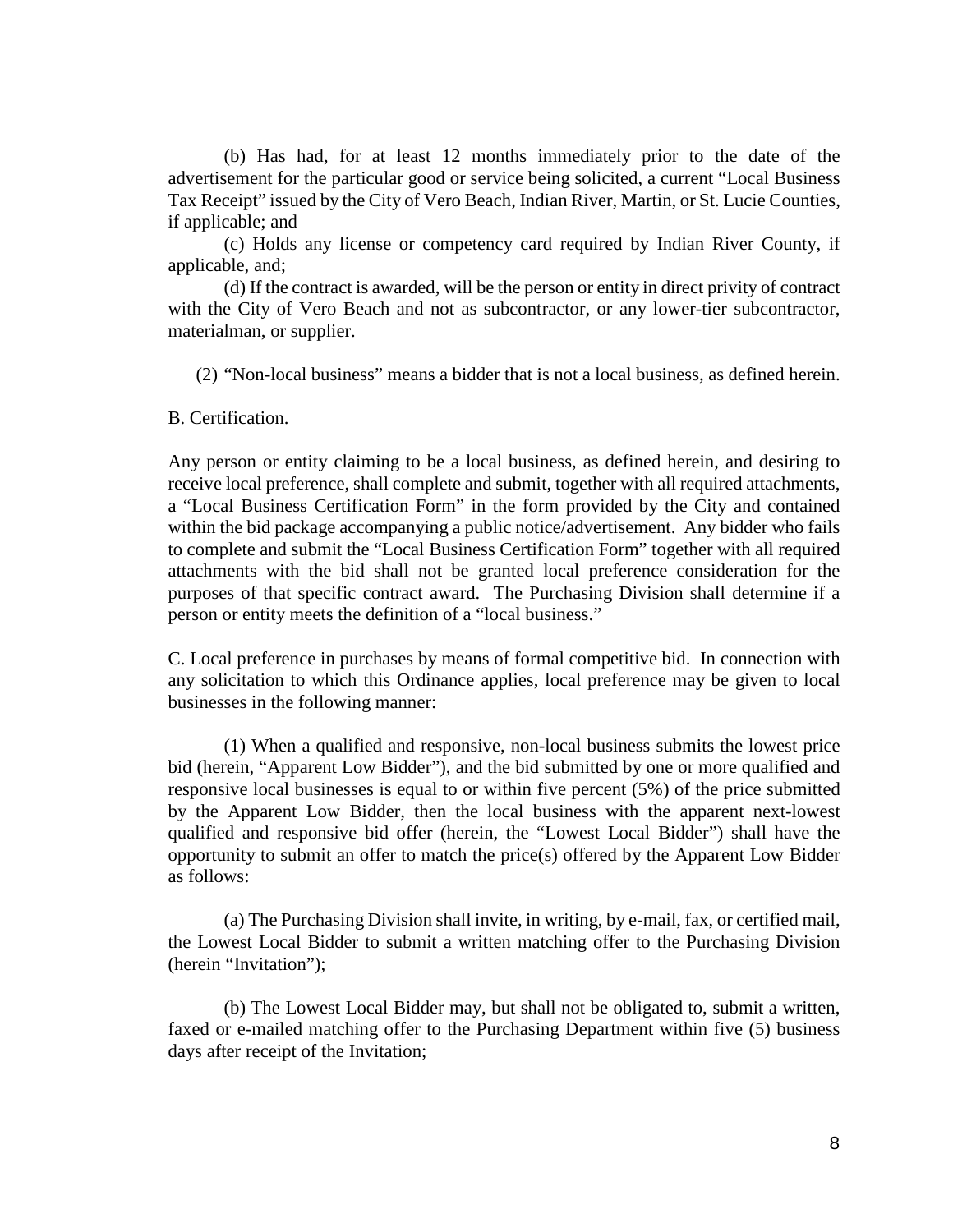(c) If the Lowest Local Bidder submits a written offer that matches the bid from the Apparent Low Bidder, such written offer shall be accepted and the Lowest Local Bidder shall be awarded the contract;

(d) If the Lowest Local Bidder submits a written offer that does not match the bid from the Apparent Low Bidder, such written offer shall be rejected; and

(e) Thereupon, the next successive lowest qualified and responsive local bidder, if and only if its bid is less than or within five percent (5%) of the Apparent Low Bidder, will receive the Invitation.

(f) This cycle shall be repeated until there are no remaining local bidders less than or within five percent (5%), then the award shall be made to the Apparent Low Bidder.

(g) If the Lowest Local Bidder and successive next lowest local bidders do not respond, decline, or are unable to match the Apparent Low Bidder bid price(s), then the award will be made to the Apparent Low Bidder.

D. Notice*.*

All solicitations that are subject to this Ordinance shall include the substance of this local preference Ordinance and the "Local Business Certification Form".

E. Exclusions and limitations.

(1) Waiver of local preference.

The application of this Ordinance to a particular purchase or contract of the City of Vero Beach may be waived only prior to bid solicitation/advertisement and with the approval of the City Council.

(2) The provisions of this Ordinance shall not apply where prohibited by federal law or Florida law, or under the conditions of any grant or other funding source.

(3) The provisions of this Ordinance shall not apply to contracts under the Consultants Competitive Negotiation Act (CCNA), Florida Statutes Section 287.055, as CCNA allows consideration of location in the evaluative process.

(4) The provisions of this Ordinance shall not apply to any procurement where the local nature of a business has been addressed through scoring criteria.

(5) The Purchasing Division shall be responsible for developing, implementing, and maintaining administrative procedures in support of this policy.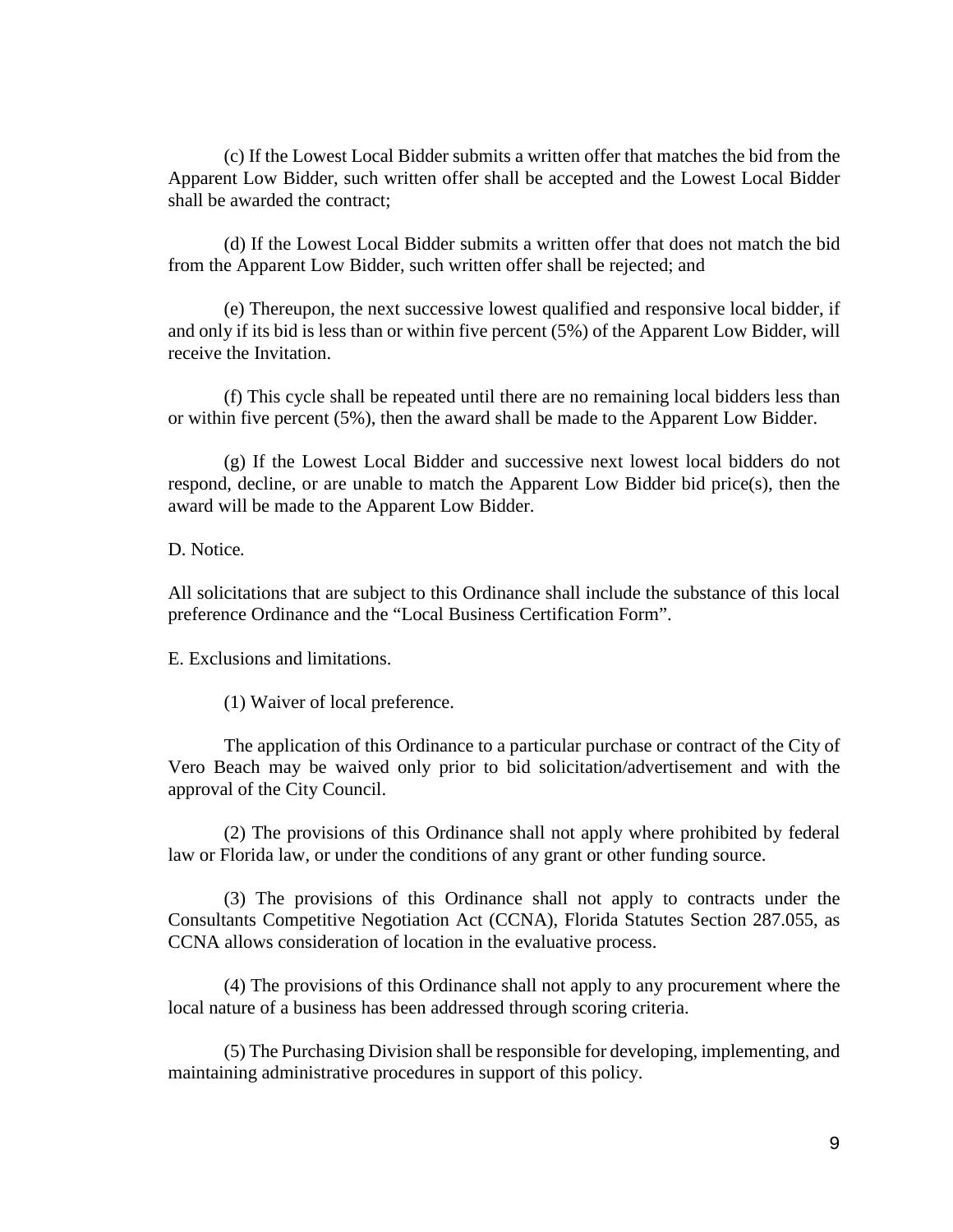# **20. CONTRACT DRAWINGS AND INTERPRETATION OF DRAWINGS AND SPECIFICATIONS**

A. The Engineer shall decide all questions concerning the interpretation of all Contract Documents pertaining to the character, quality, amount, and value of any work done under or by reason of this Contract and his estimate and decisions shall be final and conclusive.

B. Items of material, equipment, machinery and the like may be specified on the Drawings and not otherwise specified in the Contract Documents. Such items shall be provided by the Contactor in accordance with the Drawings.

C. The Contractor shall keep one record of all Contract Documents at the site in good order and annotated to show all changes made during the construction process. The Contractor shall make these available to the Engineer and shall deliver to him for the City upon completion of the work.

# **21. CONTRACTOR TO CHECK DRAWINGS AND DATA**

The Contractor shall verify all dimensions, quantities and details shown on any Drawings received from the Engineer, and shall notify the Engineer of any errors, omissions, conflicts, and discrepancies found therein. Failure to discover or correct errors, conflicts, or discrepancies shall not relieve the Contractor of full responsibility for unsatisfactory, faulty construction, or improper operation resulting therefrom or from his responsibility to rectify such condition at his own expense. He will not be allowed to take advantage of any error or omissions, as full instructions will be furnished by the Engineer, should any error or omission be discovered. All schedules are given for the convenience of the Engineer and Contractor and are not guaranteed to be complete.

# **22. PROHIBITED COMMUNICATIONS**

**Bidders responding to the Invitation to Bid (ITB) shall not communicate in any way with the City Council, City Manager, or City staff, other than Purchasing personnel, regarding this ITB from the time of advertisement through the award. Such communication may result in disqualification.**

#### **23. DEVELOPMENT COST**

Bidders should prepare their Bids simply and economically, providing a straightforward and concise description of the Bidder's ability to meet the requirements of the Invitation to Bid (ITB). Under no circumstances shall the City or any official, employee, or representative of the City be liable for any expenses or costs incurred in connection with preparation or submittal of a response to this ITB whatsoever, whether or not the Bidder is awarded a contract or, if awarded, such contract is subsequently terminated or its performance delayed.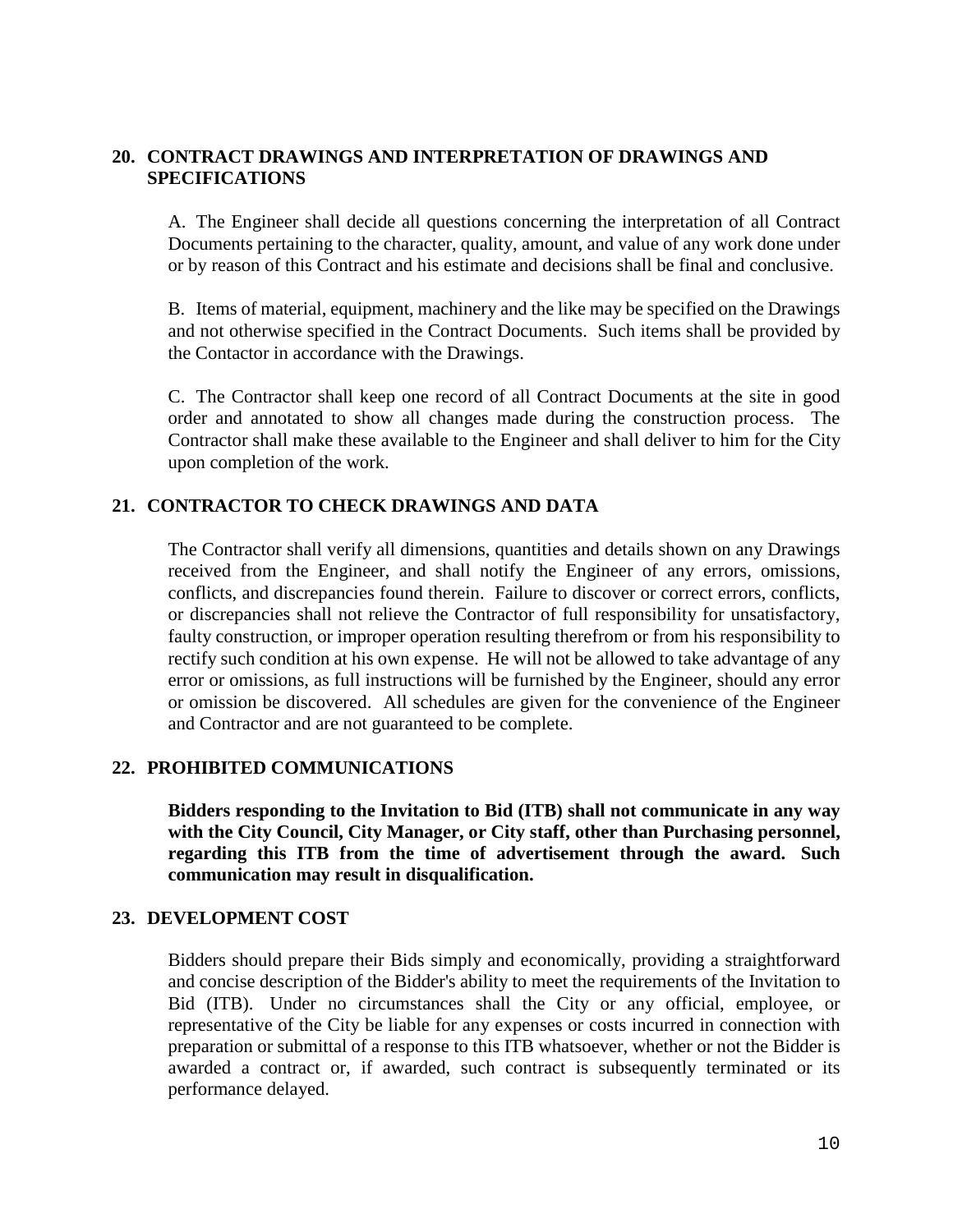#### **24. PROHIBITION AGAINST CONTRACTING WITH SCRUTINIZED COMPANIES:**

In accordance with Section 287.135(2) of the Florida Statutes, "[a] company is ineligible to, and may not, bid on, submit a proposal for, or enter into or renew a contract with an agency or local governmental entity for goods or services of: (a) Any amount if, at the time of bidding on, submitting a proposal for, or entering into or renewing a contract, the company is on the Scrutinized Companies that Boycott Israel List, created pursuant to s. 215.4725, or is engaged in a boycott of Israel; or (b) One million dollars or more if, at the time of bidding on, or submitting a proposal for, or entering into or renewing such contract, the company:1. Is on the Scrutinized Companies with Activities in Sudan List or the Scrutinized Companies with Activities in the Iran Petroleum Energy Sector List, created pursuant to s. 215.473, or 2. Is engaged in business operations in Cuba or Syria." Section 215.473 of the Florida Statutes defines a company to include "all wholly owned subsidiaries, majority-owned subsidiaries, parent companies, or affiliates of such entities or business associations, that exists for the purpose of making profit." By submitting a response to this solicitation or renewing a contract, a respondent certifies that it and those related entities of respondent as defined above by Florida law above are not on the Scrutinized Companies that Boycott Israel List, created pursuant to s. 215.4725 of the Florida Statutes, and are not engaged in a boycott of Israel. In addition, if this solicitation is for a contract for goods or services of one million dollars or more, by submitting a response to this solicitation, a respondent certifies that it and those related entities of respondent as defined above by Florida law are not on the Scrutinized Companies with Activities in Sudan List or the Scrutinized Companies with Activities in the Iran Petroleum Energy Sector List, created pursuant to Section 215.473 of the Florida Statutes and are not engaged in business operations in Cuba or Syria. Any respondent awarded a Contract as a result of this solicitation shall be required to recertify the aforementioned certifications at each renewal of the Contract. The City may terminate any contract resulting from this solicitation if respondent or any of those related entities of respondent as defined above by Florida law are found to have submitted a false certification or any of the following occur with respect to the company or a related entity: (i) it has been placed on the Scrutinized Companies that Boycott Israel List, or is engaged in a boycott of Israel, or (ii) for any contract for goods or services of one million dollars or more, it has been placed on the Scrutinized Companies with Activities in Sudan List or the Scrutinized Companies with Activities in the Iran Petroleum Energy Sector List, or it is found to have been engaged in business operations in Cuba or Syria. Notwithstanding the preceding, the City reserves the right and may, in its sole discretion, on a case by case basis, permit a company on such lists or engaged in business operations in Cuba or Syria to be eligible for, bid on, submit a proposal for, or enter into or renew a contract for goods or services of one million dollars or more, or may permit a company on the Scrutinized Companies that Boycott Israel List to be eligible for, bid on, submit a proposal for, or enter into or renew a contract for goods or services of any amount, should the City determine that the conditions set forth in Section 287.135(4) of the Florida Statutes are met.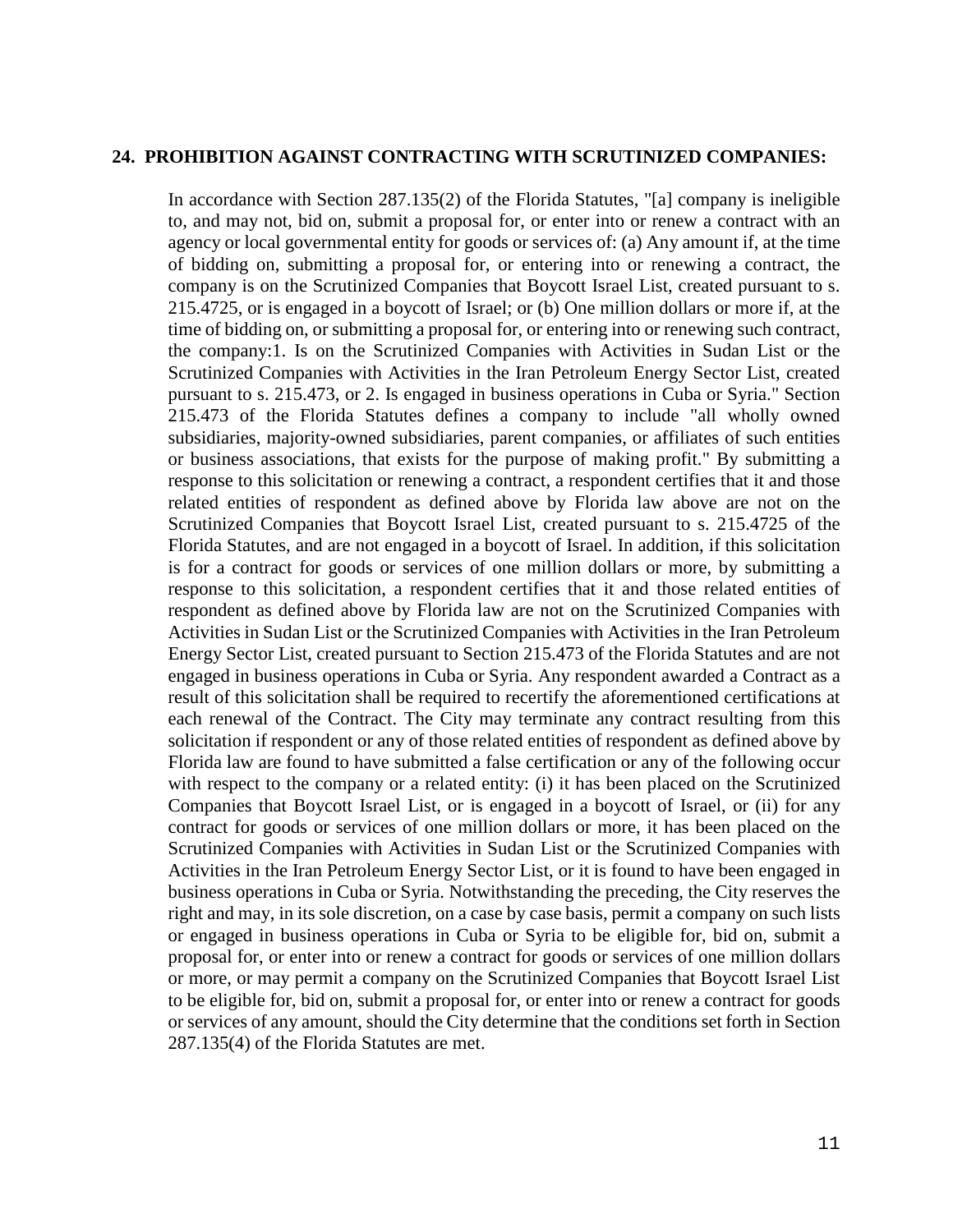# **CITY OF VERO BEACH, FLORIDA**

# **GENERAL CONDITIONS**

#### **1. DEFINITION OF TERMS**

Where the following terms, or their pronouns, occur herein or in any of the Contract Documents, they shall have the following meanings:

#### **A. Addendum**

A modification of the Contract Documents issued in writing by the City prior to the Bid Opening.

#### **B. Bid Opening**

The time and place for the opening of Bids, as described in the Invitation to Bid.

#### **C. Change Order**

A written order issued by the City to the Contractor directing certain changes, additions, or reduction in the Work.

#### **D. City ("Owner")**

City of Vero Beach, P.O. Box 1389, Vero Beach, Florida 32961-1389.

#### **E. Commencement Date**

The date on which the Contractor may start the Work, as described in the Notice to Proceed.

#### **F. Completion Date**

The date on which all Contract Work, other than guarantee and maintenance Work, is required to be completed.

# **G. Contract**

The written agreement between the City and the Contractor covering the Work to be performed, including all Contract Documents.

#### **H. Contract Documents**

All forms and documents comprising the Contract, including Invitation to Bid, Addendum as Required, Instructions to Bidders, General Conditions, Supplementary General Conditions, Sworn Statement, Questionnaire, Drug-Free Workplace Compliance Form, Bid Proposal, Bid Bond, Form of Agreement, Performance and Payment Bond, Affidavit, Final Payment Request by Contractor, and Periodic Estimate for Partial Payment, Technical Specifications, Drawings, and Change Orders.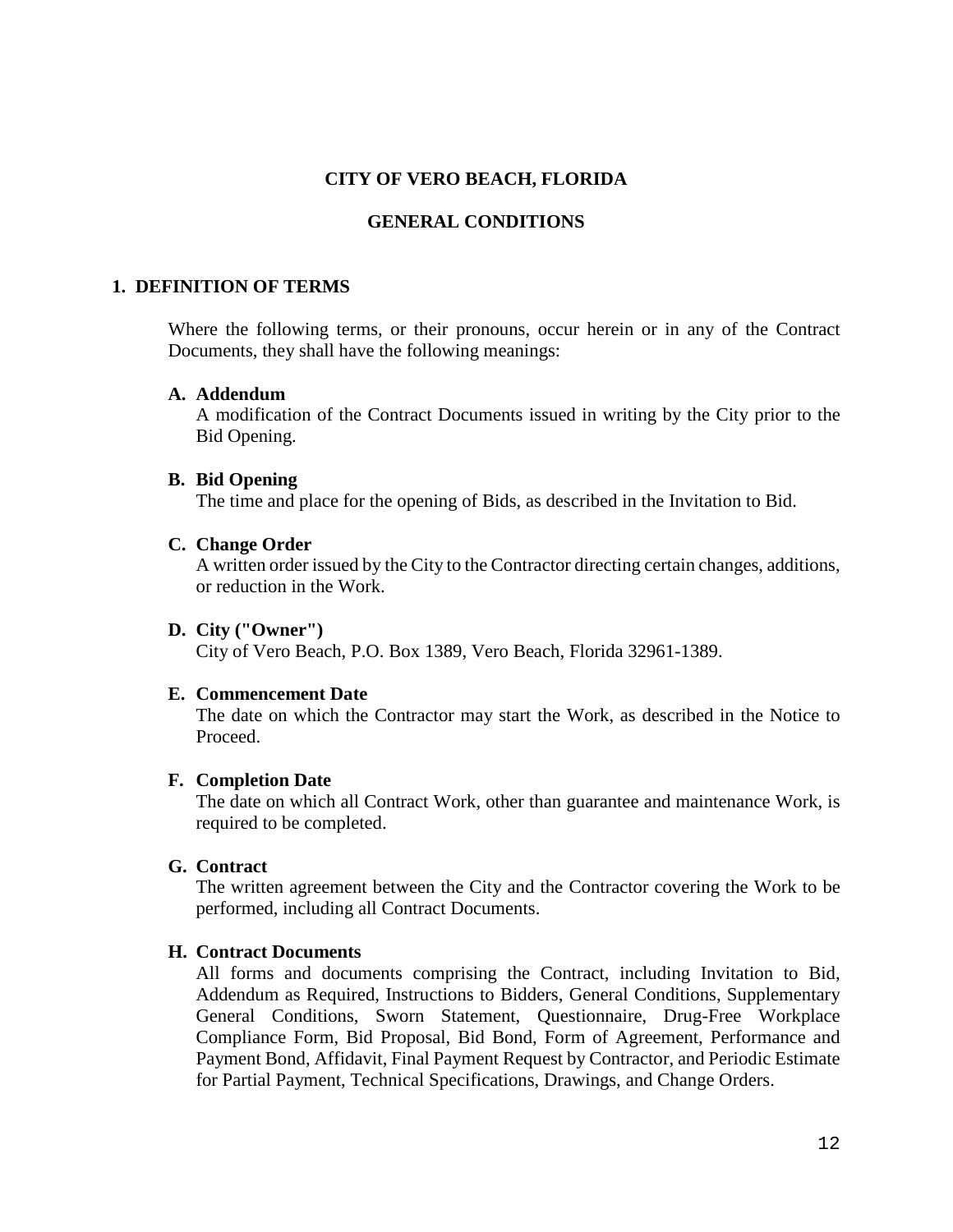# **I. Contractor**

The individual, partnership, or corporation who, by executing the Contract, agrees to perform the Work described therein.

# **J. Drawings**

The Drawings and reproductions thereof, prepared by the City, describing the locations, character, dimensions and details of the Work to be done under this Contract, including record and supplemental Drawings and, in addition, all shop Drawings submitted by the Contractor and approved by the Project Manager.

# **K. Extra Work**

Work not included as a unit of Work described in the Bid Schedule and not reasonably related to or incidental to such Work.

# **L. Final Acceptance**

Final approval and acceptance of the Project by the City of Vero Beach City Council. Unless otherwise specifically designated, it shall be the date on which the City Council authorizes Final Payment.

# **M. Notice to Proceed**

A written notice issued by the City, designating the Commencement Date, the Time of Completion, and the Completion Date.

# **N. Right-of-Way**

A strip of land dedicated, deeded, used or to be used for a street, alley, walkway, boulevard, or for ingress and egress by the public, certain designated individuals or governing bodies.

# **O. Site**

The area upon or in which the Contractor is to perform the Work and such other areas adjacent thereto as may be designated as such by the City.

# **P. Specifications**

All of the technical requirements and standards of performance applying to the Work as hereinafter detailed, designated by reference (e.g., on Drawings), or which may be stated in an Addendum.

# **Q. Subcontractor**

Any individual, partnership, or corporation, other than the Contractor's employees, who Contracts with the Contractor to furnish, or actually furnishes, labor, materials, or equipment, or any combination thereof, in connection with the Work performed under the Contract.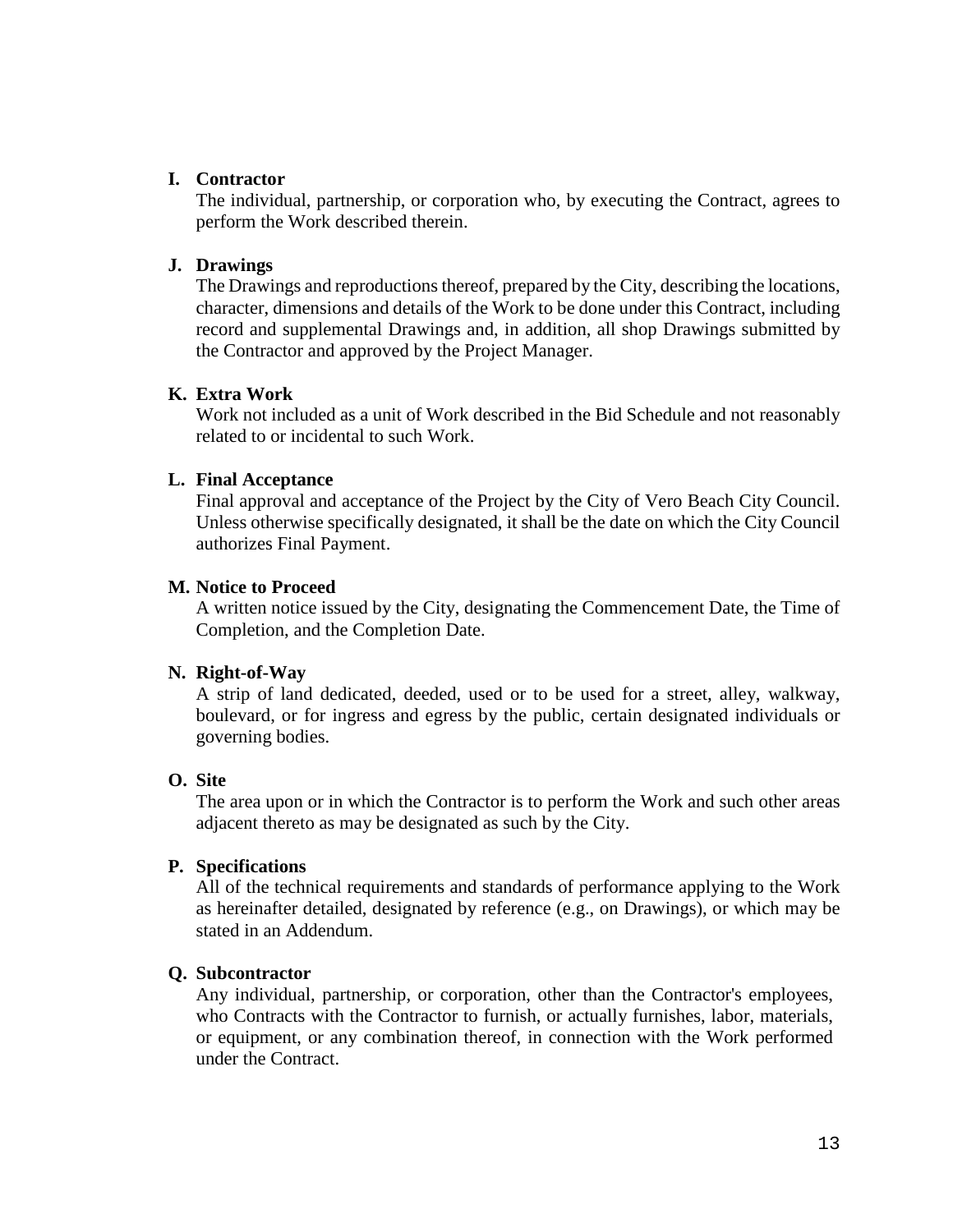# **R. Substantial Completion**

The date on which the Project is substantially complete and ready for continuous use as determined by the Engineer; Also the date on which the Contract Time stops.

# **S. Surety**

Any person, firm or corporation bound by the Contract bonds with and for the Contractor acceptable performance of the Work and for payment of all debts pertaining thereto.

# **T. Time of Completion**

The total number of calendar days from and including Commencement Date through the Completion Date.

# **U. Work**

Everything expressly or implied required to be done by the Contractor under this Contract, including furnishing and installing materials, as well as any Extra Work properly authorized by the City.

# **2. SCHEDULE OF WORK**

Prior to beginning Work, the Contractor shall provide the City with a Work schedule setting out in detail his plan for completing the Work by the Completion Date. This Work schedule shall be reviewed by the City, and once approved, shall serve as a guide to the progress of construction and the performance of the Contractor.

# **3. EXTENSION OF TIME**

The Contractor shall not be entitled to any claim for damages for any hindrances or delay from any cause whatsoever, but such hindrance or delay may entitle him to an extension of Contract Time and a recalculation of the Completion Date. Said extension shall be, as determined by the City, sufficient to compensate for the delay, provided it shall have immediate notice from the Contractor, in writing, of the cause and the probable length of the delay.

# **4. CONTROL, SUPERVISION AND INSPECTION OF THE WORK**

A. The City shall have full control and direction of the Work in all respects. The City shall furnish all Drawings and Specifications necessary to carry out and complete the Work, unless otherwise specified herein, and shall have the right to supervise the Work as the City deems necessary.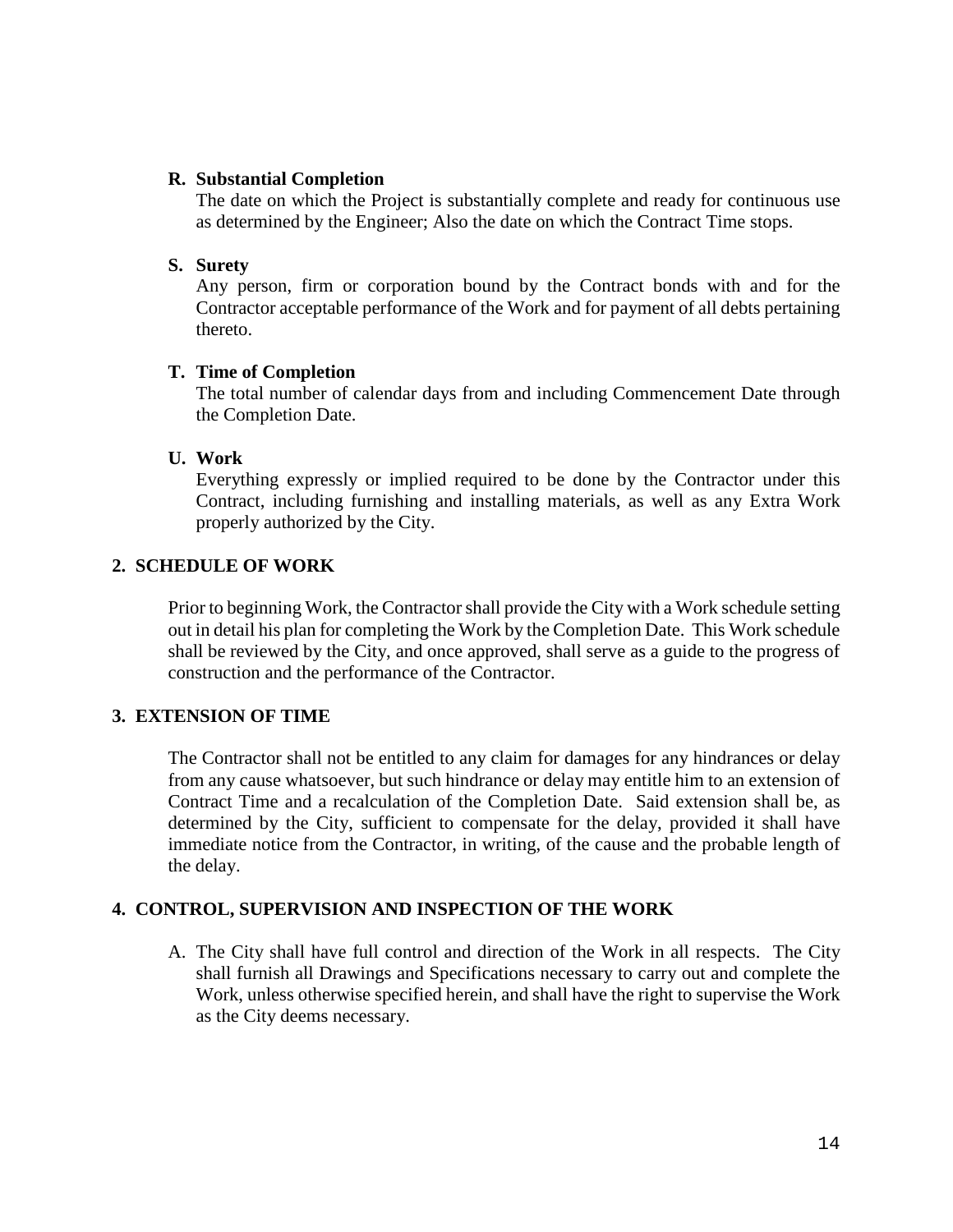- B. The City shall at all times have the right to inspect the Work and the Site. If requested by the City, the Contractor shall uncover any of the Work for inspection and replace same, all at the Contractor's expense. The Contractor shall furnish all reasonable means for obtaining such information as the City may desire, regarding the quality of the Work and materials and the manner of conducting the Work. The City shall not have the power to waive the Contractor's obligation to properly perform the Work as herein prescribed.
- C. The Contractor shall perform night Work only as directed or permitted by the City. The Contractor shall receive no extra payment for such Work.
- D. The City's right to inspect and supervise shall not relieve the Contractor from his responsibilities and obligations under the Contract. The City shall not be responsible for the safety of the Workmen, the safeguarding of the Work, or the proper performance of the Contractor.

# **5. SUPERINTENDENTS**

When the Contractor is not present at the Site, any orders given by the City to the Contractor's foremen or superintendents shall be strictly obeyed and shall be treated in all respects as if given to the Contractor. Furthermore, the Contractor shall provide the City an emergency phone number to allow contact with him or his representative at times when he is not on the Site.

# **6. SUBCONTRACTORS**

- A. The Contractor shall not sublet the whole or any part of the Work without the written consent and approval of the City. In all cases, the Contractor shall give his personal attention to the Work, the Subcontractors being considered as foremen employed by the Contractor and liable to be discharged by the City for neglect of duty or incompetency or misconduct.
- B. After acceptance of any Subcontractor by the City, the Contractor shall not replace the Subcontractor with a new Subcontractor without the written approval of the City.

# **7. EMPLOYEES**

None but skilled foremen and Workmen shall be employed on Work requiring special qualifications. Any person employed on the Work who fails, refuses, or neglects to obey the instructions of the City in anything relating to this Work, or who appears to the City to be disorderly, insubordinate, unfaithful, or incompetent, shall, upon the order of the City, be at once discharged and not again employed on any part of the Work. Any interference with, or abusive or threatening conduct toward, any City employee by the Contractor or his employees or agents, shall be authority for the City to annul the Contract and relet the Work.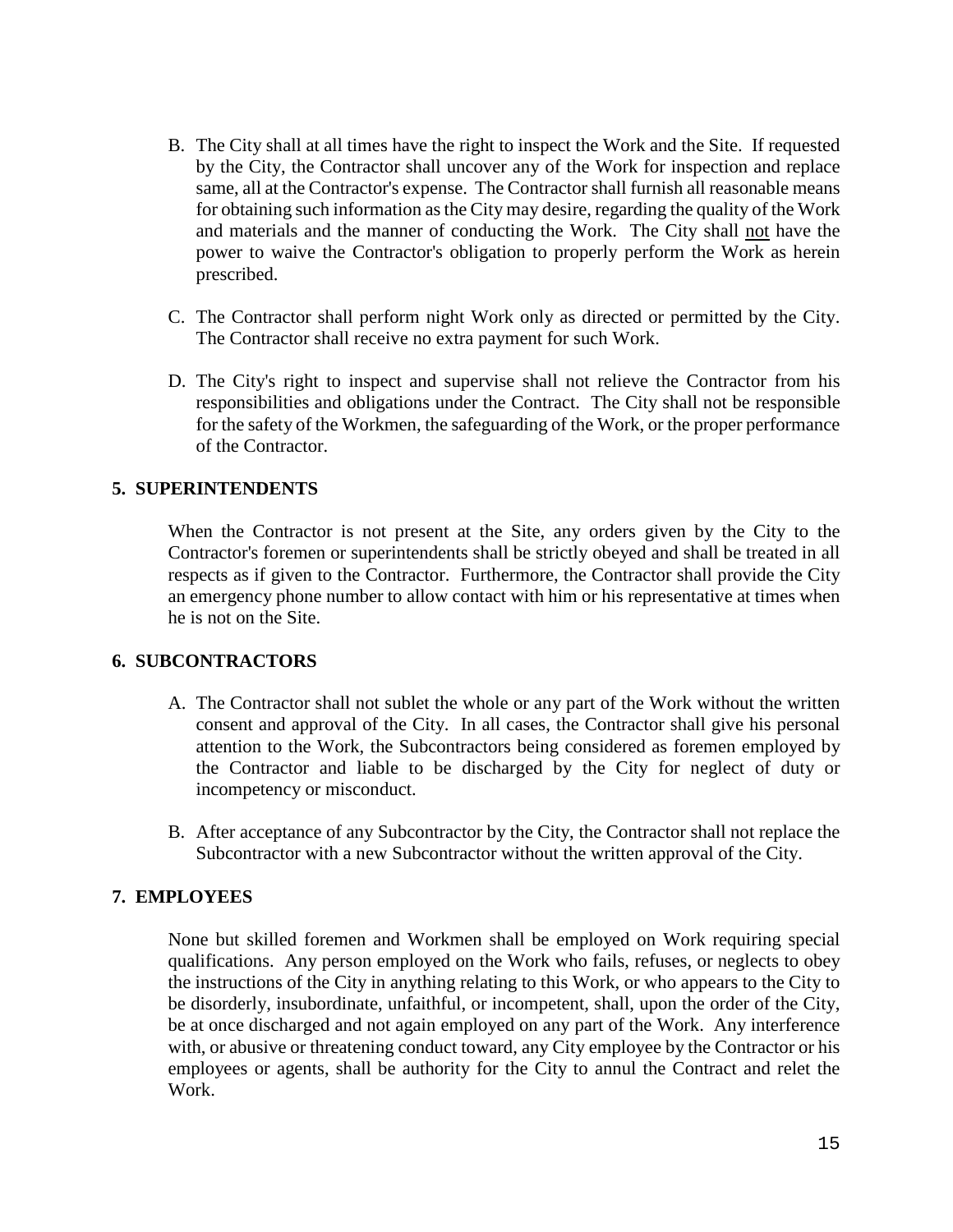# **8. CHANGES IN SCOPE OF WORK; EXTRA WORK**

While the City has tried to anticipate all Work required under and during the term of this Contract, the parties understand and agree that the Work required herein may require, without notice to the sureties, the performance of Extra Work or the omission of Work previously required. The City may, at any time and without notice to the sureties, require changes in the scope of Work under this Contract, as the City may find necessary or desirable. Such changes may include the omission of Work previously required.

- A. The City shall notify the Contractor of the change in scope via a Change Order, which shall become a part of the Contract Documents. If a Change Order directs Contractor to omit Work, the Contractor shall refrain from performing it.
- B. The Contractor shall perform Extra Work only pursuant to the issuance by the City of a Change Order. Records of any Extra Work performed by Contractor shall be reviewed daily by the Contractor and the City, duplicate copies of accepted records made and signed by both the Contractor or his representative and the City, and one (1) copy retained by each.
- C. Payment for Extra Work performed shall be calculated as described in General Conditions Article 9, as long as the Contractor submits a claim of payment upon certified statement supported by receipted bills. Such statements shall be submitted simultaneously with any materials submitted for progress payments as described in the Form of Agreement, for the preceding month's Extra Work.

# **9. PAYMENT FOR EXTRA WORK**

If the City issues a Change Order for the performance of Extra Work as described in General Conditions Article 8, payment shall be based upon any mutually agreed upon lump sum or, if the parties cannot mutually agree upon sum, then by the following method, designed to provide the Contractor his direct costs plus a ten percent (10%) profit:

- A. The Contractor shall receive an amount for labor cost, based on the current local hourly wage rate, as agreed upon by the Contractor and the City prior to starting such Work, for all labor and foremen in direct charge of the authorized operations.
	- 1) The Contractor shall receive said amount for Contractor's or any Subcontractor's labor and foremen.
	- 2) The Contractor shall provide documentation satisfactory to the City as to the hours actually worked.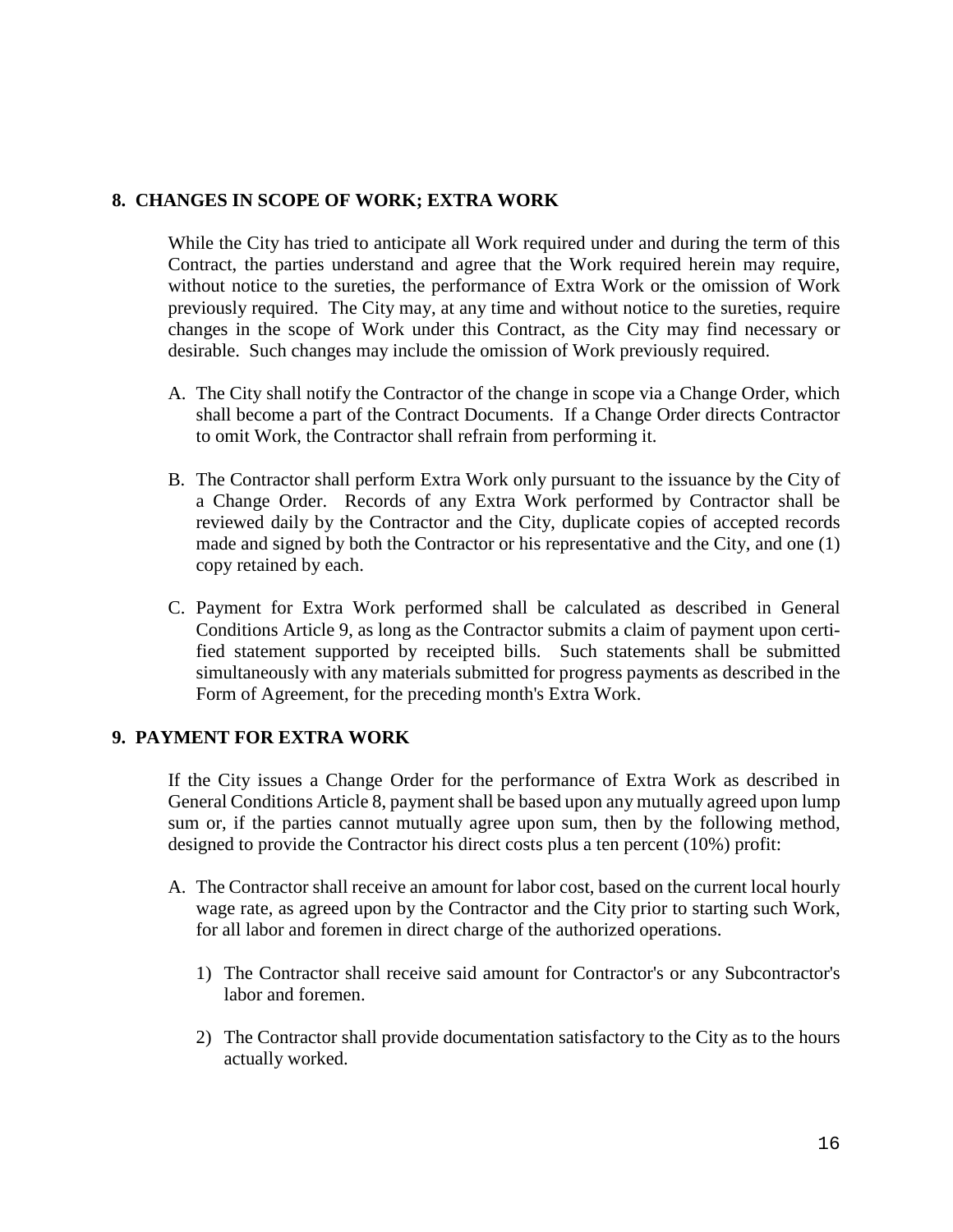- B. The Contractor shall receive an amount equal to fifteen percent (15%) of the total labor cost, as computed in Sub-Article (A) above, for costs of general supervision and the furnishing and use of small tools and miscellaneous equipment, such as picks, shovels, hand pumps, and similar items.
- C. The Contractor shall receive an amount equal to the actual cost of materials delivered, except for any materials furnished by the City. Contractor shall document such costs to the City's reasonable satisfaction.
- D. The Contractor shall receive an amount equal to the rental price paid by Contractor, for any rented special equipment and machinery used by Contractor or any sub-Contractor, such as power driven pumps, concrete mixers, trucks, and tractors, or other equipment, as was required for the economical performance of the authorized Work.
- E. The Contractor shall receive a profit percentage of ten percent (10%) of the sum of Sub-Articles (A) through (D) of this Article.
- F. The Contractor's total reimbursement shall be the sum of Sub-Articles A through E of this Article.

# **10. OMITTED WORK**

The City may, at any time by a written order and without notice to the Sureties, require the omission of such Work as the City may find necessary or desirable. All Work so ordered must be omitted by the Contractor. The amount by which the Contract price shall be reduced shall be determined as follows:

- A. By such applicable unit prices, if any, as are set forth in the Contract; or
- B. If there are no applicable unit prices, then by an appropriate lump sum price, if any, set forth in the Contract; or
- C. If there be no such lump sum price, then by the reasonable and fair estimated cost of such omitted Work as determined by the City.

# **11. TERMINATION OF CONTRACT**

- A. The occurrence of any of the following shall constitute a default by the Contractor and shall provide the City with a right to terminate this Contract in accordance with this Article, in addition to the right to pursue any other remedies, which the City may have under this Contract or under law:
	- 1) If, in the City's opinion, the Contractor is improperly performing Work or violating any provision(s) of the Contract Documents;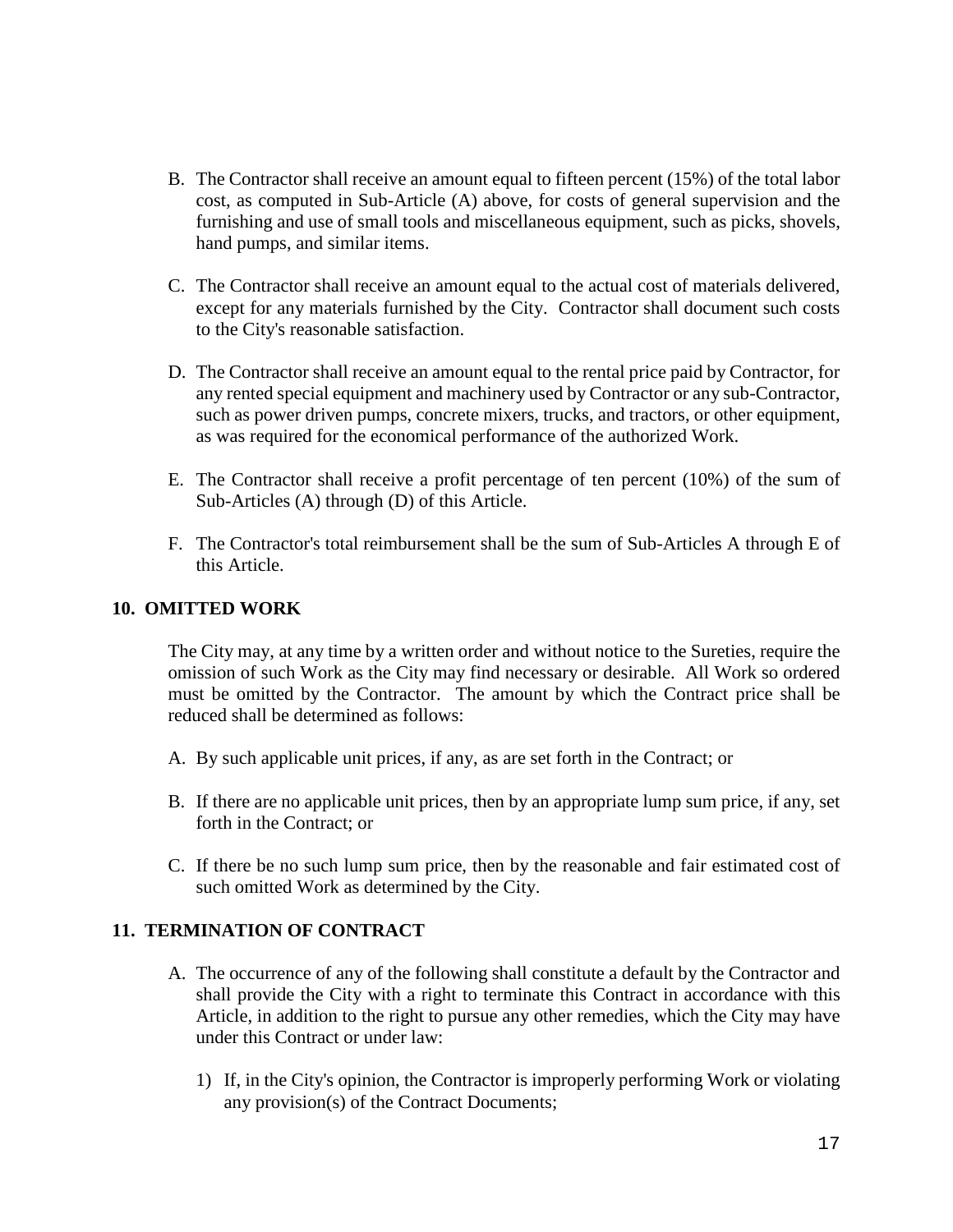- 2) If the Contractor neglects or refuses to correct defective Work or replace defective parts or equipment, as directed by the City pursuant to an inspection;
- 3) If, in the City's opinion, the Contractor's Work is being unnecessarily delayed and will not be finished within the prescribed time;
- 4) If the Contractor assigns this Contract or any money accruing thereon or approved thereon; or
- 5) If the Contractor abandons the Work, is adjudged bankrupt, or if he makes a general assignment for the benefit of his creditors, or if a trustee or receiver is appointed for the Contractor or for any of his property.
- B. The City shall, before terminating the Contract for any of the foregoing reasons, notify the Contractor in writing of the grounds for termination and provide the Contractor with ten (10) calendar days to cure the default to the reasonable satisfaction of the City.
- C. If the Contractor fails to correct or cure within the time provided in the preceding Sub-Article B, the City may terminate this Contract by notifying the Contractor in writing. Upon receiving such notification, the Contractor shall immediately cease all Work hereunder and shall forfeit any further right to possess or occupy the Site or any materials thereon; provided, however, that the City may authorize the Contractor to restore any Work Sites.
- D. The Contractor, and where applicable, the Contractor's sureties, shall be liable for:
	- 1) Any new cost incurred by the City in soliciting Bids for and letting a new Contract;
	- 2) The difference between the cost of completing the new Contract and the cost of completing this Contract; and
	- 3) Any court costs and attorneys' fees associated with any lawsuit undertaken by the City to enforce its rights herein.

# **12. SAFETY; MAINTAINING THE SITE**

A. The Contractor shall maintain safety at all times in cooperation with the City. The Contractor shall be responsible for any damage to existing utilities, property, or persons arising out of the Contractor's Work at the Work Site. The Contractor shall take precautions as are necessary to protect the public, the City and its employees, and the Contractor's employees from hazards associated with the Contractor's use and occupancy of the Work Site, in cooperation with the City.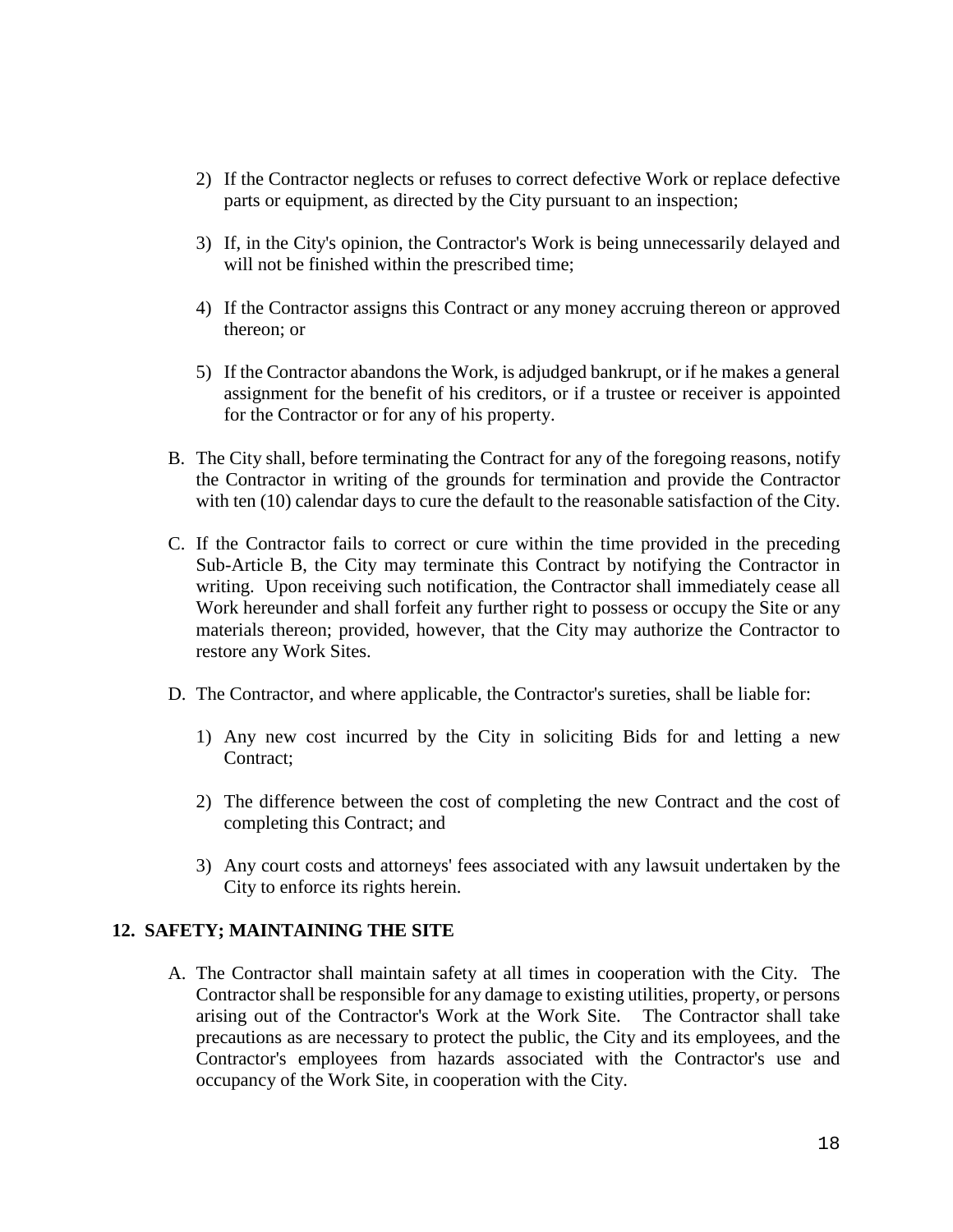B. The Contractor shall maintain the Work Site in a safe and reasonable condition. For any period, including weekends and holidays, during which Work is halted, Contractor shall ensure that the Work Site on which Work has been halted is in a condition that is clean, orderly, and satisfactory to the City.

### **13. RISK OF LOSS**

All costs due to delays in handling of materials and equipment, and loss, theft, or damage to all materials, equipment, and supplies sold and delivered to the City shall be the responsibility of the Contractor until the City provides final acceptance thereof.

### **14. SUSPENSION OF WORK**

The City shall have the right to require the Contractor to suspend Work during inclement weather. The City may, at any time and without cause, suspend the Work or any portion thereof for a period of not more than thirty (30) days by notifying the Contractor to cease Work. The City's decision as to suspensions shall be final and binding. Whenever the Contractor is required to suspend Work for any reason, the Contractor shall secure the Site and protect the Work, so as to preserve the Site and the Work from damage, destruction, and loss.

# **15. CLEAN UP OF SITE**

Before final acceptance of the Work by the City, Contractor shall restore and clean the Work Site, and make permanent or remove all temporary services in accordance with all applicable requirements identified elsewhere herein.

#### **16. ROYALTIES AND PATENTS**

All fees, royalties, and claims for any invention, or pretended invention, or patent of any articles, material, arrangement, appliance, or method that may be used upon or in any manner be connected with the construction of this Work or appurtenances, are hereby included in the prices stipulated in this Contract for said Work.

# **17. INDEMNIFICATION**

A. Contractor agrees to indemnify, hold harmless and defend (with counsel reasonably acceptable to City) City, its council members, directors, officers, employees, partners, principals, Contractors, agents, representatives, and each of them, against any and all administrative and judicial proceedings and orders, charges, claims, costs, damages, demands, expenses, fines, judgments, liabilities, losses, penalties, and remedial actions of any kind, including the costs of any hazardous materials remedial actions of any kind and all other related costs and expenses incurred in connection therewith, including, but not limited to, reasonable attorneys' fees and the costs of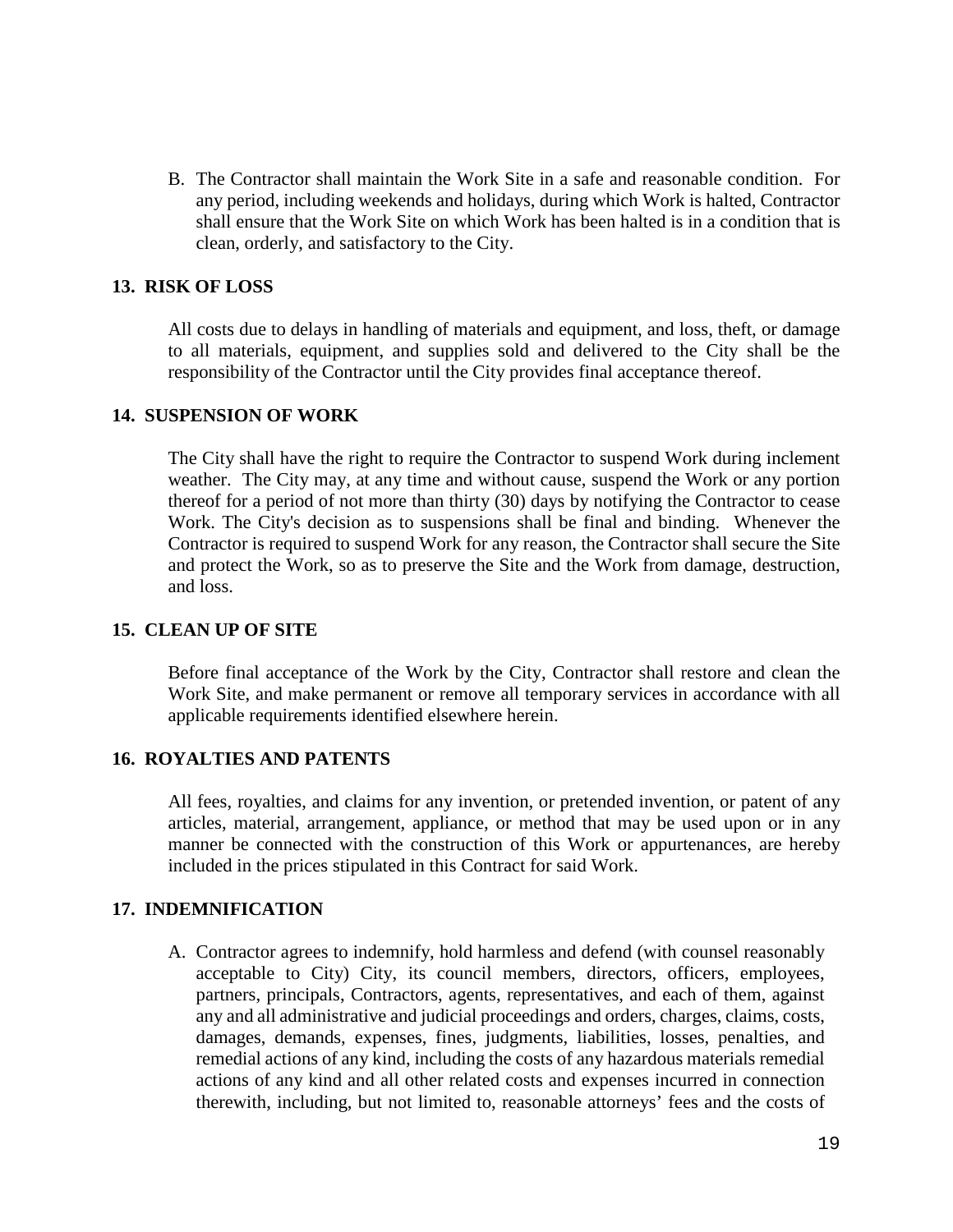defense arising out of injury to persons, including, but not limited to death, or damage to property, caused by, directly or indirectly, in whole or in part, the negligence of Contractor in the performance of the Work set forth in the Contract Documents.

B. The indemnification and hold harmless provisions set forth in paragraph 17A. above, shall be binding upon the successors, assigns, and sub-contractors of Contractor.

# **18. INSURANCE**

Before starting the Work and until final acceptance of the Work by the City, the Contractor shall procure and maintain insurance of the types and to the limits specified in the Attachment Section of the document. Further, the Contractor shall require each of his Subcontractors to procure and maintain, until completion of that Subcontractor's Work, insurance of types and to the limits specified in Attachment Section of document. It shall be the responsibility of the Contractor to ensure that all of his Subcontractors comply with all of the insurance requirements contained herein relating to such Subcontractors.

Certificates of Insurance evidencing the insurance coverage specified herein shall be filed with the City before Work is begun. The required Certificates of Insurance not only shall name the types of policies provided, but also shall refer specifically to this Contract and the specific Contractual provisions thereof which require such insurance, and shall state that such insurance is as required by this Contract. If the initial insurance expires prior to the completion of the Work, renewal Certificates of Insurance and required copies of policies shall be furnished thirty (30) days prior to the date of their expiration.

# **19. INTERPRETATION OF SPECIFICATIONS**

- A. The City shall decide all questions concerning the interpretation of all Contract Documents pertaining to the character, quality, amount and value of any Work done under or by reason of this Contract and the City's interpretations and decisions shall be final and conclusive.
- B. The Contractor shall keep one (1) record of all Contract Documents at the Site in good order and annotated to show all changes made during the construction process. The Contractor shall make these available to the City and shall deliver the record to the City upon completion of the Work.

# **20. DISPUTED WORK**

If the Contractor is of the opinion that any Work required, necessitated, or ordered is not within the terms and provisions of this Contract, he must promptly notify the City, in writing, of his contentions with respect thereto and request a final determination thereon.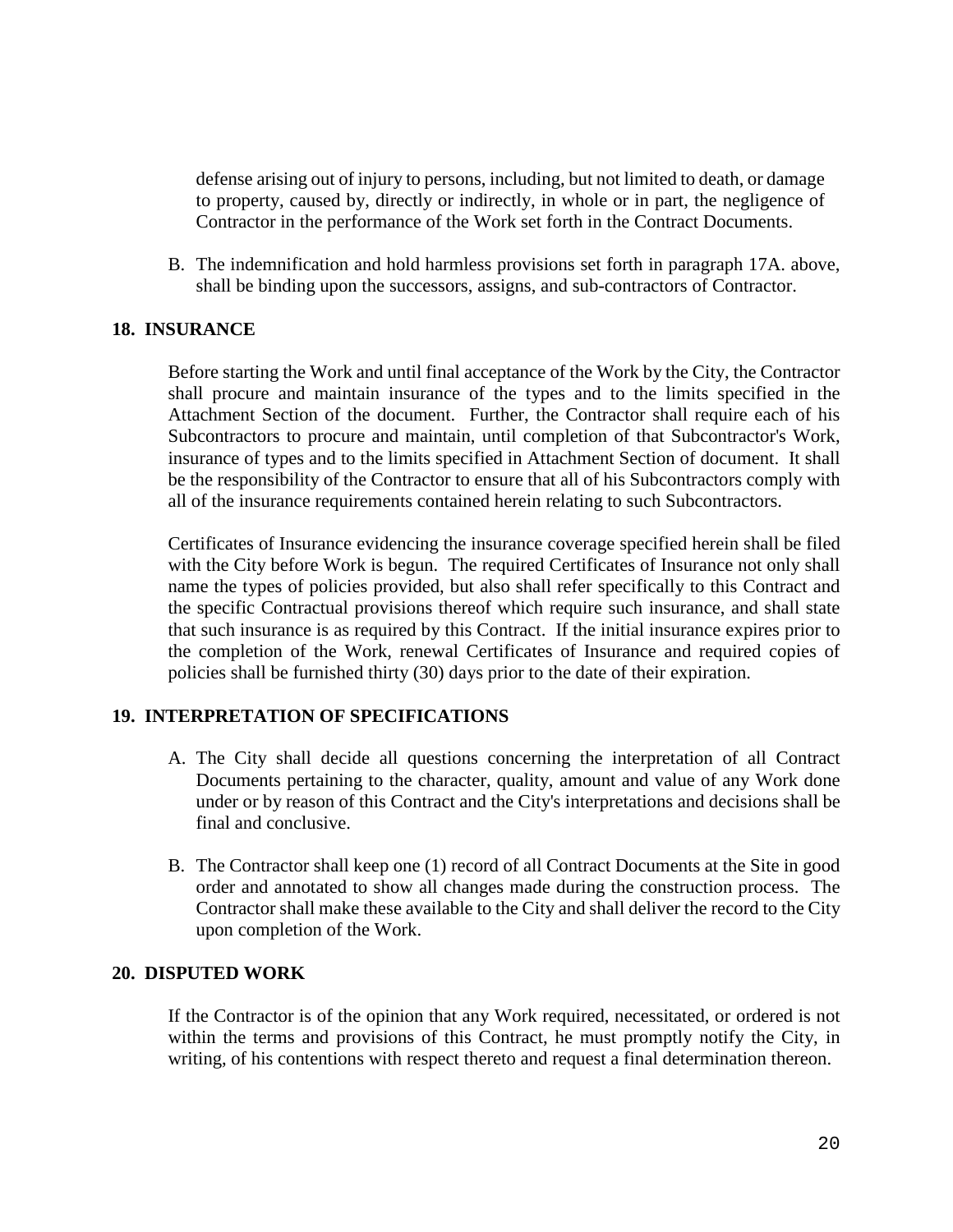If the City determines that the Work in question is not Extra Work, and that the order complained of is proper, the City will direct the Contractor to proceed and the Contractor shall promptly comply.

Final determination and decisions, in case any question shall arise, shall constitute a condition precedent to the right of the Contractor to receive any money therefor, until the matter in question has been determined.

# **21. NO WAIVER OF LEGAL RIGHTS**

- A. The City shall not waive any rights hereunder by making any payment of any kind, or accepting any Work, unless expressly stated otherwise. The consent by City to any act by Contractor shall not be deemed to imply consent or to constitute a waiver of a breach of any provision of the Contract or continuing waiver of any subsequent breach of the same or any other provision, nor shall any custom or practice which may arise between City and Contractor be construed to waive or lessen the right of City to insist upon the performance by Contractor in strict accordance with the provisions of the Contract.
- B. The City reserves the right to correct any error that may be discovered in any estimate that may have been paid and to adjust the same to meet requirements of the Contract. The City further reserves the right, should conclusive proof of defective Work on the part of the Contractor be discovered after the Final Payment has been made, to claim and recover, by process of law, such sums as may be sufficient to correct the error or make good the defects in the Work.
- C. Any waiver of any provision of the Contract Documents shall be specific, shall apply only to the particular item or matter concerned and shall not apply to other similar or dissimilar items or matters.

# **22. DEFECTIVE WORK**

- A. If, at any time, before final acceptance of the Work, defects therein shall be found, the Contractor shall promptly correct such defects, remove and dispose of all defective or unsatisfactory Work or materials, and supply others in accordance with the Contract. Previous construction of such Work will not relieve the Contractor of the responsibility for good Work or materials, although the defects may have been overlooked by the City, or may have been the result of damage from any cause.
- B. Should the Contractor fail or refuse to remove and renew any defective Work performed, or to make any necessary repairs in an acceptable manner, and in accordance with the requirements of the Contract within the time indicated in writing, the City shall have the authority to cause the unacceptable or defective Work to be removed or renewed, or such repairs as may be necessary to be made at the Contractor's expense. Continued failure or refusal on the part of the Contractor to make any or all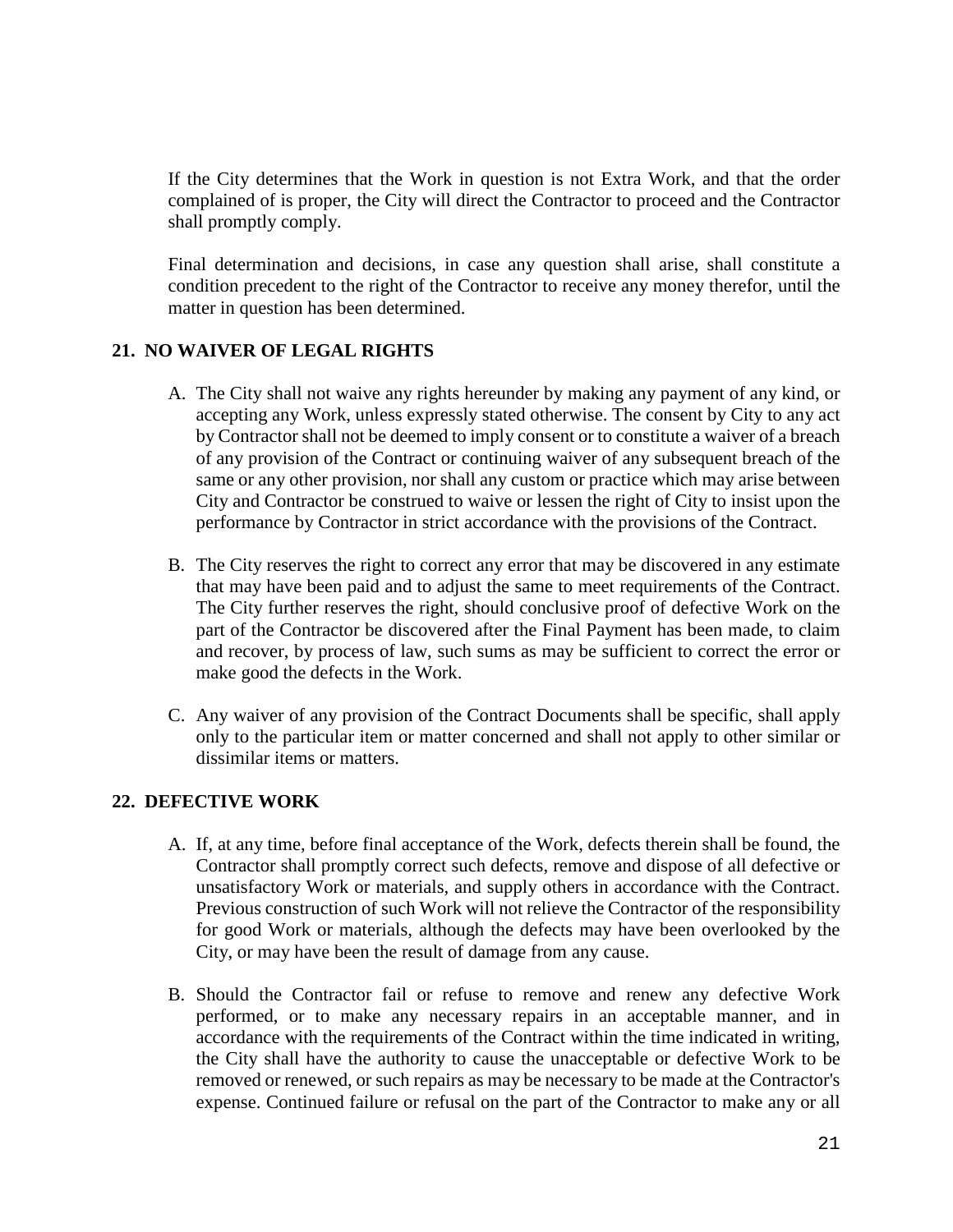necessary repairs, promptly, fully, and in an acceptable manner, shall be sufficient cause for the City to declare the Contract forfeited, in which case the City, at its option, may purchase materials, tools, and equipment and employ labor or may contract with any other individual, firm or corporation, or may proceed with its own forces to perform the Work.

- C. All costs and expenses incurred thereby shall be charged against the defaulting Contractor and the amount thereof deducted from any monies due, or which may become due him, or shall be charged against the Contract Bond.
- D. At the request of the City, the Contractor shall, at any time before final acceptance of the Work, remove or uncover such portions of the finished Work as may be directed. After examination, the Contractor shall restore said portions of the Work to the standard required by the Contract Documents. Should the Work thus exposed or examined prove acceptable, the uncovering or removing, and the replacing of the covering or making good of the parts removed, shall be paid for by Change Order; but should the Work so exposed or examined prove unacceptable, the uncovering or removing and replacing of the covering or making good of the parts removed shall be at the Contractor's expense.
- E. Failure to reject any defective Work or material shall not in any way prevent later rejection when such defect be discovered, or obligate the City to final acceptance.

# **23. TOOLS & EQUIPMENT**

If, at any time before the commencement or during the progress of the Work, tools or equipment appear to the City to be insufficient, inefficient or inappropriate to secure the quality of Work required or the proper rate of progress, the City may order the Contractor to increase their efficiency, to improve character, to augment their number or substitute new tools or equipment, as the case may be, and the Contractor shall conform to such order. The failure of the City to demand such increase of efficiency shall not relieve the Contractor of his obligation to secure the quality of Work and the rate of progress necessary to complete the Work within the time required by the Contract and to the satisfaction of the City.

# **24. TESTING**

The Contractor shall perform, or obtain the performance of, any testing required herein. The Contractor shall bear the cost of any testing required under the Contract, as well as any retesting required as a result of failures. The Contractor's Bid prices shall be construed as including the cost of any such testing or retesting.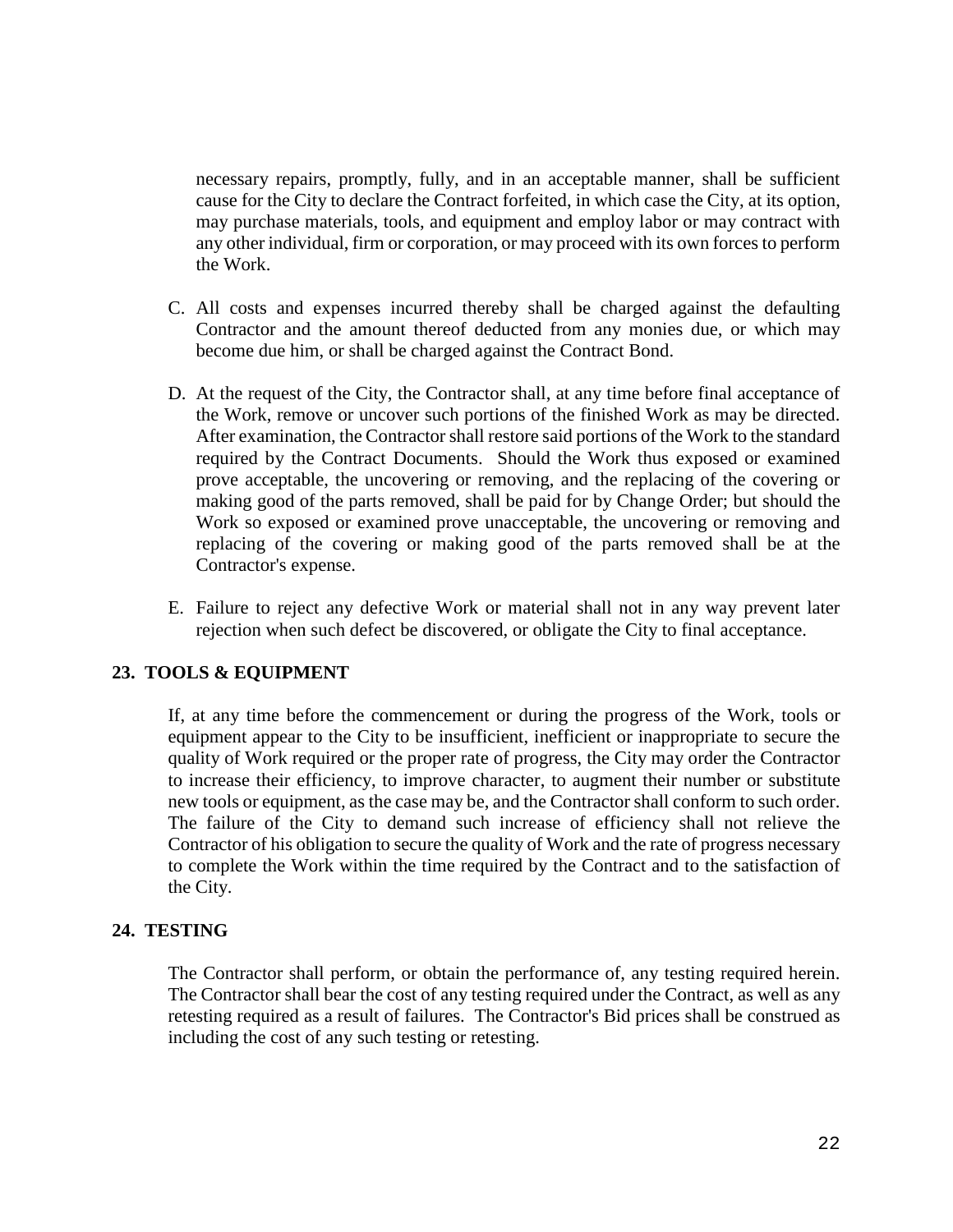#### **25. PERMITS & FEES**

The successful bidder (Contractor) shall be responsible for obtaining and paying the respective fees of all local government permits. Payment for the cost associated with this obligation will be reimbursed by the City upon presentation of paid receipt and/or copy of said permit (as determined by the City).

#### **26. MISCELLANEOUS**

#### **A. Notice**:

Any notice, request, instruction, demand, consent, or other communication required or permitted to be given under this Agreement shall be:

- 1) in writing;
- 2) delivered (to the addresses listed in this Article 26, below, or such other address as the Parties may provide to each other in writing) by one of the following means:
	- (a) by hand;
	- (b) by overnight mail service (such as Federal Express); or
	- (c) by certified mail, postage prepaid, and certified return receipt requested

to the following address, or such other address as the Parties may provide to each other in writing:

To: [Name of Division] With a copy to: [Name of Division] Attn: [Contact] [Title] Attn: [Contact] [Title] Name of Company Name of Company Street Address Street Address City / State / Zip Code City / State / Zip Code

Telephone: (xxx)xxx-xxxx<br>Telephone: (xxx)xxx-xxxx Facsimile:  $(xxx)xxx-xxxx$  Facsimile:  $(xxx)xxx-xxxx$ 

City of Vero Beach, Florida City of Vero Beach, Florida Monte Falls, Director of Public Works Carol Shoaf, Contract Administrator P. O. Box 1389<br>
Vero Beach. FL 32961-1389<br>
Vero Beach. FL 32960 Vero Beach, FL 32961-1389 Telephone: (772) 567-2144 Telephone: (772) 978-5470 Facsimile: (772) 778-7496 Facsimile: (772) 770-6860

To CITY: With a copy to: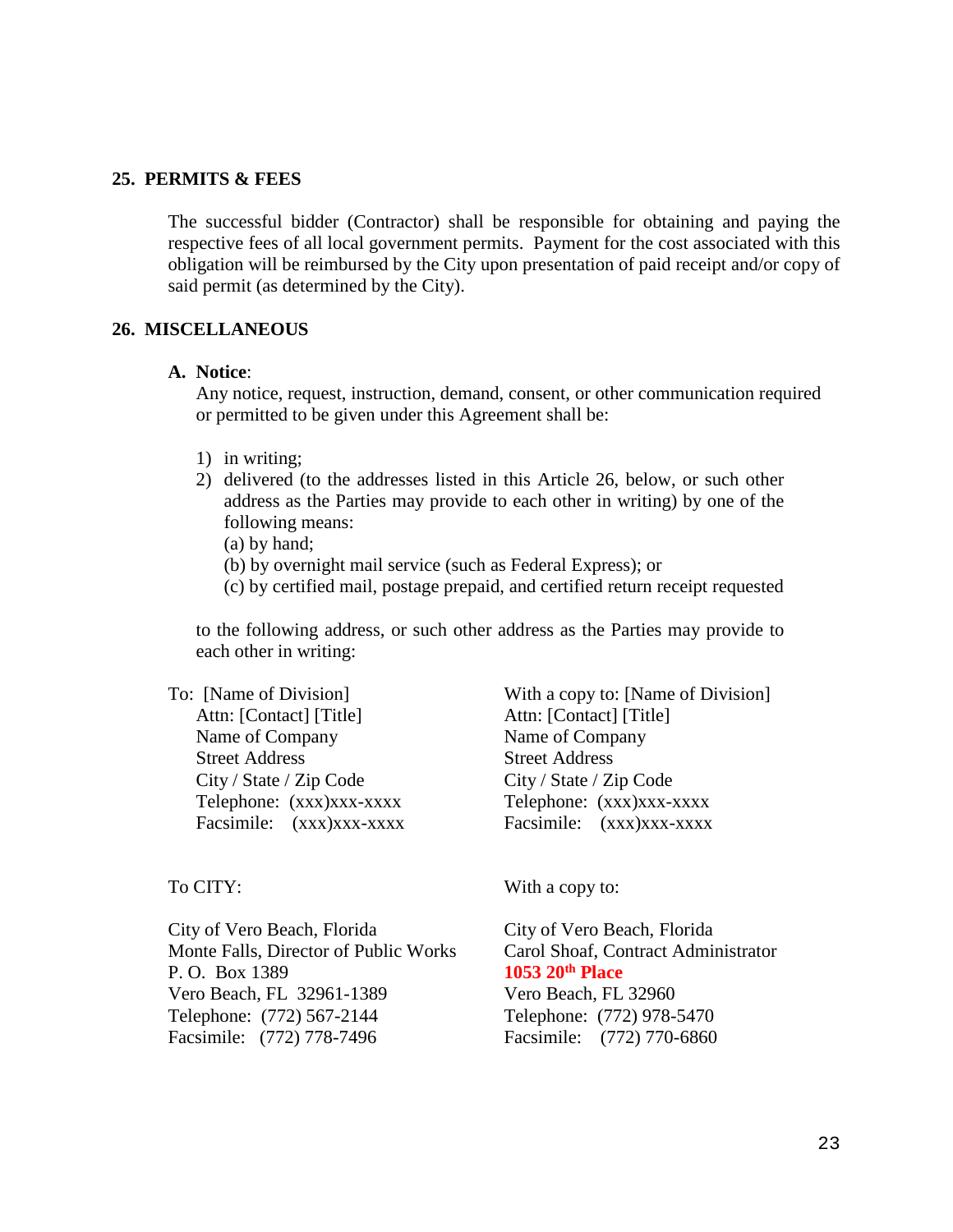A copy of any notice, request, instruction, demand, consent, or other communication required or permitted to be given under this Agreement may also be sent via facsimile. However, delivery via facsimile shall not constitute an alternative or substitute means of delivery (i.e., notice must still be sent via hand delivery, over night mail, or certified mail return receipt requested as set forth, above).

**B.** The parties expressly recognize that the relationship between the City and the Contractor is that of independent Contractors, and that neither the Contractor nor any of his servants, agents or employees shall ever be considered to be an agent, servant or employee of the City.

# **C. Severability**

In the event that any provision of this Agreement shall be held unconscionable, unenforceable, or void for any reason by any tribunal of competent jurisdiction, it is agreed that the provision in question shall be modified to eliminate the elements of concern to the tribunal and as modified shall be binding on the parties hereto. The remaining provisions shall not be affected by the action of any tribunal or modification of such provision, and shall remain in full force and effect.

# **D. Choice of Law; Venue**

The validity, interpretation, and enforcement of this Agreement shall be governed by the laws of Florida without regard to conflict of law applications. Indian River County, Florida, shall be proper venue for any litigation involving this Agreement. Any legal proceedings of any nature brought by either Party to enforce any right or obligation arising out of this Agreement shall be submitted to trial without jury before any court of competent jurisdiction in Indian River County, Florida. The Parties consent and submit to the jurisdiction of any such court in Indian River County, Florida, and agree to accept service of process outside the state of Florida in any matter submitted to any court pursuant hereto.

# **E. Attorneys' Fees**

The prevailing party in any litigation, arbitration or mediation relating to this Agreement shall be entitled to recover its reasonable attorneys' fees and costs from the other party for all matters, including, but not limited to, appeals.

# **F. Article Headings For Convenience Only**

The Article headings, and underlined sub-article headings, hereof are inserted for convenience of reference only, are not a part hereof, and shall have no effect on the construction or interpretation of this Contract.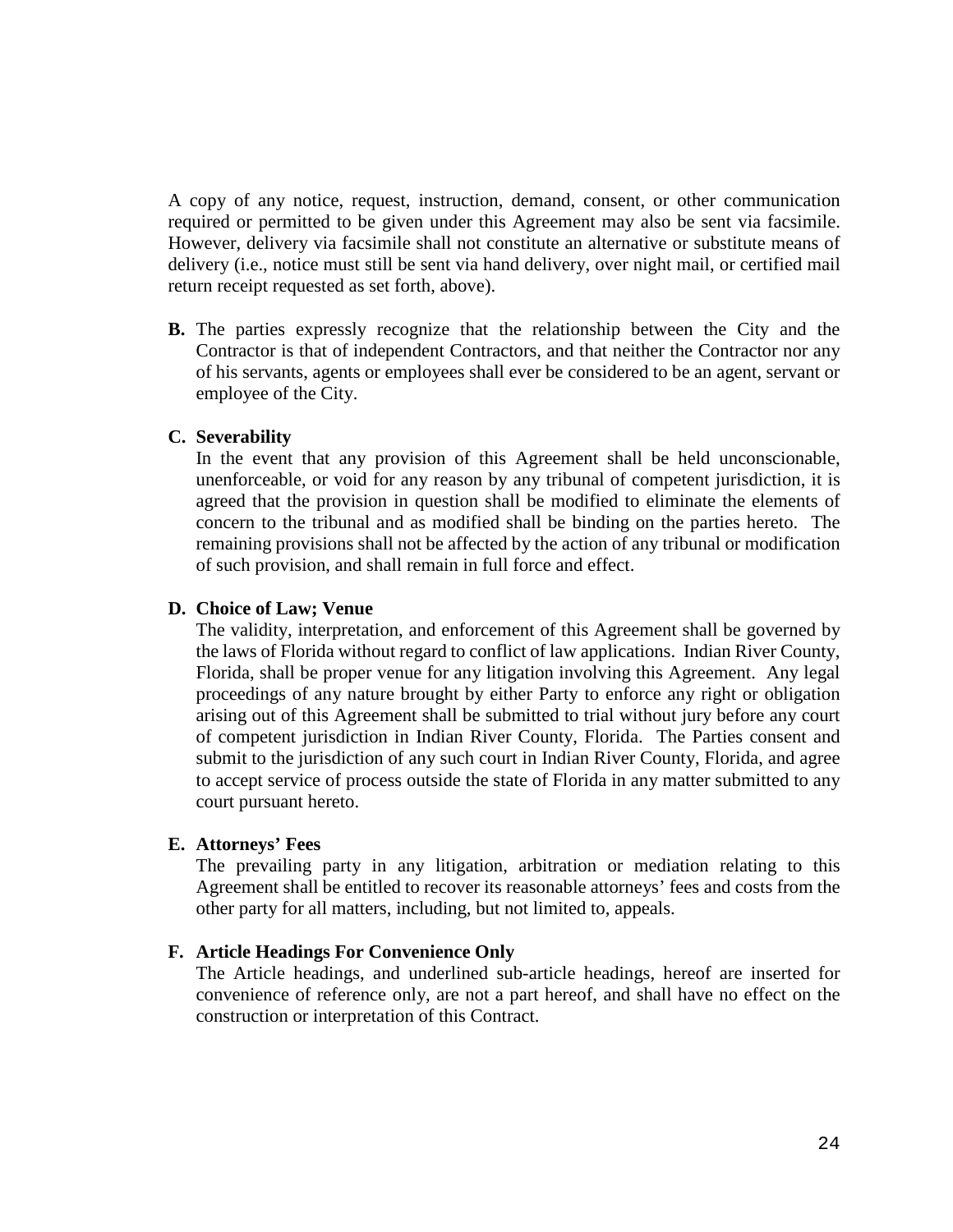# **27. GRATUITIES**

City may, by written notice to Contractor, cancel this Contract without liability to Contractor if it is determined by City that gratuities, in the form of entertainment, gifts, or otherwise, were offered or given by Contractor, or any agent or representative of Contractor, to any officer or employee of City with a view toward securing a Contract or securing favorable treatment with respect to the awarding or amending, or the making of any determinations with respect to the performing of such a Contract. In the event this Contract is canceled by City pursuant to this provision, City shall be entitled, in addition to any other rights and remedies, to recover or withhold the amount of the cost incurred by Contractor in providing such gratuities.

# **28. PUBLIC RECORDS COMPLIANCE**

Contractor's responsibility for compliance with Chapter 119, Florida Statutes. Pursuant to Section 119.0701, F.S., Contractor agrees to comply with all public records laws, specifically to:

A. Keep and maintain public records required by the CITY to perform the service.

B. The timeframes and classifications for records retention requirements must be in accordance with the General Records Schedule GS1-SL for State and Local Government Agencies. (*See* [http://dos.myflorida.com/library-archives/records-management/general](http://dos.myflorida.com/library-archives/records-management/general-records-schedules)[records-schedules](http://dos.myflorida.com/library-archives/records-management/general-records-schedules)*)*

C. Records include all documents, papers, letters, maps, books, tapes, photographs, films, sound recordings, data processing software, or other material, regardless of the physical form, characteristics, or means of transmission, made or received pursuant to law or ordinance or in connection with the transaction of official business with the City. CONTRACTOR'S records under this Agreement include but are not limited to, supplier/sub Contractor invoices and contracts, project documents, meeting notes, emails and all other documentation generated during this Agreement.

D. Upon request from the CITY's custodian of public records, provide the CITY with a copy of the requested records or allow the records to be inspected or copies within a reasonable time at a cost that does not exceed the cost provided for by law. If an CONTRACTOR does not comply with the CITY's request for records, CITY shall enforce the provisions in accordance with the contract.

E. Ensure that project records that are exempt or confidential and exempt from public records disclosure requirements are not disclosed except as authorized by law for the duration of the contract term and following completion of the contract if the CONTRACTOR does not transfer the records to CITY.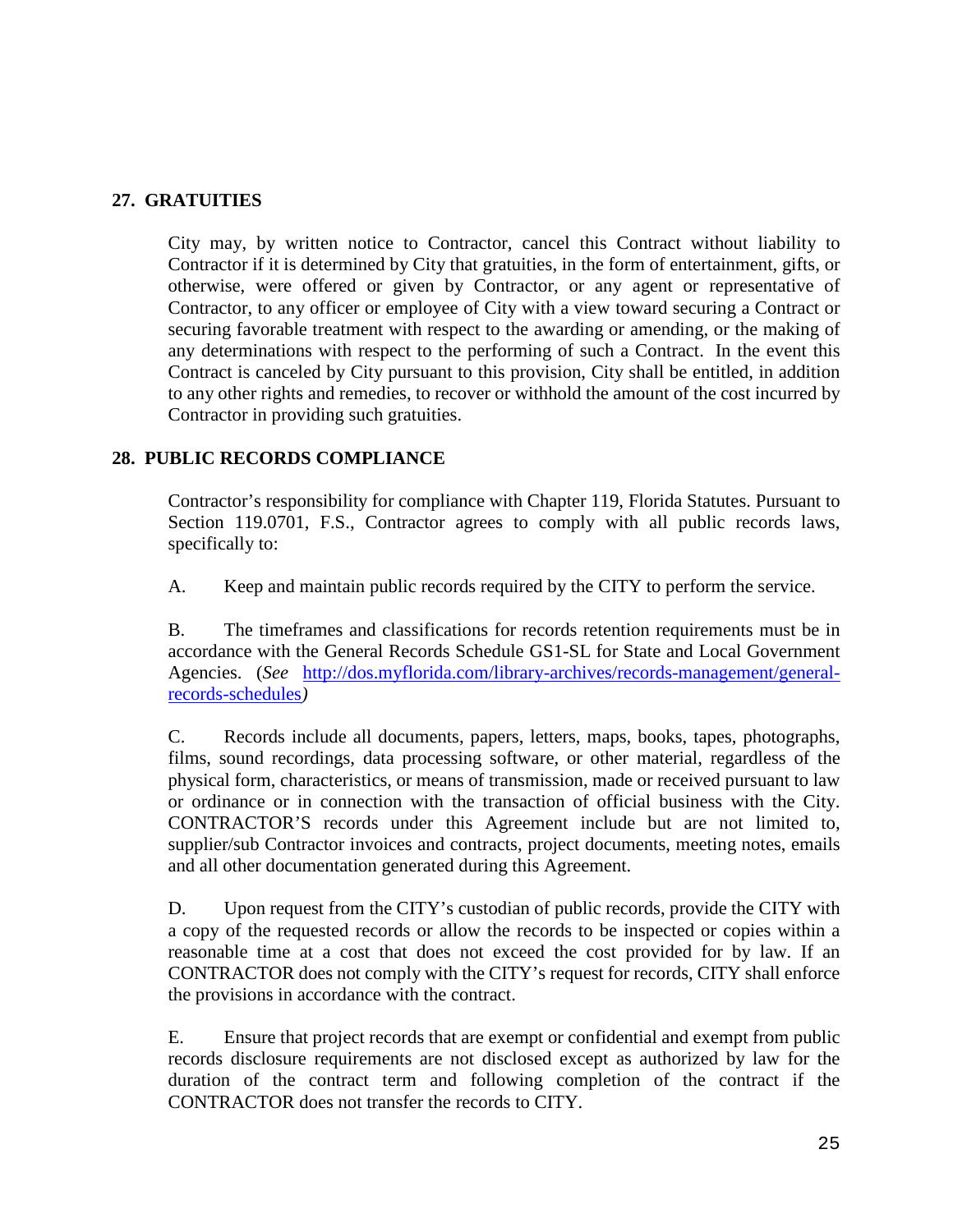F. Upon completion of the contract, transfer, at no cost, to the CITY all public records in possession of the CONTRACTOR or keep and maintain public records required by the CITY to perform the service. If the CONTRACTOR transfers all public records to the CITY upon completion of the contract, the CONTRACTOR shall destroy any duplicate public records that are exempt or confidential and exempt from public records disclosure requirements. If the CONTRACTOR keeps and maintains public records upon the completion of the contract, the CONTRACTOR shall meet all applicable requirements for retaining public records. All records kept electronically must be provided to the CITY, upon request from the CITY's custodian of public records, in a format that is compatible with the information technology systems of the CITY. **IF CONTRACTOR HAS QUESTIONS REGARDING THE APPLICATION OF CHAPTER 119, FLORIDA STATUTES, TO THE CONTRACTOR'S DUTY TO PROVIDE PUBLIC RECORDS RELATING TO THIS CONTRACT, CONTACT THE CITY OF VERO BEACH CLERKS OFFICE CUSTODIAN OF PUBLIC RECORDS AT (772)978-4700, CITYCLRK@COVB.ORG OR PO BOX: 1389, VERO BEACH, FL 32961.**

G. A CONTRACTOR who fails to provide the public records to the CITY within a reasonable time may also be subject to penalties under Section 119.10, Florida Statutes. Upon award recommendation or thirty (30) days after opening, whichever occurs first, proposals become "public records" and shall be subject to public disclosure consistent with Chapter 119 Florida Statutes. Proposers must invoke the exemptions to disclosure provided by law in the response to the RFP, and must identify the data or other materials to be protected, and must state the reasons why such exclusion from public disclosure is necessary with reference to the specific statutory exemption. Document files may be examined, during normal working hours.

# **29. INVOICE & PAYMENT**

In General. The Contractor shall submit invoices for payment due as provided herein with such documentation as required by the City. The City will make payment(s) to the Contractor for the Work in accordance with the applicable provisions of Article VII, Chapter 218, Florida Statutes, "The Local Government Prompt Payment Act" ("Prompt Payment Act"). Invoices and other required documentation shall be submitted to the address provided in the Contract form, or if not provided on said Contract form, by the ordering City department.

Each invoice shall include, at a minimum, the Contractor's name, contact information and reference to the Contract, purchase order, or other City reference.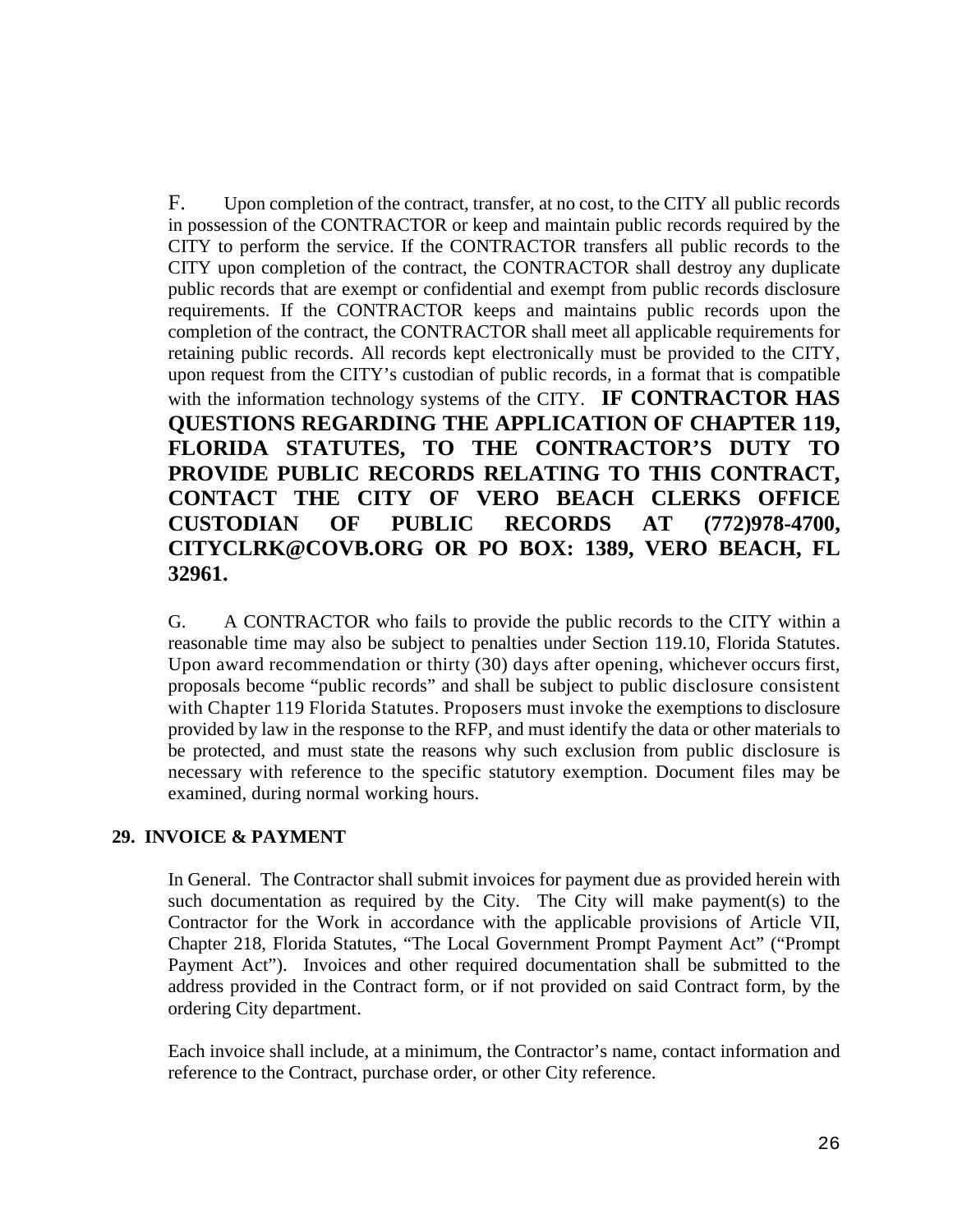The City may dispute any payments invoiced or requested by the Contractor in accordance with the applicable provisions of the Prompt Payment Act and any such disputes shall be resolved in accordance with said provisions in conjunction with the City's general appeal process provided in section 2.201, et seq. of the City of Vero Beach Code of Ordinances.

All invoices shall be mailed to:

 Accounting Division City of Vero Beach Post Office Box 1389 Vero Beach, Florida 32961 1389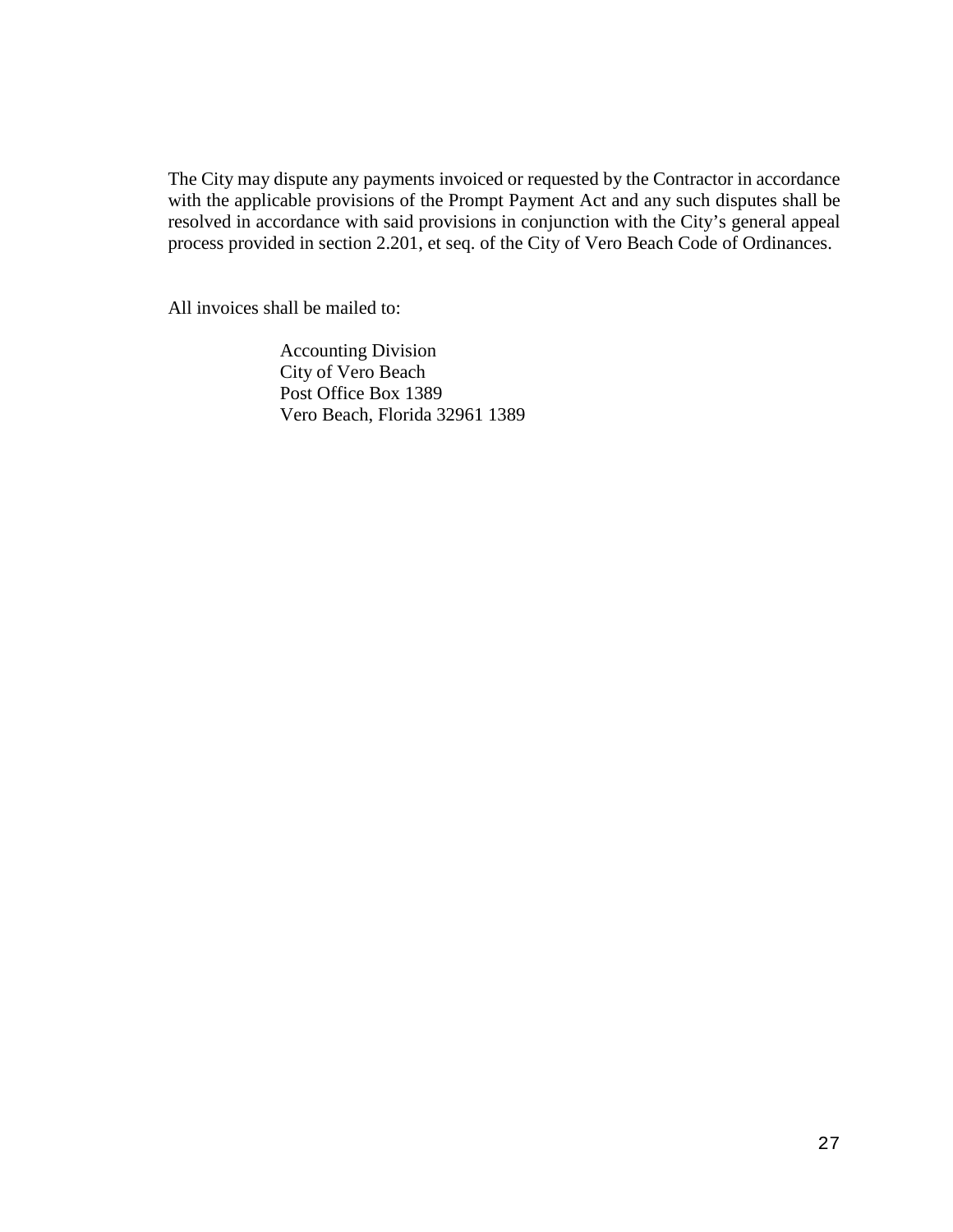# **CITY OF VERO BEACH, FLORIDA**

# **SUPPLEMENTARY GENERAL CONDITIONS**

#### **1. SHOP DRAWINGS**

The Contractor shall submit shop Drawings of all equipment, apparatus, machinery, fixtures, piping, wiring, fabricated structures, and manufactured articles. The purpose of the shop Drawings is to show the suitability, efficiency, technique of manufacture, installation requirements, and details of the item and evidence of its compliance or non-compliance with the Drawings and Specifications.

# **2. CONFLICTS**

The following principles shall apply in resolving any conflict among or ambiguity in the Contract Documents:

- A. The Supplementary General Conditions shall have priority over the General Conditions and Form of Agreement in case of conflict. The Technical Specifications shall take precedence over all other Contract provisions.
- B. Full size details shall take precedence over scale Drawings and large scale Drawings shall take precedence over small scale Drawings. Dimensions given in figures shall take precedence over scaled dimensions.
- C. When measurements are affected by conditions already established or where items are to be fitted into constructed conditions, it shall be the Contractor's responsibility to verify all such dimensions at the Site and the actual job dimensions shall take precedence over scaled or calculated dimensions on the Drawings.

# **3. COORDINATING WITH OTHER CITY PROJECTS**

- A. The City reserves the right to let other Contracts in connection with this project. The Contractor shall afford other Contractors a reasonable opportunity for the introduction and storage of their materials and the execution of their Work and shall properly connect and coordinate his Work with theirs.
- B. If any part of the Contractor's Work depends for proper execution or result upon the Work of any other Contractor, the Contractor shall inspect and promptly report to the City of Vero Beach any defects in such Work that render it unsuitable for such proper execution and results. His failure to inspect and report shall constitute his acceptance, at his own risk, of the other Contractor's Work as fit and proper for the reception of this Work, except as to defects which may develop in the other Contractor's Work after the execution of the Work under this Contract.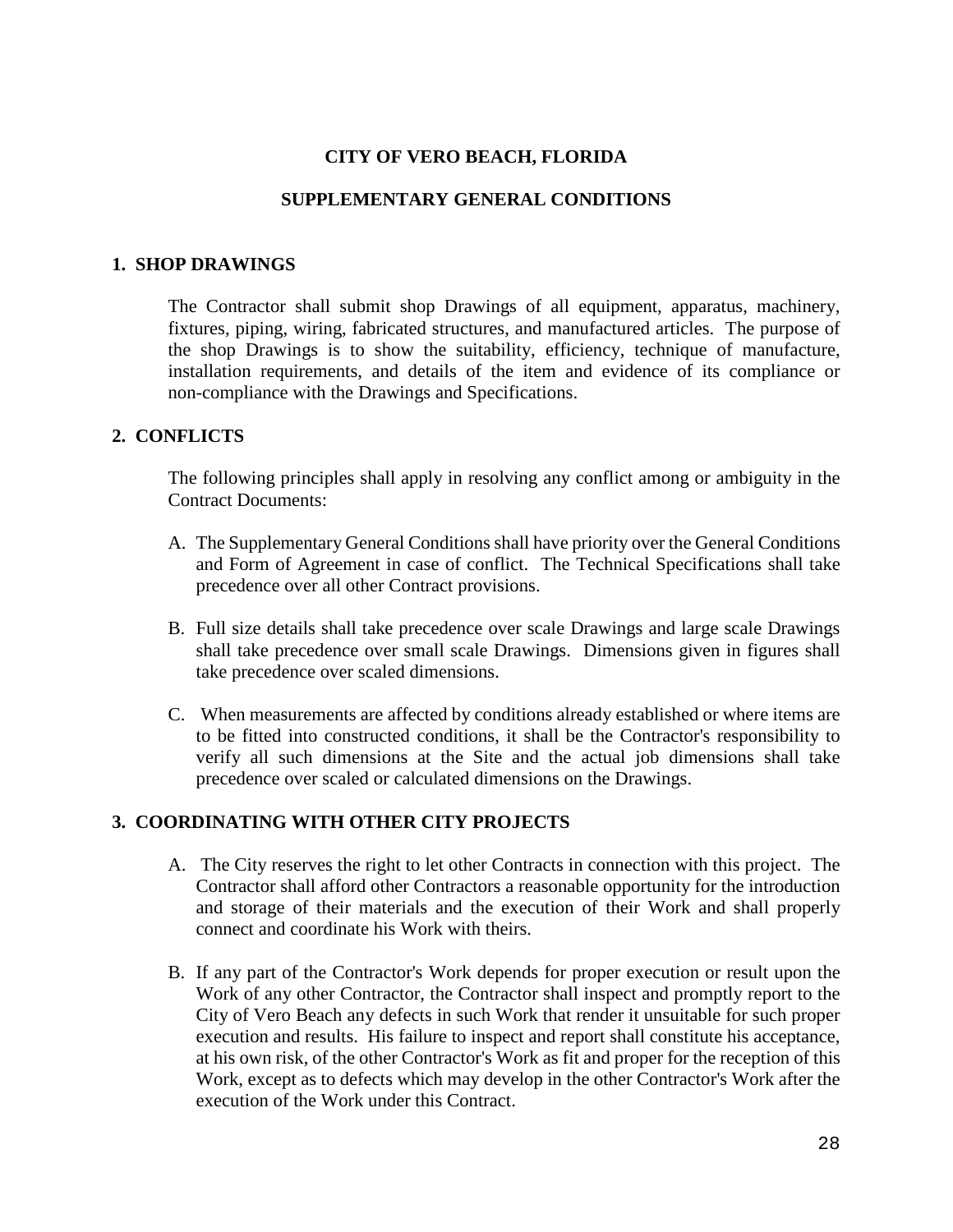# **4. UTILITIES AND STRUCTURES RELOCATED, EXISTING AND OTHERS:**

A. General: Existing utilities, structures, and facilities shown on the Drawings were located as accurately as possible from the City's records. Guarantee is not made that all existing utilities and structures are shown or that those shown are entirely accurate.

In order to assure himself of the actual location of such facilities, the Contractor shall notify each utility company involved at least ten (10) days prior to the start of construction and during construction to arrange for positive underground location. The Contractor is required by State law to notify the SUNSHINE STATE ONE CALL CENTER at 1-800-432-4770 a minimum of forty-eight (48) hours prior to any excavation.

Contractor shall notify and coordinate with the utility companies where their facilities may be in conflict with or endangered by the proposed construction. Relocation for the convenience of the Contractor shall be paid for by the Contractor. Temporary support of adjacent utilities, if required, shall be the responsibility of the Contractor. The Contractor shall schedule his work in such a manner that he is not delayed by the utility companies relocating or supporting their utilities. No compensation will be paid to the Contractor for any loss of time or delay. The Contractor shall coordinate his activities with City of Vero Beach, Comcast Cable, AT&T, Florida City Gas and other utility companies as may be appropriate in order to maintain utility service and minimize the amount of interference and interruption.

All overhead, surface or underground facilities and utilities encountered that are to remain in place shall be carefully protected from injury or displacement. All damage to such structures is to be completely repaired, at no expense to the City, within a reasonable time; needless delay will not be tolerated. If not repaired within a reasonable time, the City reserves the right to remedy such damage by ordering outside parties to make such repairs at the expense of the Contractor. All such repairs made by the Contractor are to be made to the satisfaction of the utility owner and City. All damaged utilities, structures, etc. must be replaced or prevented from leaking or malfunctioning and are to be inspected by the utility owner and City prior to backfilling. No additional cost shall be paid for this work.

B. Cooperation with Utility Owners: The Contractor shall cooperate with the owners of other underground or overhead utility lines in their removal and rearrangement operations in order that these operations may progress in a reasonable manner, that duplication or rearrangement work may be reduced to a minimum, and that services rendered by the utility owners will not be unnecessarily interrupted.

In the event of interruption of other utility services as a result of accidental breakage or as a result of their being exposed or unsupported, the Contractor shall promptly notify the proper authority and shall cooperate with the authority in the prompt restoration of service. If service is interrupted, repair work shall be continuous until the service is restored. No work shall be undertaken around fire hydrants until provisions for continued service have been approved by the local fire authority.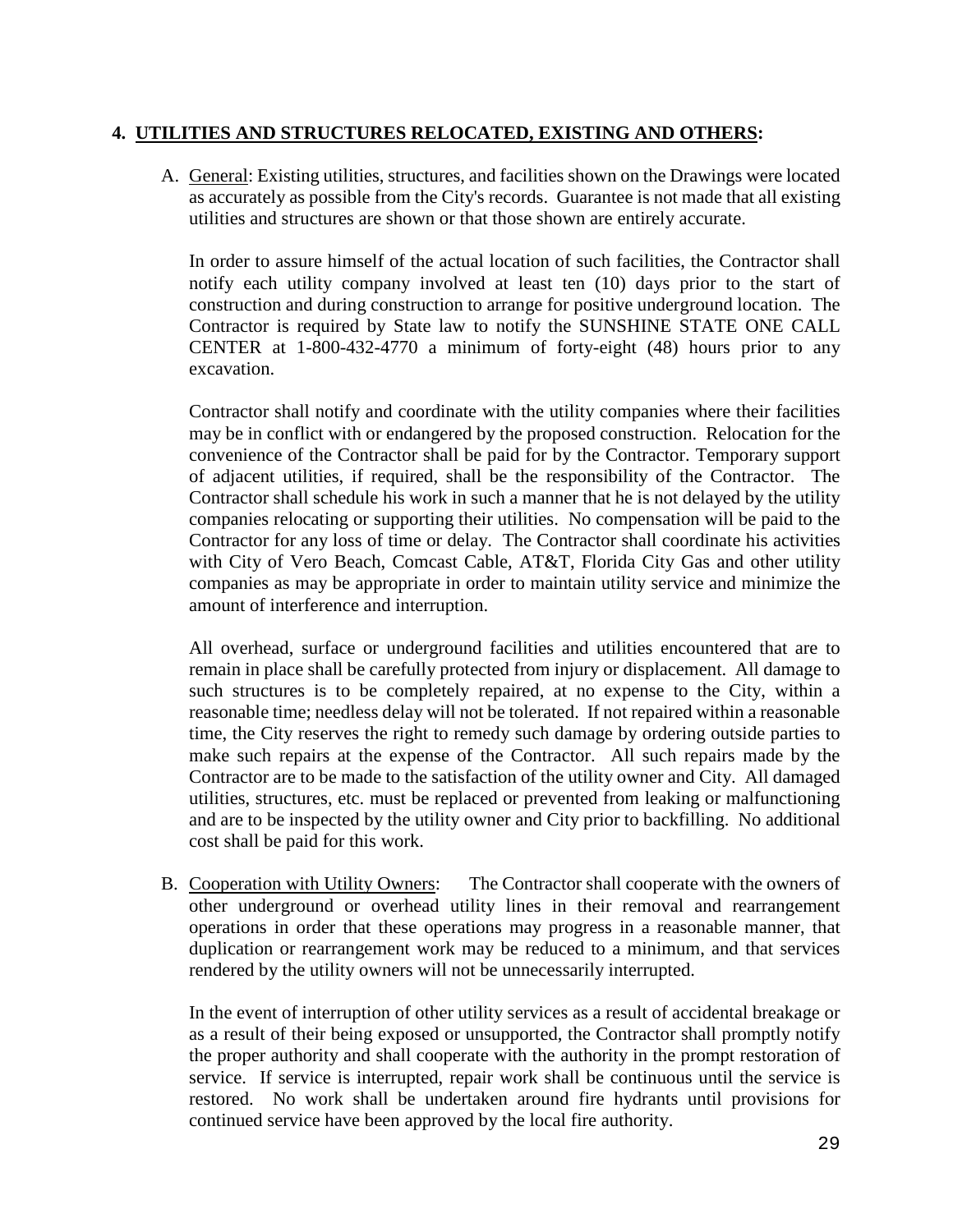# **5. APPLICABLE STANDARDS**

All standards referred to herein shall mean the latest revision under the same specification number or for those provisions in the new or revised Specifications which are clearly inapplicable. The following abbreviations have been used in referring to other standards:

| <b>NEC</b>  | <b>National Electrical Code</b>                      |
|-------------|------------------------------------------------------|
| <b>NEMA</b> | <b>National Electrical Manufacturer's Associates</b> |
| <b>IEEE</b> | Institute of Electrical and Electronic Engineers     |
| <b>OSHA</b> | Occupational Safety and Health Administration        |
| <b>ASME</b> | <b>American Standard of Mechanical Engineers</b>     |
| <b>ANSI</b> | <b>American National Standards Institute</b>         |
| <b>NFPA</b> | <b>National Fire Protection Association</b>          |
| <b>AISC</b> | American Institute of Steel Construction             |
| <b>AWS</b>  | <b>American Welding Society</b>                      |
| EPA         | <b>Environmental Protection Agency</b>               |
| <b>ASTM</b> | <b>American Society of Testing Materials</b>         |
| <b>FDEP</b> | Florida Department of Environmental Protection       |
|             |                                                      |

Whenever a conflict exists between these standards and the Contract Documents, the Contract Documents shall govern. In the event of a conflict among any of the above codes and standards, the one having the most stringent requirements shall take precedence unless otherwise approved in writing by the City.

#### **6. SECURITY OF WORK AREA**

Work area must be maintained to allow access to all operating equipment in the construction area.

# **7. QUALITY OF ITEMS AND WORKMANSHIP**

All materials and equipment furnished for this project shall be new and unused. Any materials or equipment which, in the opinion of the City, have become excessively weathered or damaged since manufacture, shall not be considered as new. Workmanship shall be first class and the finished product equal to the best accepted standards of the trade for the category of Work performed. All Work shall be performed by experienced, skilled tradesmen.

#### **8. MATERIALS DISPOSAL AND CLEANUP**

The Contractor shall comply with all pertinent local, state and federal and any other regulatory agency. The Contractor shall be responsible for the disposal of all hazardous and non-hazardous materials in accordance with EPA, FDEP, and OSHA requirements. Additionally, the Contractor shall comply with all regulatory requirements for the cleanup of all spills as a result of the Work performed.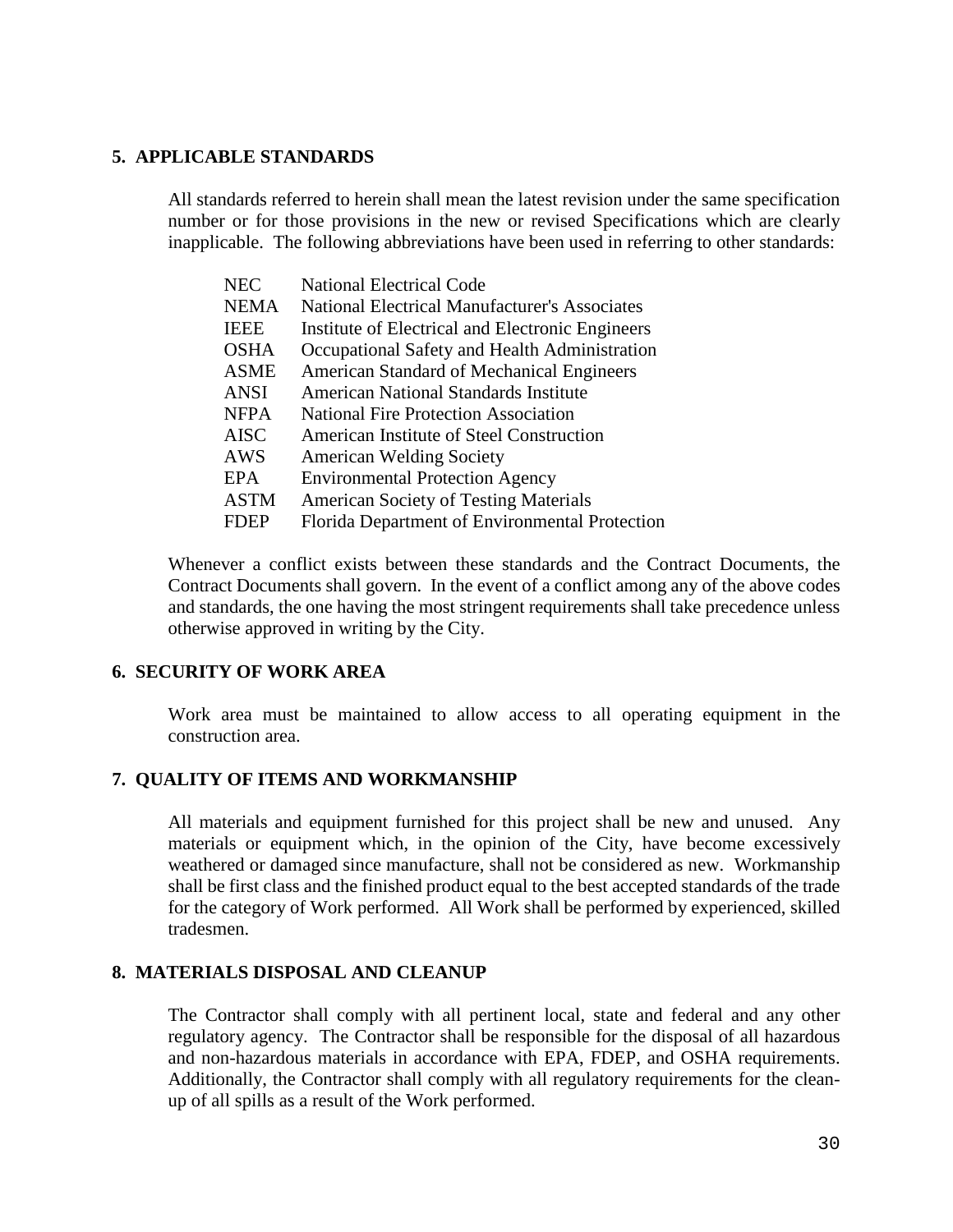# **9. CONTRACTOR SAFETY**

- A. The Contractor shall ensure that all personnel meet OSHA and ANSI requirements for the Work being done.
- B. Any Contractor personnel not wearing required safety equipment or complying with all safety standards and requirements will be removed from the Work Site until such time as appropriate safety equipment is worn or standards observed.

# **10. MISCELLANEOUS**

The City reserves the right to correct any error that may be discovered in any estimate that may have been paid and to adjust the same to meet requirements of the Contract. The City further reserves the right, should conclusive proof of defective Work on the part of the Contractor be discovered after payment has been made, to claim and recover by process of law such sums as may be sufficient to correct the error or make good the defects in the Work.

# **11. TERMINATION FOR CONVENIENCE**

Owner may at any time and for any reason terminate Contractor's services and work for Owner's convenience. Upon receipt of notice of such termination, Contractor shall, unless the notice directs otherwise, immediately discontinue the work and immediately cease ordering of any materials, labor, equipment, facilities, or supplies in connection with the performance of this Agreement. Upon such termination, Contractor shall be entitled to payment only as follows: (1) the actual cost of the work completed in conformity with this Agreement and the specifications; plus, (2) such other costs actually incurred by Contractor as are permitted by the prime contract and approved by Owner. Contractor shall not be entitled to any other claim for compensation or damages against Owner in the event of such termination.

# **12. FORCE MAJEURE**

Except as otherwise expressly provided herein, City and Contractor shall not be liable for any failure or delay in the performance of its obligations under this Agreement due to causes not reasonably within its control, including, but not limited to, acts of civil or military authority, including courts and regulatory agencies, superior governmental authority, God, war, riot or insurrection, inability to obtain required construction permits, blockages, embargoes, sabotages, epidemics, fires, floods, strikes, lockouts or other labor difficulties, provided such labor difficulties do not arise from inequitable labor practices. In the event of any failure or delay resulting from such causes upon notice to the other party within five (5) business days of occurrence of the event giving rise to the delay the time for performance hereunder shall be extended for a period of time reasonably necessary to overcome the effects of such delays. In the event any such failure or delay shall last for a period of more than ten (10) calendar days, then either Party may terminate this Agreement forthwith, in whole or in part, by notice in writing to the other.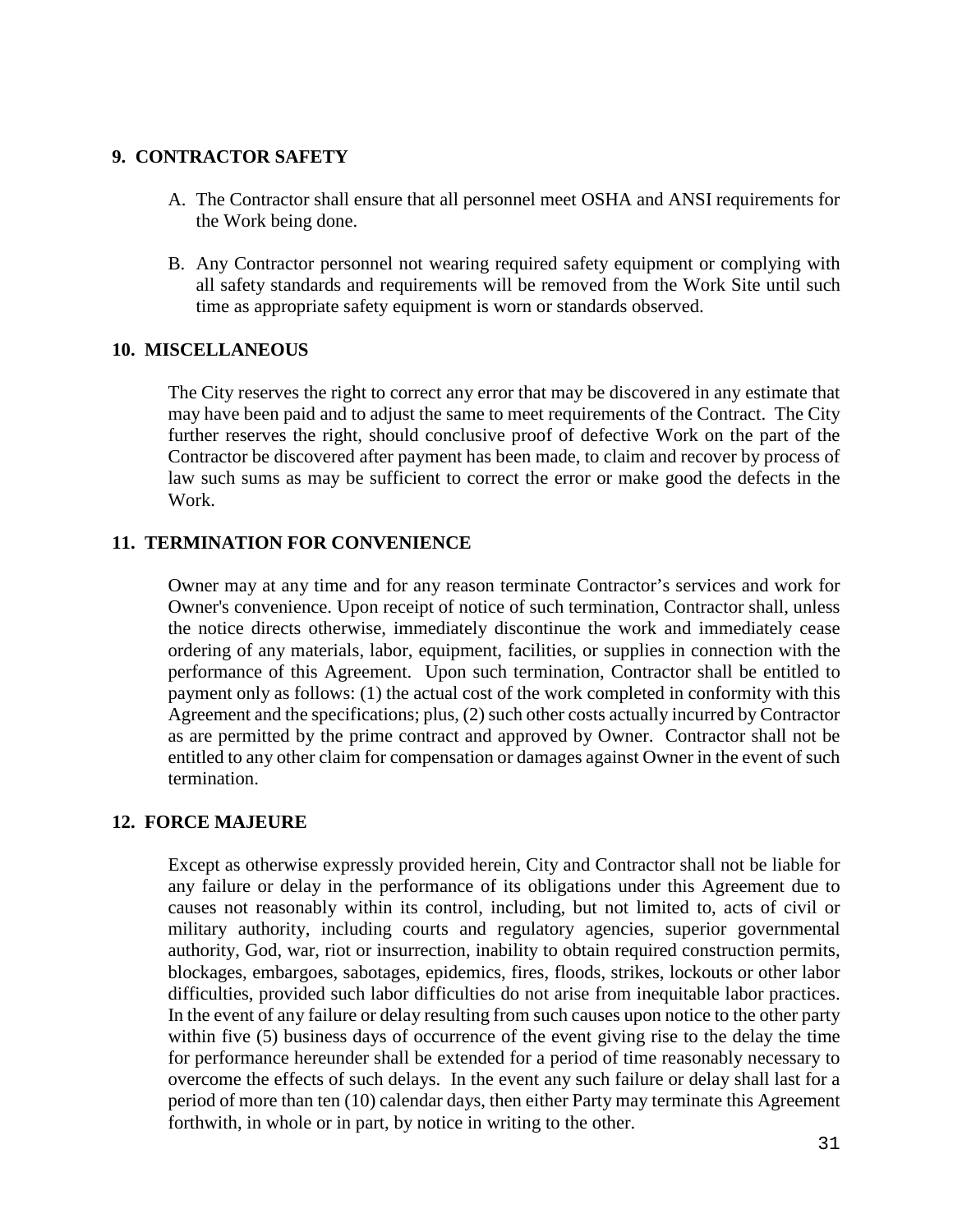# **13. INSPECTION**

The City shall at all times have the right to inspect the Work. The Contractor shall furnish all reasonable means for obtaining such information as the City may desire, respecting the quality of the Work and materials and the manner of conducting the Work. The City shall not have the power to waive the Contractor's obligation to properly perform the Work as herein prescribed.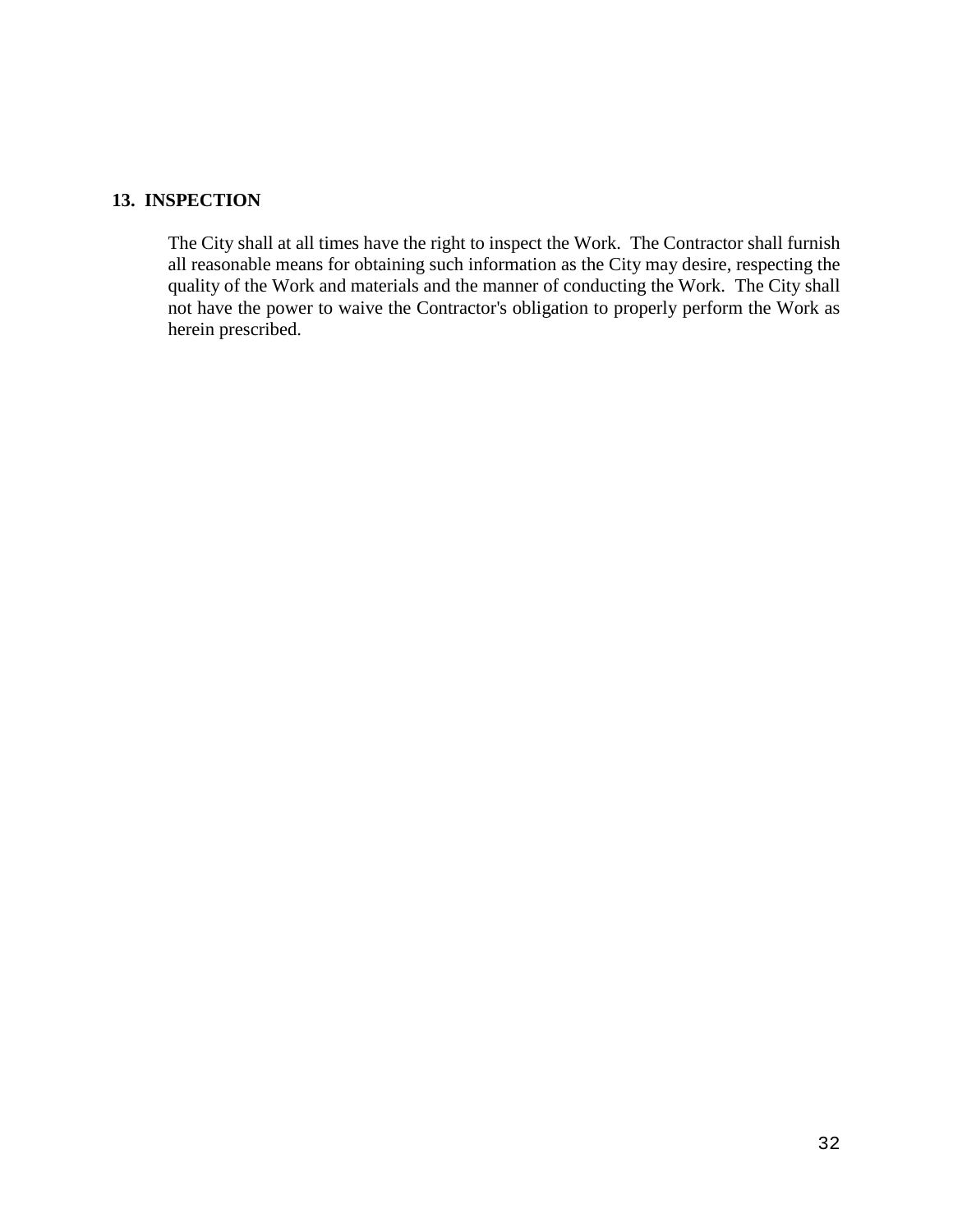### **CITY OF VERO BEACH**

### VARIANCES

State any variances to the specifications, terms, conditions, or any part of these documents, in the space provided below or reference in the space provided below all variances contained on any of the pages of the Request for Bid, attachments or bid pages. If no statement is contained in the below space, it shall be implied by the bidder that your bid complies with the full and complete scope of the original bid request.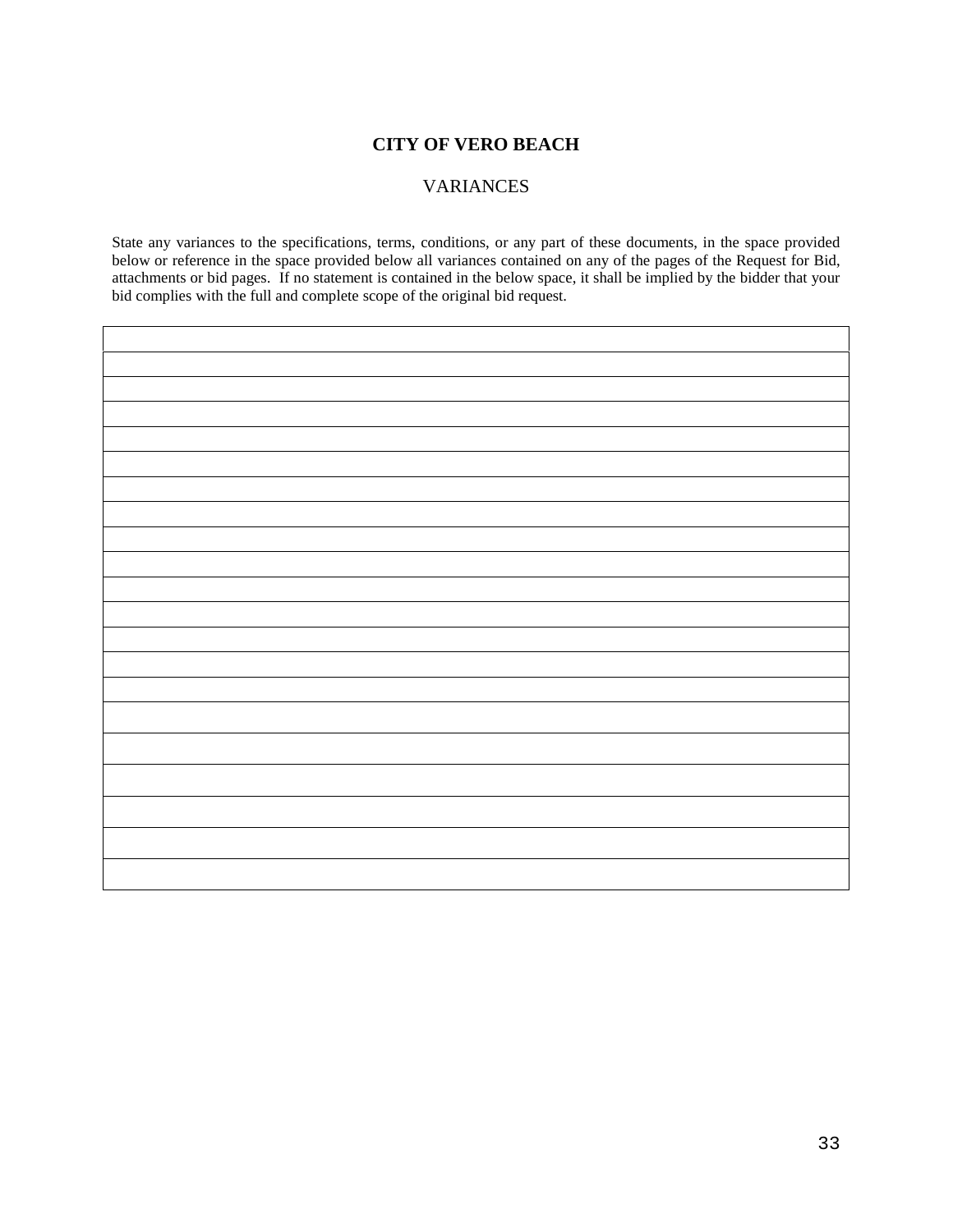# **DRUG-FREE WORKPLACE COMPLIANCE FORM IDENTICAL TIE BIDS**

Preference shall be given to business with drug-free workplace programs. Whenever two or more Bids which are equal with respect to price, quality, and service are received by the State or by any political subdivision for the procurement of commodities or Contractual services, a Bid received from a business that certifies that it has implemented a drug-free work place program shall be given preference in the award process. Established procedures for processing tie Bids will be followed if none of the tied vendors has a drug-free Workplace program. In order to have a drug-free workplace program, a business shall:

1. Publish a statement notifying employees that the unlawful manufacture, distribution, dispensing, possession, or use of a controlled substance is prohibited in the workplace and specifying the actions that will be taken against employees for violations of such prohibition.

2. Inform employees about the dangers of drug abuse in the workplace, the business policy of maintaining a drug-free workplace, any available drug counseling, rehabilitation, and employee assistance programs, and the penalties that may be imposed upon employees for drug abuse violations.

3. Give each employee engaged in providing the commodities or Contractual services that are under Bid a copy of the statement specified in Subsection 1.

4. In the statement specified in Subsection 1, notify the employees that, as a condition of working on the commodities or Contractual services that are under Bid, the employee will abide by the terms of the statement and will notify the employer of any conviction of, or plea of guilty or nolo contendere to, any violation of Chapter 893 or of any controlled substance law of the United States or any State for a violation occurring in the workplace no later than five (5) days after such conviction.

5. Impose a sanction on, or require the satisfactory participation in a drug abuse assistance or rehabilitation program if such is available in the employer's community by, any employee who is so convicted.

6. Make a good faith effort to continue to maintain a drug-free workplace through the implementation of this section. As the person authorized to sign the statement, I certify that this firm complies fully with the above requirements.

Handwritten Signature of Authorized Principal(s):

| TITLE:<br><u> 1989 - Johann Barbara, martxa alemaniar a</u> |
|-------------------------------------------------------------|
| NAME OF FIRM:                                               |
| DATE:                                                       |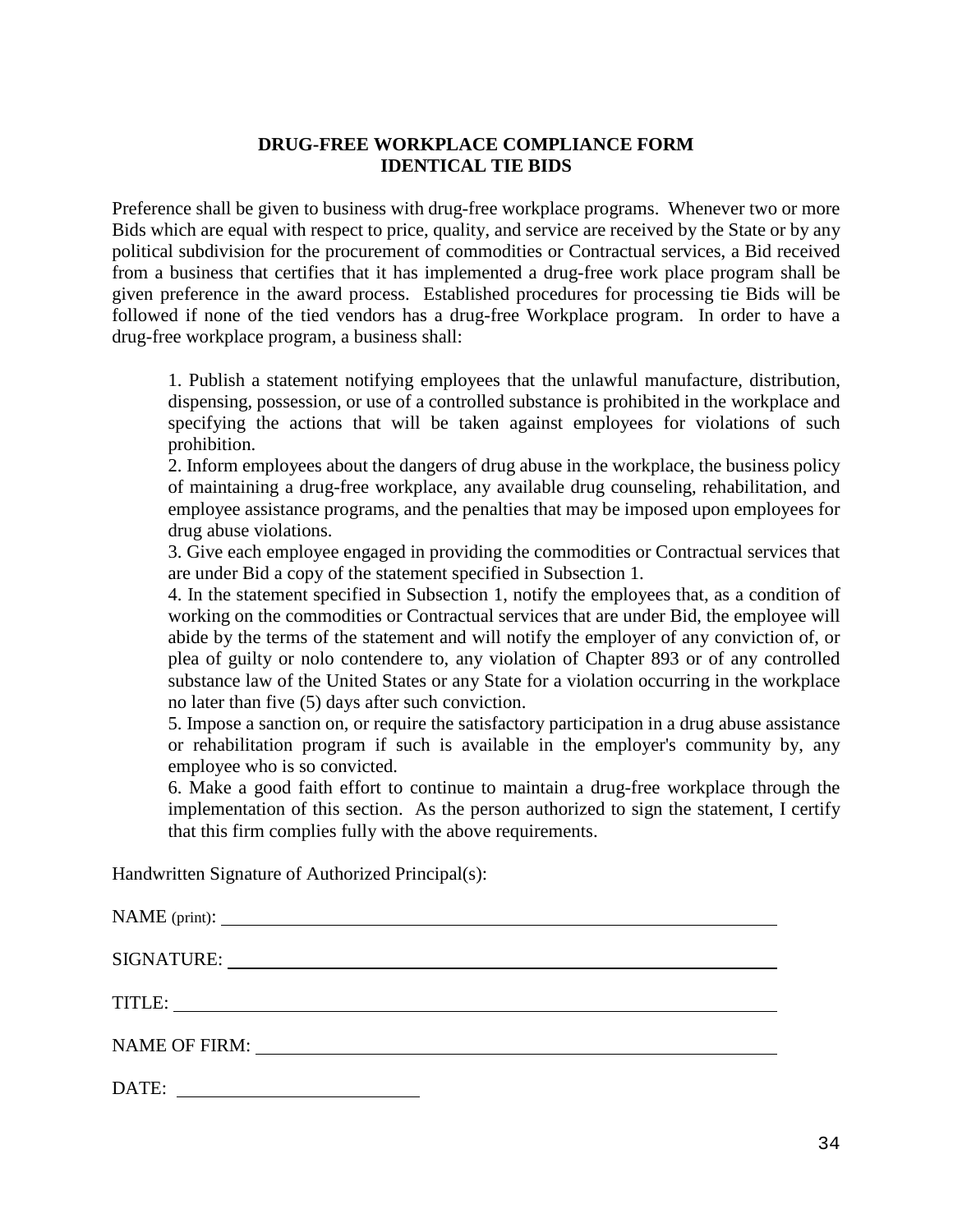#### **NONCOLLUSION AFFIDAVIT OF PRIME BIDDER**

|    | State of the state of the state of the state of the state of the state of the state of the state of the state of the state of the state of the state of the state of the state of the state of the state of the state of the s |                   |                                                          |
|----|--------------------------------------------------------------------------------------------------------------------------------------------------------------------------------------------------------------------------------|-------------------|----------------------------------------------------------|
|    | County of $\sqrt{2}$                                                                                                                                                                                                           |                   |                                                          |
|    |                                                                                                                                                                                                                                |                   | being first duly sworn, disposes and says that: (Name/s) |
| 1. | They are                                                                                                                                                                                                                       | of                | the Bidder that                                          |
|    | (Title)<br>has submitted the attached bid;                                                                                                                                                                                     | (Name of Company) |                                                          |

- 2. He is fully informed respecting the preparation and contents of the attached bid and of all pertinent circumstances respecting such Bid;
- 3. Such Bid is genuine and is not a collusive or sham Bid;
- 4. Neither the said Bidder nor any of its officers, partners, owners, agents, representatives, employees or parties in interest, including this affiant, has in any way colluded, conspired, connived or agreed, directly or indirectly with any other bidder, firm or person to submit a collusive or sham Bid in connection with the contract for which the attached bid has been submitted or to refrain from bidding in connection with such Contract or has in any manner, directly or indirectly, sought by agreement or collusion or communication or conference with any other Bidder, firm or person to fix the price or prices in the attached Bid or of any other Bidder, or to secure through any collusion, conspiracy, connivance or unlawful agreement any advantage against the City/County or any person interested in the proposed Contract; and
- 5. The price or prices quoted in the attached Bid are fair and proper and are not tainted by any collusion, conspiracy, connivance or unlawful agreement on the part of the Bidder or any of its agents, representatives, owners, employees, or parties in interest, including this affiant.

|                         | (Signed)                                                 |
|-------------------------|----------------------------------------------------------|
|                         | (Title)                                                  |
| <b>STATE OF FLORIDA</b> |                                                          |
|                         | The foregoing instrument was acknowledged before me this |
|                         | (Date)                                                   |
|                         | as identification and who did (did not) take an oath.    |
|                         | <b>Notary Public</b>                                     |

Commission No.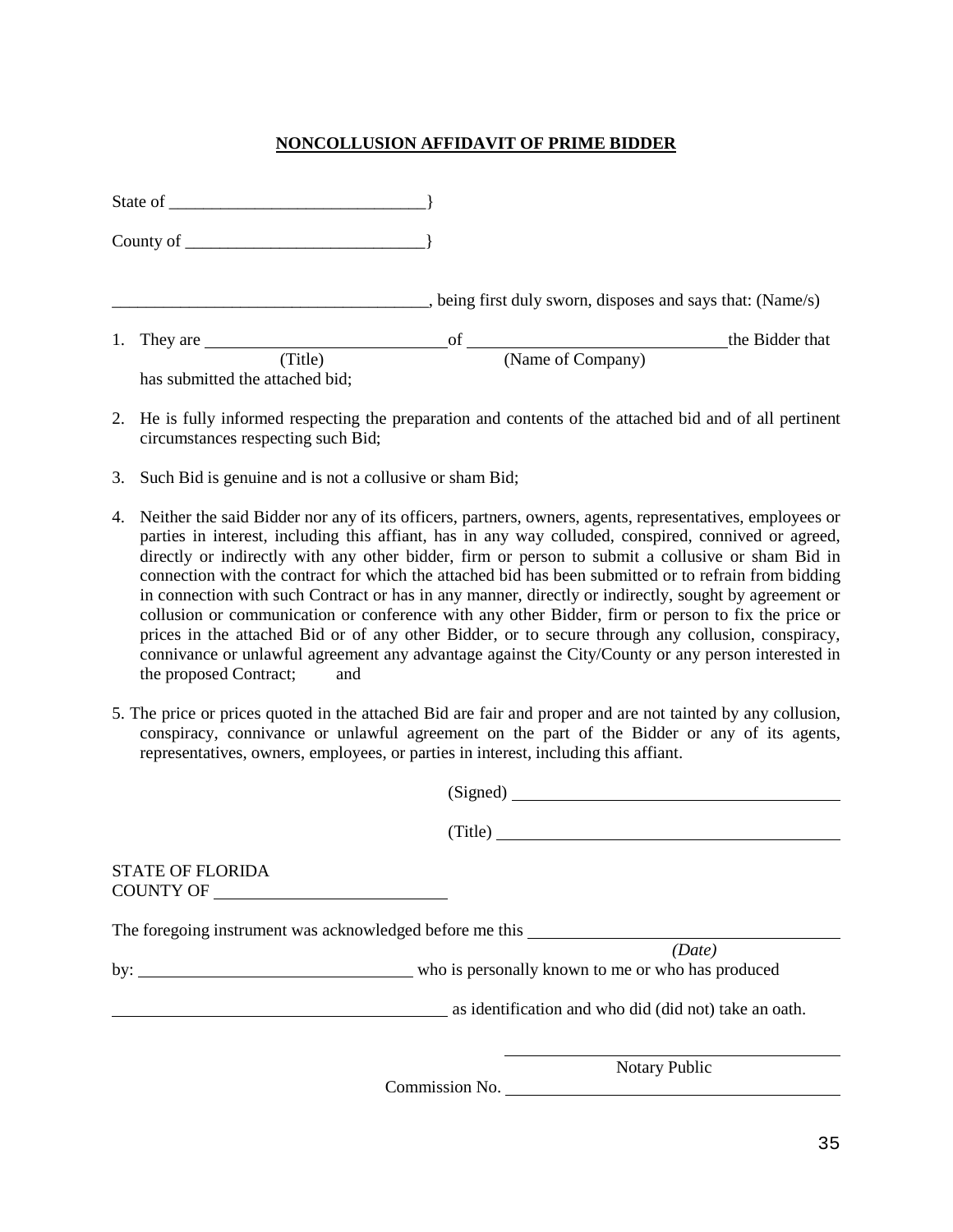# **BID PROPOSAL**

# **INVITATION TO BID NO: 330-18/JO**

To: The City Manager City of Vero Beach P.O. Box 1389 Vero Beach, Florida 32961

The Undersigned Bidder has carefully examined the Contract Documents and any and all Work Sites. The undersigned is familiar with the nature and extent of the Work and any local conditions that may in any manner affect the Work to be done, and the equipment, materials and labor required.

The undersigned agrees to do all the Work in accordance with the Contract Documents and according to the standards of quality and performance established by the City, for the unit prices as provided in the attached Bid Schedule, for each of the items or combination of items stipulated. It is understood that certain quantities shown in the Bid Schedule are approximate only, subject to increases and decreases, and for the purpose of Bid comparisons for determination of low Bidder. It is further understood that payment will be in accordance with actual quantities placed in the construction as more specifically provided in the Contract Documents. The undersigned further agrees as follows:

- 1. To do any Work, not covered by the Bid Schedule, which may be ordered by the City upon authorization by the City, and to accept as full compensation therefore such prices as may be agreed upon, in writing, by the City and the Contractor in accordance with Articles 8-9, of the General Conditions.
- 2. To begin and complete Work as required in the Notice to Proceed.
- 3. To reimburse the City of Vero Beach liquidated damages in the amount and under the conditions specified in the Contract Documents.
- 4. To insert in all Contracts at every tier the notice stated in Article 16 of the Instructions to Bidders.

Handwritten Signature of Authorized Principal(s):

| $\text{DATE:}\quad$ |
|---------------------|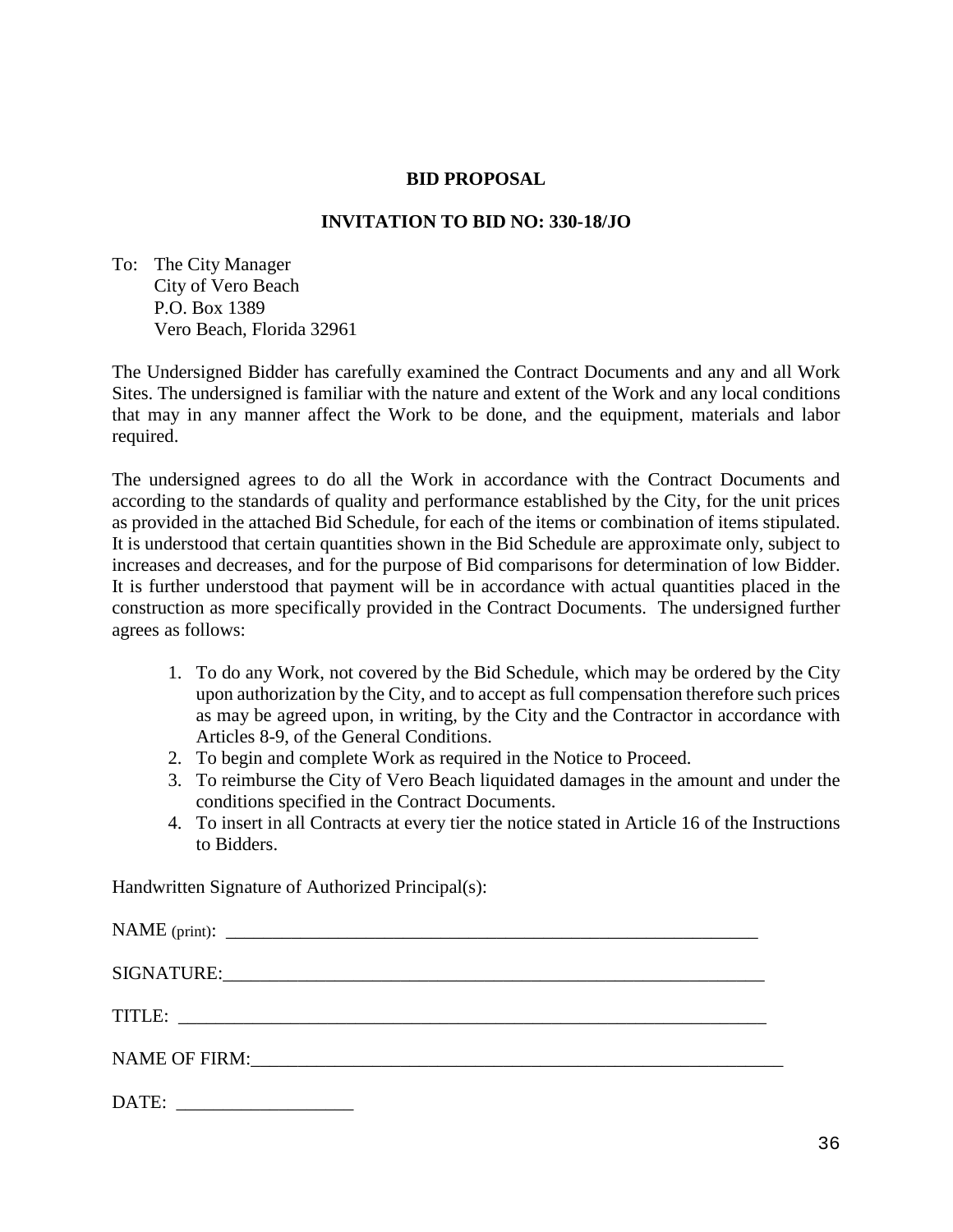# **LOCAL BUSINESS CERTIFICATION FORM**

1. "Local business" shall mean a business that meets all of the following criteria:

(a) Has had a staffed and fixed office or distribution point, with a verifiable street address, located within Indian River; Martin; or St. Lucie County for at least one (1) full calendar year immediately prior to the issuance of the request for competitive bids or request for proposals by the County. Post office boxes shall not be used or considered for the purpose of establishing a physical address; and (b)Has had, for at least 12 months prior to the date of the advertisement for the particular good or service being solicited, a current "Local Business Tax Receipt" issued by; Indian River; Martin; or St. Lucie County, if applicable; and

(c) Holds any license or competency card required by Indian River County; if applicable; and (d) If the contract is awarded, will be the person or entity in direct privity of contract with City of Vero Beach and not as subcontractor, or any lower-tier subcontractor, materialman, or supplier.

1. Company Name:

2. Address:

3. If applicable, Contractor License or Competency Card #:

4. PLEASE ATTACH COPY OF CONTRACTOR LICENSE OR COMPETENCY CARD.

5. If applicable, Business Tax Receipt #:

6. PLEASE ATTACH COPY OF BUSINESS TAX RECEIPT.

7. Phone Number: Fax Number:

8. I hereby certify that, If the contract is awarded, the entity set forth in item 1 above will be the person or entity in direct privity of contract with Indian River County and not as subcontractor, or any lower-tier subcontractor, materialman, or supplier.

Signature:

Name and Title:

# **VENDOR PLEASE DO NOT COMPLETE BELOW**

# **To be completed by an authorized representative from City of Vero Beach:**

Meets definition of Local Business \_\_\_ YES \_\_\_ NO

If NO, provide reason:

Date: 2008. [2010] Date:

 *(Authorized Signature)*

**To receive Local Bid preference, this certification and copies of all required documents must be submitted with your Bid package.**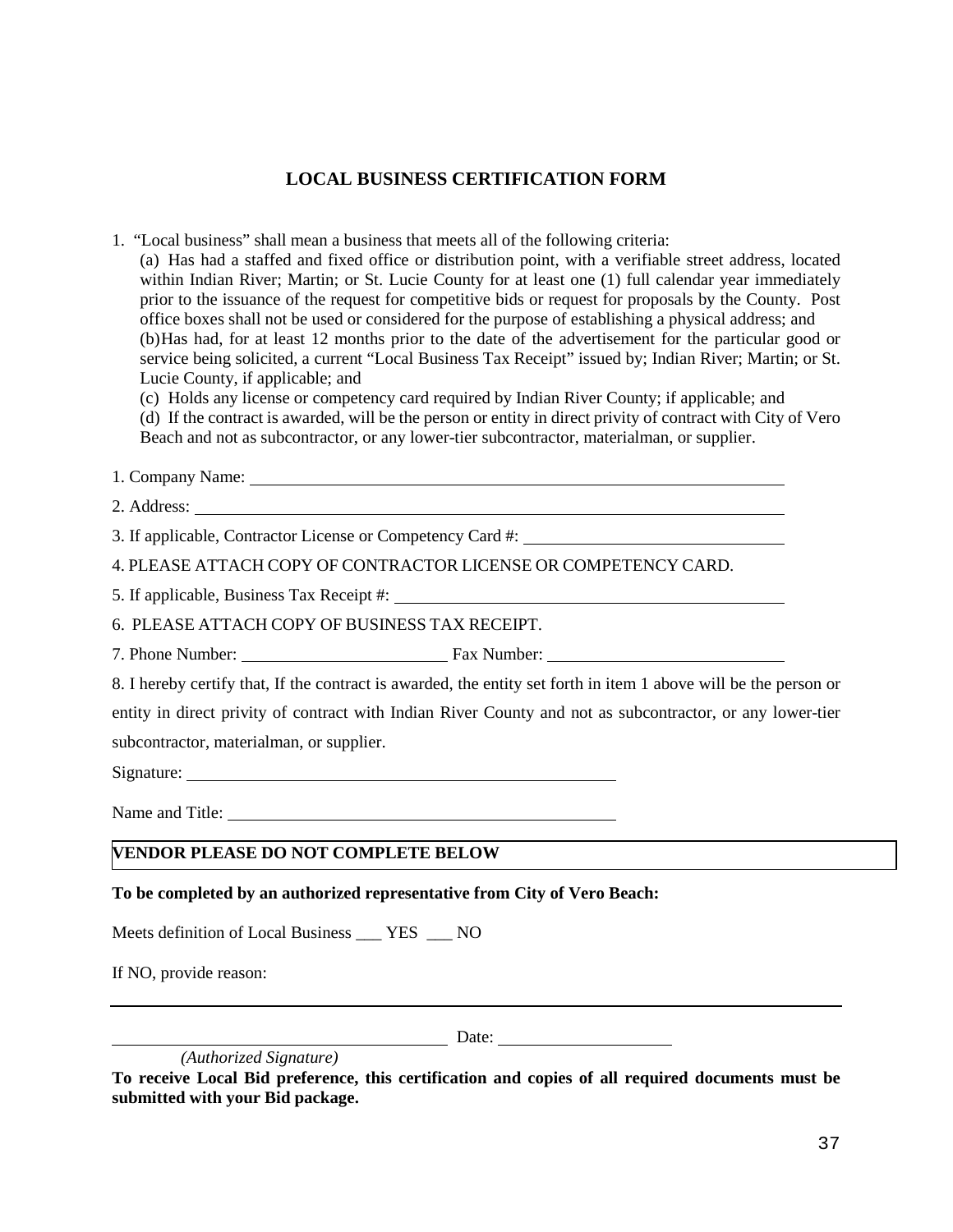# **EQUAL OPPORTUNITY REPORT STATEMENT**

The Bidder (Proposer) shall complete the following statement by signing this form where indicated. Failure to complete this form may be grounds for rejection of bid:

The Contractor shall comply with Title VI of the Civil Rights Act of 1964, the Civil Rights Restoration Act of 1987 and the Florida Civil Rights Act of 1992, as amended) prohibiting employment discrimination and shall comply with the regulations and guidelines promulgated pursuant to this Act by the Secretary of the Interior and the Heritage Conservation and Recreation Service.

During the performance of this contract, the contractor, for itself, its assignees and successors in interest (hereinafter referred to as the "Contractor") agrees as follows:

- 1) **Nondiscrimination:** The Contractor, with regard to the work performed during the contract, shall not discriminate on the basis of race, color, national origin, sex, age, disability, religion or family status in the selection and retention of subcontractors, including procurements of materials and leases of equipment. The Contractor shall not participate either directly or indirectly in the discrimination prohibited by section 21.5 of the Regulations, including employment practices when the contract covers a program set forth in Appendix B of the Regulations.
- 2) **Solicitations for Subcontractors, including Procurements of Materials and Equipment:**  In all solicitations made by the Contractor, either by competitive bidding or negotiation for work to be performed under a subcontract, including procurements of materials or leases of equipment; each potential subcontractor or supplier shall be notified by the Contractor of the Contractor's obligations under this contract and the Regulations relative to nondiscrimination on the basis of race, color, national origin, sex, age, disability, religion or family status.
- 3) **Information and Reports:** The Contractor shall provide all information and reports required by the Regulations or directives issued pursuant thereto, and shall permit access to its books, records, accounts, other sources of information, and its facilities as may be determined by the City of Vero Beach or other local, state or federal government agency to be pertinent to ascertain compliance with such Regulations, orders and instructions. Where any information required of a Contractor is in the exclusive possession of another who fails or refuses to furnish this information the Contractor shall so certify to the City of Vero Beach or other local, state or federal government agency as appropriate, and shall set forth what efforts it has made to obtain the information.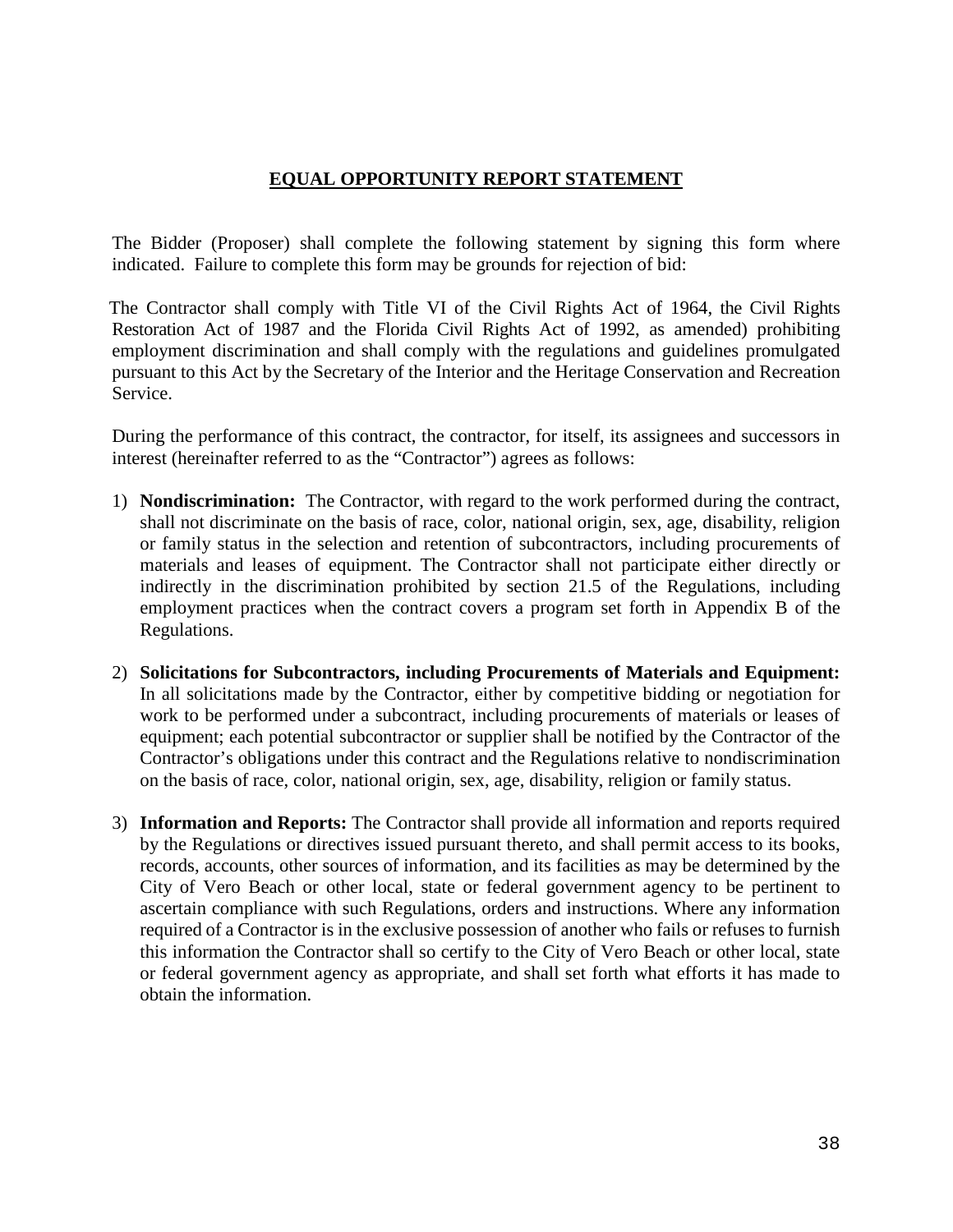- 4) **Sanctions for Noncompliance:** In the event of the Contractor's noncompliance with the nondiscrimination provisions of this contract, the City of Vero Beach or other local, state or federal government agency may determine to be appropriate, including, but not limited to:
	- a) withholding of payments to the Contractor under the contract until the Contractor complies, and/or
	- b) cancellation, termination or suspension of the contract, in whole or in part.
- 5) **Incorporation of Provisions:** The Contractor shall include the provisions of paragraphs (1) through (5) in every subcontract, including procurements of materials and leases of equipment, unless exempt by the Regulations, or directives issued pursuant thereto. The Contractor shall take such action with respect to any subcontract or procurement as the City of Vero Beach or other local, state or federal government agency may direct as a means of enforcing such provisions including sanctions for noncompliance. In the event a Contractor becomes involved in, or is threatened with, litigation with a sub-contractor or supplier as a result of such direction, the Contractor may request the City of Vero Beach to enter into such litigation to protect the interests of the City of Vero Beach.

Handwritten Signature of Authorized Principal(s):

| DATE: |  |
|-------|--|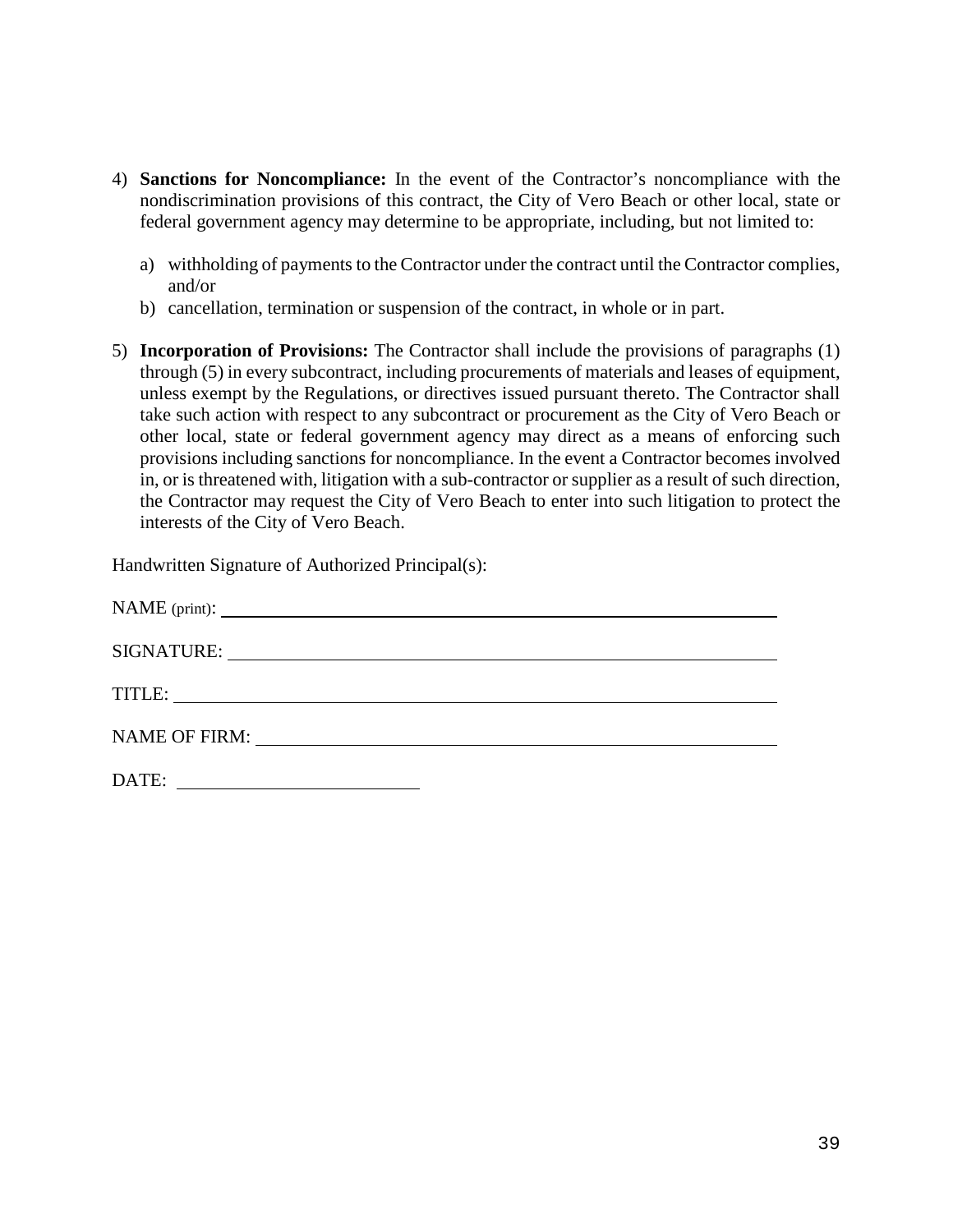# **Certification Regarding Debarment, Suspension, Ineligibility and Voluntary Exclusion--Primary Covered Transactions**

The Bidder certifies that, the firm or any person associated therewith in the capacity of owner, partner, director, officer, principal, investigator, project director, manager, auditor, and/or position involving the administration of federal funds:

(a) are not presently debarred, suspended, proposed for debarment, declared ineligible, or voluntarily excluded from covered transactions, as defined in 49 CFR s29.110(a), by any federal department or agency;

(b) have not within a three-year period preceding this certification been convicted of or had a civil judgment rendered against it for: commission of fraud or a criminal offense in connection with obtaining, attempting to obtain, or performing a federal, state, or local government transaction or public contract; violation of federal or state antitrust statutes; or commission of embezzlement, theft, forgery, bribery, falsification or destruction of records, making false statements, or receiving stolen property

(c) are not presently indicted for or otherwise criminally or civilly charged by a federal, state, or local governmental entity with commission of any of the offenses enumerated in paragraph (b) of this certification; and

(d) have not within a three-year period preceding this certification had one or more federal, state, or local government public transactions terminated for cause or default.

The Bidder certifies that it shall not knowingly enter into any transaction with any subcontractor, material supplier, or vendor who is debarred, suspended, declared ineligible, or voluntarily excluded from participation in this project by any federal agency unless authorized by the Florida Department of Transportation."

Handwritten Signature of Authorized Principal(s):

| SIGNATURE: VERTICAL CONTRACTOR |
|--------------------------------|
|                                |
| NAME OF FIRM: NAME OF FIRM:    |
| DATE:                          |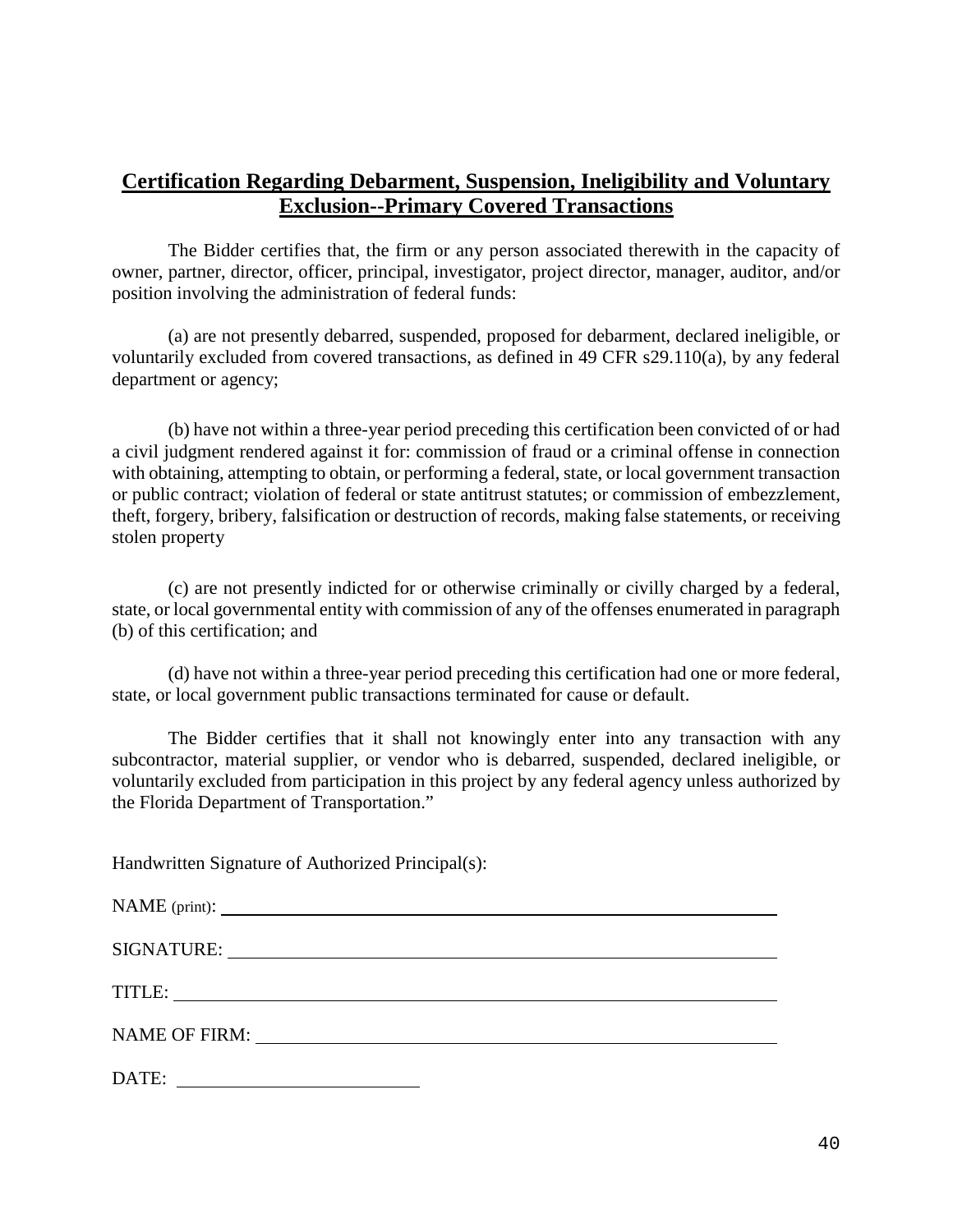### **QUESTIONNAIRE**

The undersigned guarantees the truth and accuracy of all statements and answers herein contained.

1. How many years has your organization been in business as a supplier of these materials/services?

2. What is the last project of this nature that you have completed?

3. Have you ever failed to complete Work awarded to you; if so, where and why?

4. Name five (5) individuals or corporations for which you have performed Work of this size and nature to which you refer:

|       | Email Language and Language and Language and Language and Language and Language and Language and Language and Language and Language and Language and Language and Language and Language and Language and Language and Language                 |
|-------|------------------------------------------------------------------------------------------------------------------------------------------------------------------------------------------------------------------------------------------------|
|       | Email expansion of the state of the state of the state of the state of the state of the state of the state of the state of the state of the state of the state of the state of the state of the state of the state of the stat                 |
|       | Email and the state of the state of the state of the state of the state of the state of the state of the state of the state of the state of the state of the state of the state of the state of the state of the state of the                  |
|       | Email and the same state of the state of the state of the state of the state of the state of the state of the state of the state of the state of the state of the state of the state of the state of the state of the state of<br><b>Phone</b> |
| Phone | Email                                                                                                                                                                                                                                          |

5. Have you personally inspected the proposed Work and have you a complete plan for its performance?

6. Will you sublet any part of this Work? If so, give details:

7. What equipment do you own that is available for the Work?

8. What equipment will you purchase for the proposed Work?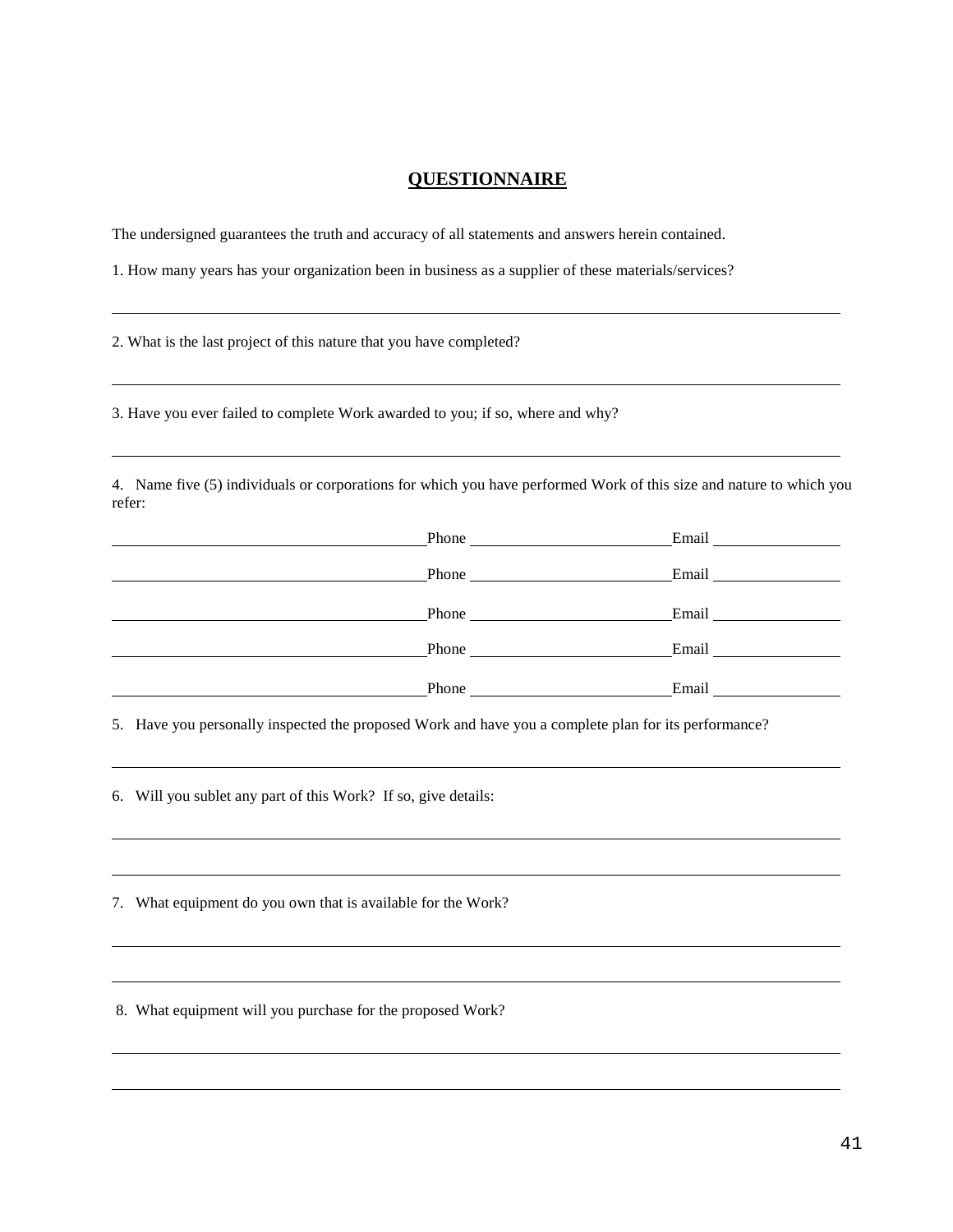9. What equipment will you rent for the proposed Work?

10. Minority Business Statement:

Is your firm a certified minority business enterprise as defined by the Florida Small and Minority Business Assistance Act of 1985? YES or NO

11. State the true, exact, correct, and complete name of the partnership, corporation, limited liability company, or trade name under which you do business, and the address of the place of business. (If a partnership, state the name of all partners. If a corporation, state the name of the President and Secretary. If a Limited Liability Company, state the names of all members. If a trade name, state the names of the individuals who do business under the trade name.)

(Correct Name of Bidder)

a. The business is a Sole Proprietorship, Partnership, Corporation, or Limited Liability Company.

b. The address and phone number of principal place of business is

c. The names of the partners, corporate officers, members, or individuals doing business under a trade name, are as follows:

(Bidder)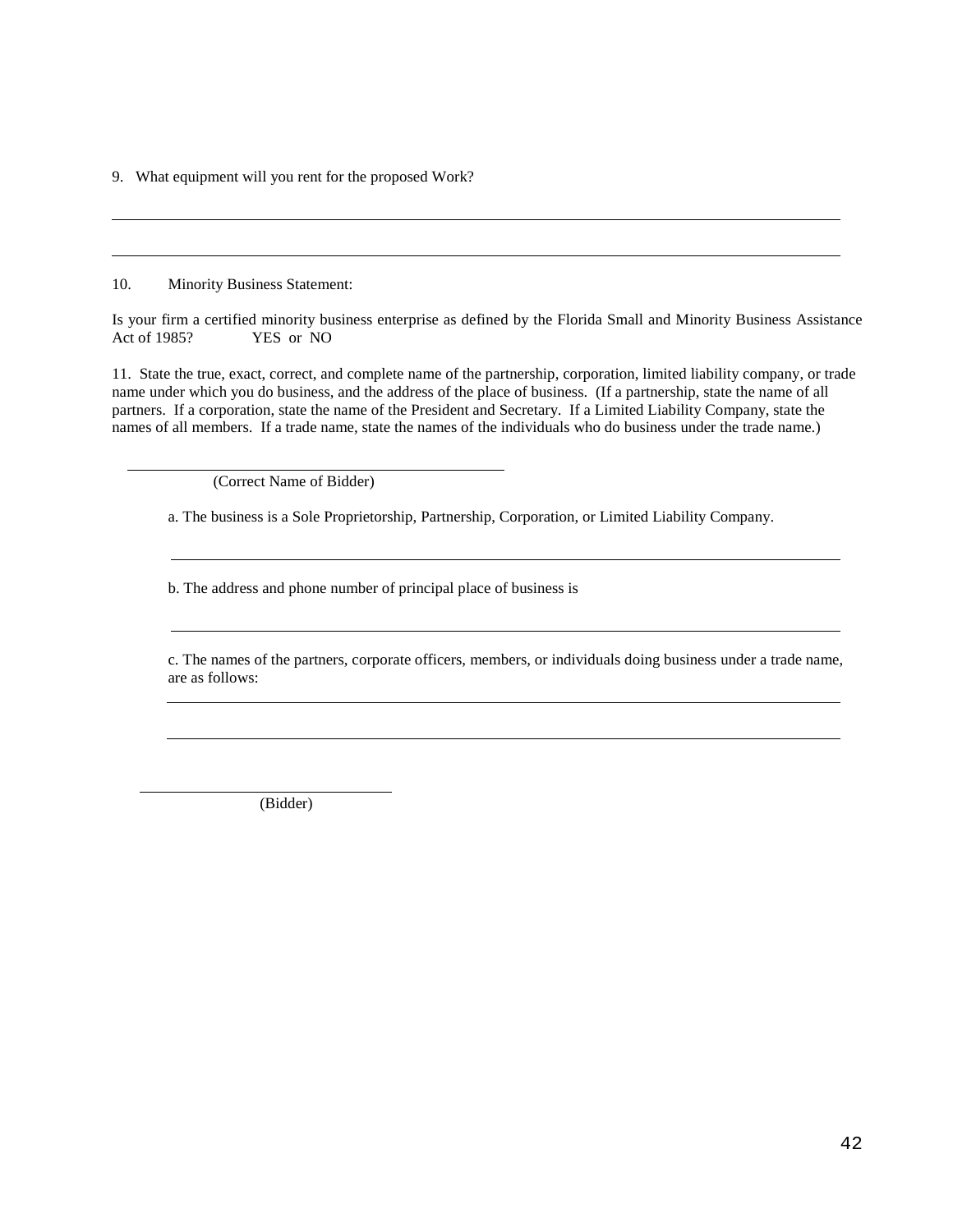# **FORM OF AGREEMENT**

# **BID NO. 330-18/JO PAVEMENT MANAGEMENT SYSTEM**

THIS AGREEMENT made and entered into as of the day of the and entered into as of the day of  $\frac{2019}{1000}$ , by and between

NAME OF CONTRACTOR: \_\_\_\_\_\_\_\_\_\_\_\_\_\_\_\_\_\_\_\_\_\_\_\_\_\_\_\_\_\_\_\_\_\_\_\_\_\_\_\_\_\_\_\_\_\_\_\_\_\_\_\_\_\_\_

ADDRESS OF CONTRACTOR:

CITY, STATE, ZIP CODE: \_\_\_\_\_\_\_\_\_\_\_\_\_\_\_\_\_\_\_\_\_\_\_\_\_\_\_\_\_\_\_\_\_\_\_\_\_\_\_\_\_\_\_\_\_\_\_\_\_\_\_\_\_\_\_\_\_

hereinafter called the Contractor, and the CITY OF VERO BEACH, a municipal corporation organized and existing under the Laws of the State of Florida and located in Indian River County, Florida, hereinafter called the City.

# WITNESSETH:

That the Contractor and the City, for the consideration hereinafter named, agree as follows:

**Article 1. SCOPE OF WORK** - The Contractor shall perform all the Work as described in the Documents entitled **"BID NO. 330-18/JO PAVEMENT MANAGEMENT SYSTEM"** for the City of Vero Beach, Florida, and shall do everything required by this Form of Agreement and any other Contract Documents.

**Article 2. COMMENCEMENT AND TERM** - The Contractor shall commence Work under this Contract within  $\qquad \qquad$  ( $\qquad$ ) calendar days after the Commencement Date, as described in the Notice to Proceed, and shall complete the Work within the state of the City of the City of the City of the City of the City grants Contractor an extension of time or request additional service as described herein.

The term of this Contract shall three (3) years. The City Manager is authorized to renew this Contract for an additional three (3) years subject to satisfactory performance, vendor acceptance, and the determinations that renewal of this Contract is in the best interest of the City.

**Article 3. THE CONTRACT SUM** - The City shall pay Contractor for performance of the Contract, subject to additions and deductions provided therein, in current funds as follows:

Written Amount:

Numerical Amount: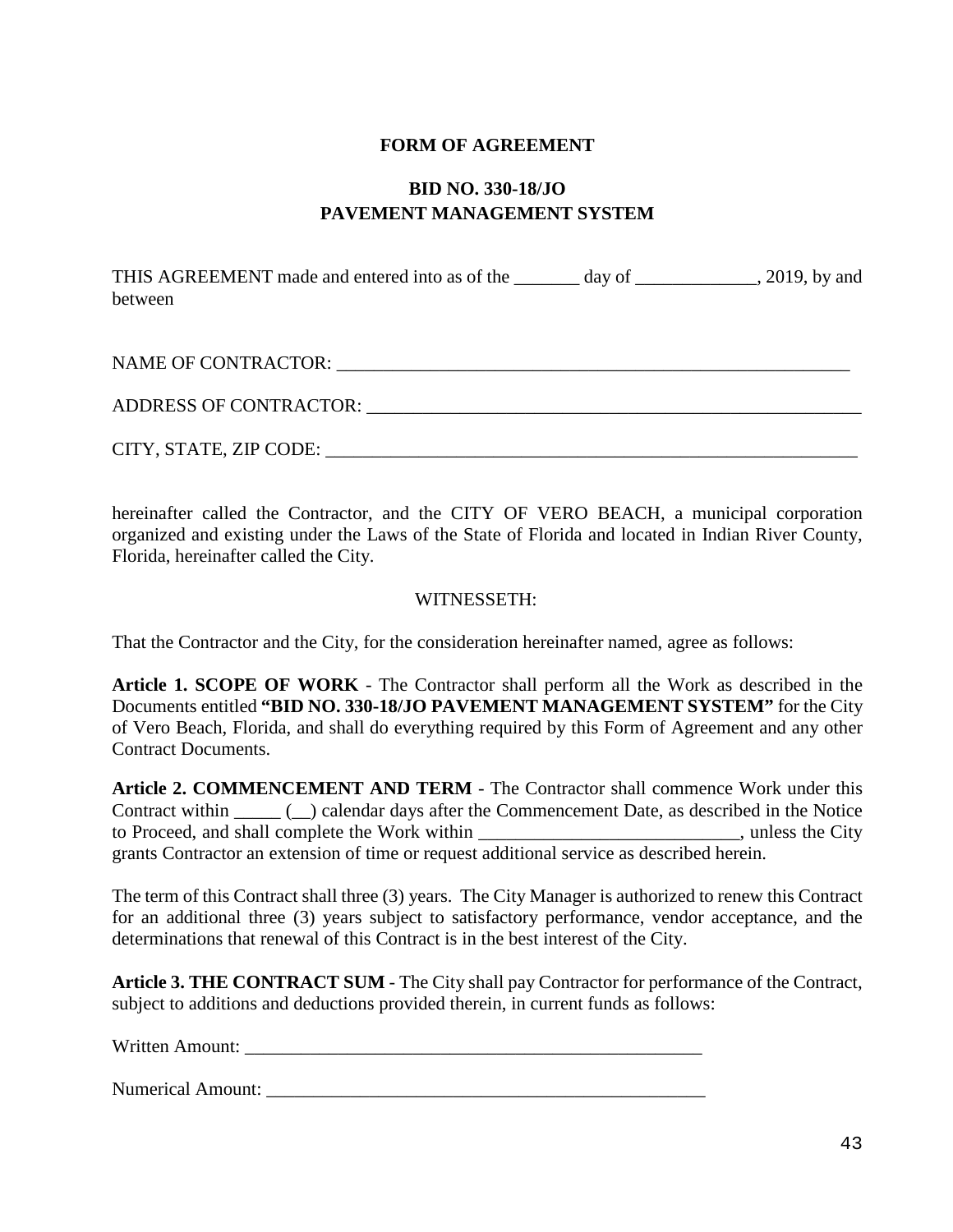**Article 4. PROGRESS PAYMENTS** - The City will make progress payments, based on a calculated percentage of Work which the Contractor has completed. The City shall make such progress payments on or about the  $10<sup>th</sup>$  of each month for the previous month's Work, so long as Contractor has submitted an Estimate for Progress Payment. Ten (10%) percent of the amount due and payable to the Contractor will be retained from each progress payment, to ensure that the Contractor completes all Work under this Contract and complies with all obligations hereunder.

The City will certify all requests for progress payments before presenting them to the City Finance Department for payment. If the Contract is in a sum less than \$25,000, a single final payment will be made upon the City's acceptance of all Work.

**Article 5. FINAL PAYMENT** - Before final payment, the Contractor shall submit evidence satisfactory to the City that all payrolls, material bills, and other indebtedness connected with the Work have been paid. The City shall have the right to demand and receive from the Contractor before making final payment, an affidavit stating that the Contractor has made payment in full for all labor, services and materials incorporated into the Work corresponding to the progress or final payment to be made. The City shall rely on said affidavit at face value.

The making and acceptance of the final payment shall constitute a waiver of all claims by the Contractor and the City, other than any claims the City may have arising from unsettled liens or from faulty Work appearing after final payment. The City may withhold from final payment such amounts as may be described elsewhere herein.

**Article 6. INDEMNIFICATION AND INSURANCE** - The Contractor shall indemnify City, as provided in Article 17, General Conditions, and procure and maintain insurance provided in Article 18, General Conditions, and Attachment "Insurance Requirements" and, to the extent required in said Articles or Attachment, require any and all Subcontractors to do the same.

**Article 7. LIQUIDATED DAMAGES** - The parties, recognizing that time is of the essence and that it would be impossible to determine the City's damages in the event that the Contractor fails to complete the Contract by the Completion Date, hereby agree that the Contractor shall pay, as liquidated damages, the sum of Two Hundred and no/l00 (\$200.00) Dollars for each calendar day beyond the Completion Date that Contractor fails to complete the Work. The parties further agree that the City may withhold such liquidated damages from any payment due the Contractor.

**Article 8. CONTRACTOR'S REPRESENTATIONS** - In order to induce the City to enter into this Contract, the Contractor makes the following representations:

A. The Contractor has familiarized himself with the nature and extent of his obligations under this Contract. Contractor has familiarized himself with the Work Site, locality, and all local conditions and laws and regulations that in any manner may effect his costs, progress, or performance.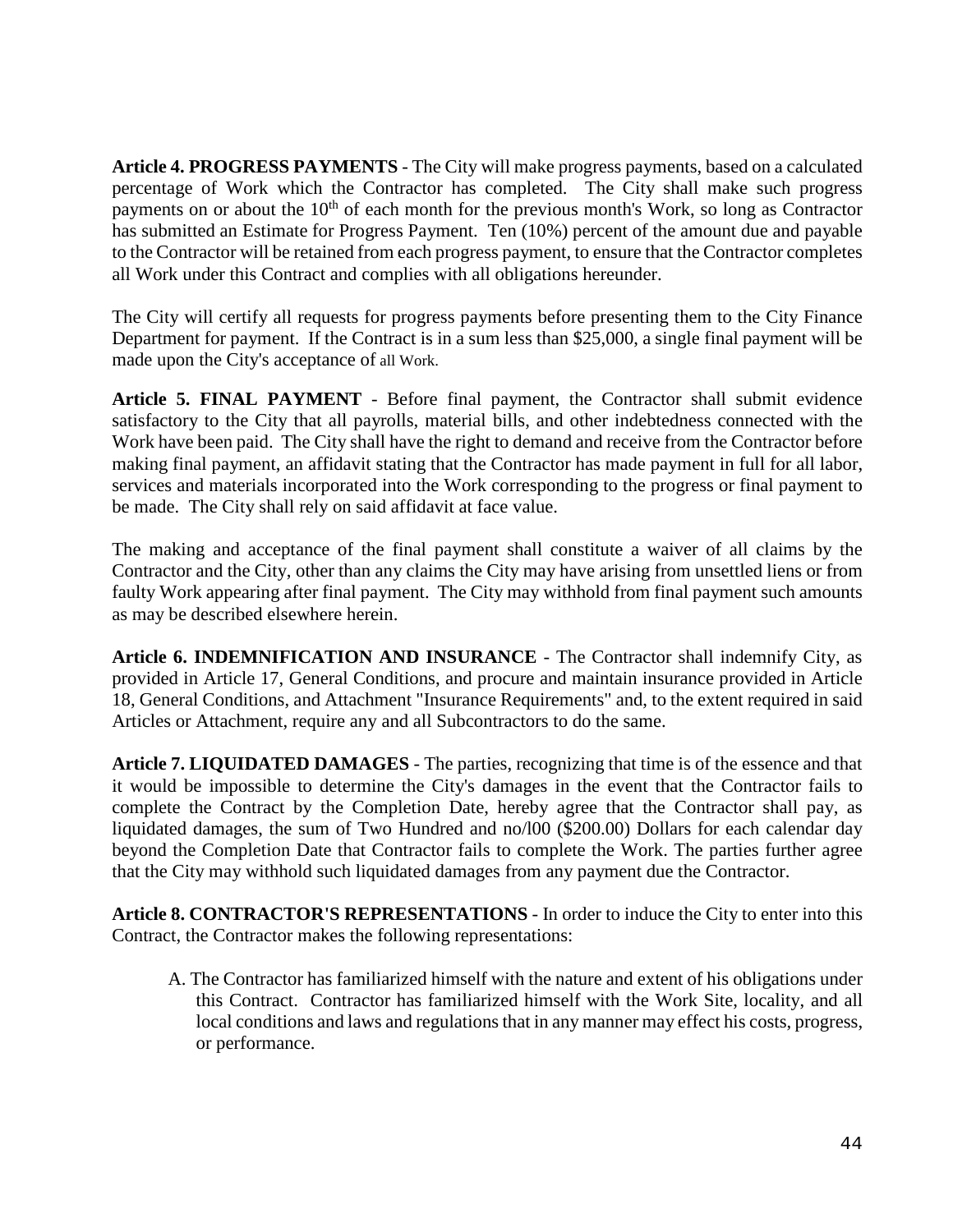- B. The Contractor has carefully studied, or will carefully study, all reports of explorations and tests of subsurface conditions and Drawings of physical conditions which are identified or provided in this Contract or prior to any Work Order and accepts or shall accept the accuracy of any technical data contained in such reports and Drawings, upon which Contractor is entitled to rely.
- C. The Contractor has obtained and carefully studied (or assumes responsibility for obtaining and carefully studying) all such examinations, investigations, explorations, tests, reports, and studies (in addition to those referred to in Sub-Article B, above) pertaining to the subsurface or physical conditions at or contiguous to the Site or otherwise affecting his performance, as the Contractor considers necessary for the performance at the Contract Price and in accordance with the other terms and conditions of this Contract.
- D. The Contractor has correlated the results of all such observations, examinations, investigations, explorations, tests, reports, and studies with the terms and conditions of the Contract Documents.
- E. The Contractor has reviewed and checked all information and data shown or indicated on the Contract Documents with respect to existing underground facilities at or contiguous to the Site and assumes responsibility for the accurate location of said underground facilities. No additional examinations, investigations, explorations, tests, reports, studies or similar information or data in respect of said underground facilities are or will be required by Contractor in order to perform and furnish the Work at the Contract Price, within the Contract Time and in accordance with the other terms and conditions of the Contract Documents, including other revisions specified elsewhere herein.
- F. At the time of entering into the Contract, the Contractor has given the City written notice of all conflicts, errors, and discrepancies that the Contractor had discovered in the Contract Documents and the written resolution thereof by the City is acceptable to the Contractor.

**Article 9. CONTRACT UNIT PRICES** - The unit prices contained in the Bid Schedule are incorporated herein, with changes as noted, and made a part of this Contract.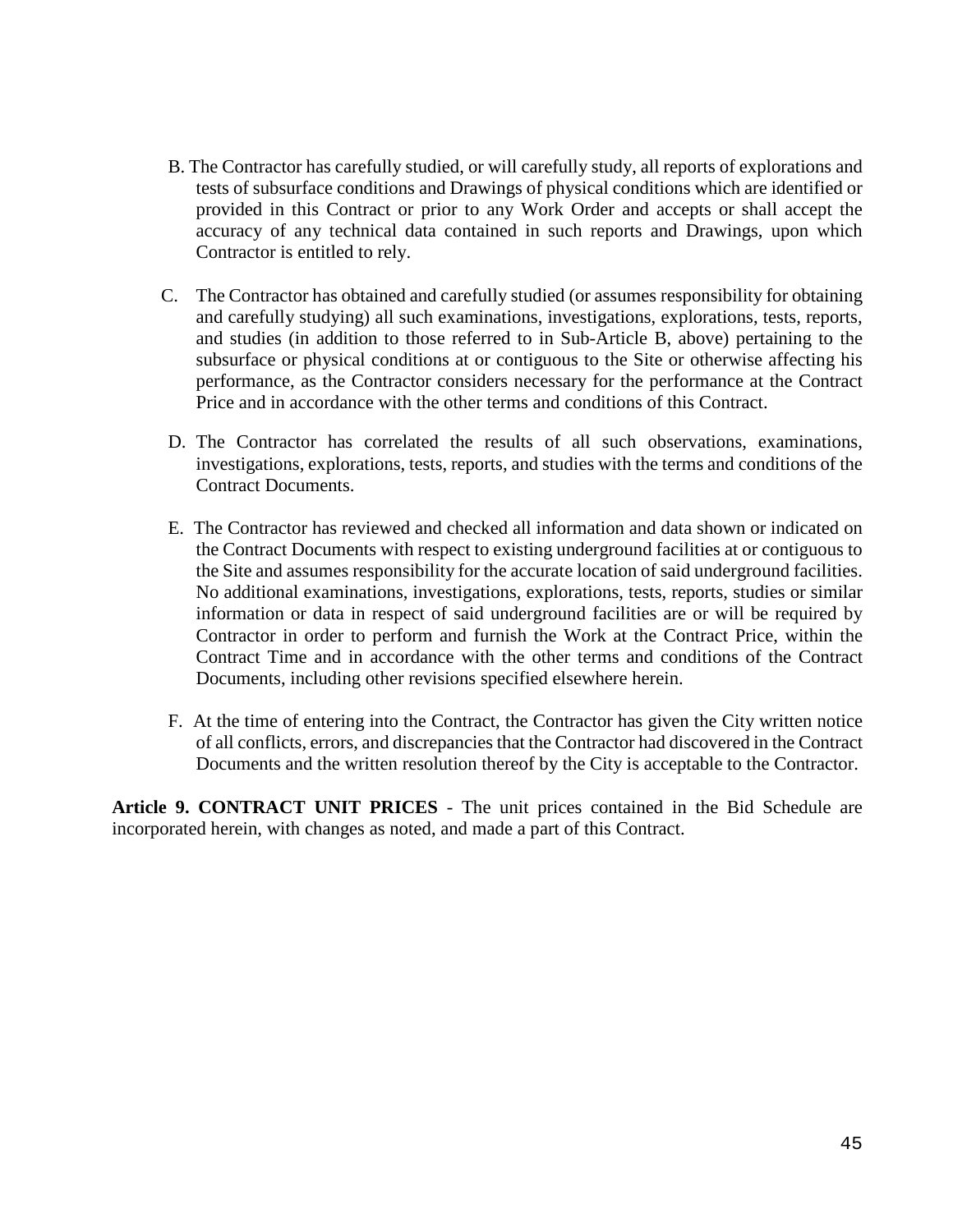# **TITLE: BID NO. 330-18/JO PAVEMENT MANAGEMENT SYSTEM**

| WITNESSED BY:                  | (NAME OF CONTRACTOR/COMPANY)                                                          |
|--------------------------------|---------------------------------------------------------------------------------------|
|                                | Sign:                                                                                 |
| $Print: ____________$          | Print:                                                                                |
|                                |                                                                                       |
|                                | Sign:                                                                                 |
|                                |                                                                                       |
|                                |                                                                                       |
| (CORPORATE SEAL)               |                                                                                       |
| STATE OF _____________         |                                                                                       |
| COUNTY OF ____________________ |                                                                                       |
|                                | The foregoing instrument was acknowledged before me this ______ day of _____________, |
|                                |                                                                                       |
|                                |                                                                                       |
|                                |                                                                                       |
|                                | <b>NOTARY PUBLIC</b>                                                                  |

| Sign:  |  |  |
|--------|--|--|
| Print: |  |  |

State of \_\_\_\_\_\_\_\_\_\_\_\_\_\_\_ at Large (seal)

Commission No.:\_\_\_\_\_\_\_\_\_\_\_\_\_\_\_\_\_\_\_

My Commission Expires: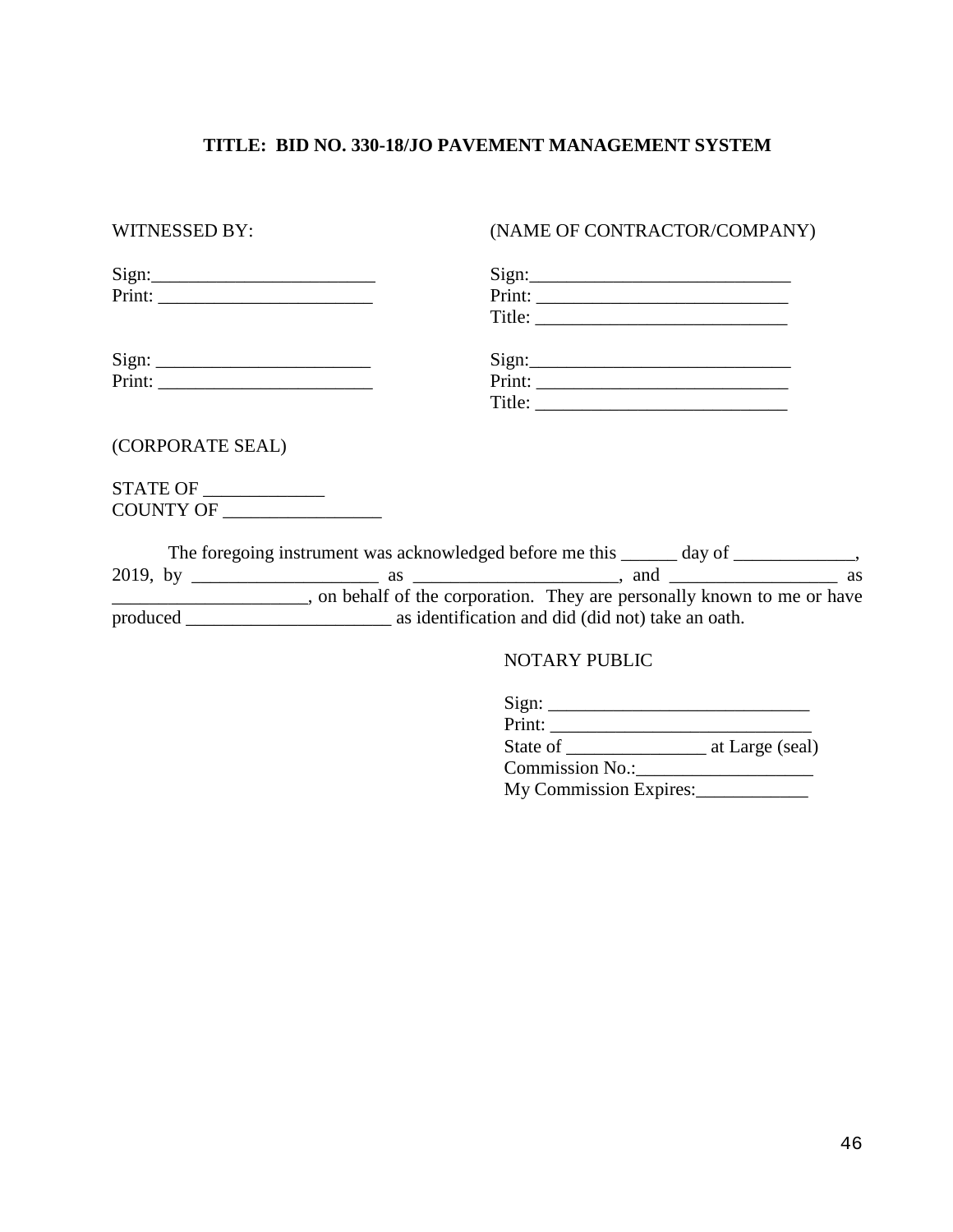# **TITLE: BID NO. 330-18/JO PAVEMENT MANAGEMENT SYSTEM**

ATTEST: CITY OF VERO BEACH:

 $Sign:$   $\qquad \qquad$   $Sign:$   $\qquad \qquad$   $\qquad$   $\qquad$   $\qquad$   $\qquad$   $\qquad$   $\qquad$   $\qquad$   $\qquad$   $\qquad$   $\qquad$   $\qquad$   $\qquad$   $\qquad$   $\qquad$   $\qquad$   $\qquad$   $\qquad$   $\qquad$   $\qquad$   $\qquad$   $\qquad$   $\qquad$   $\qquad$   $\qquad$   $\qquad$   $\qquad$   $\qquad$   $\qquad$   $\qquad$   $\qquad$   $\qquad$   $\qquad$ 

TAMMY K. BURSICK Harry Howle III City Clerk Mayor

STATE OF FLORIDA COUNTY OF INDIAN RIVER

The foregoing instrument was acknowledged before me this \_\_\_\_\_\_\_\_ day of \_\_\_\_\_\_\_\_, 2019, by Harry Howle III, Mayor of the City of Vero Beach, and attested by Tammy K. Bursick, as City Clerk of the City of Vero Beach, Florida. They are both known to me and did not take an oath.

#### NOTARY PUBLIC

| Sign:                            |
|----------------------------------|
| Print:                           |
| State of Florida at Large (seal) |
| <b>Commission No.:</b>           |
| My Commission Expires:           |

# **ADMINISTRATIVE REVIEW**

(For Internal Use Only – Sec. 2-77 COVB Code)

| Approved as to technical requirements:     | Approved as conforming to municipal policy: |      |  |
|--------------------------------------------|---------------------------------------------|------|--|
| Monte Falls, Director of Public Works Date | James R. O'Connor, City Manager             | Date |  |
| Approved as to form and legal sufficiency: | Approved as to budget sufficiency:          |      |  |
| Wayne Coment, City Attorney<br>Date        | Cynthia D. Lawson, Director of Finance      | Date |  |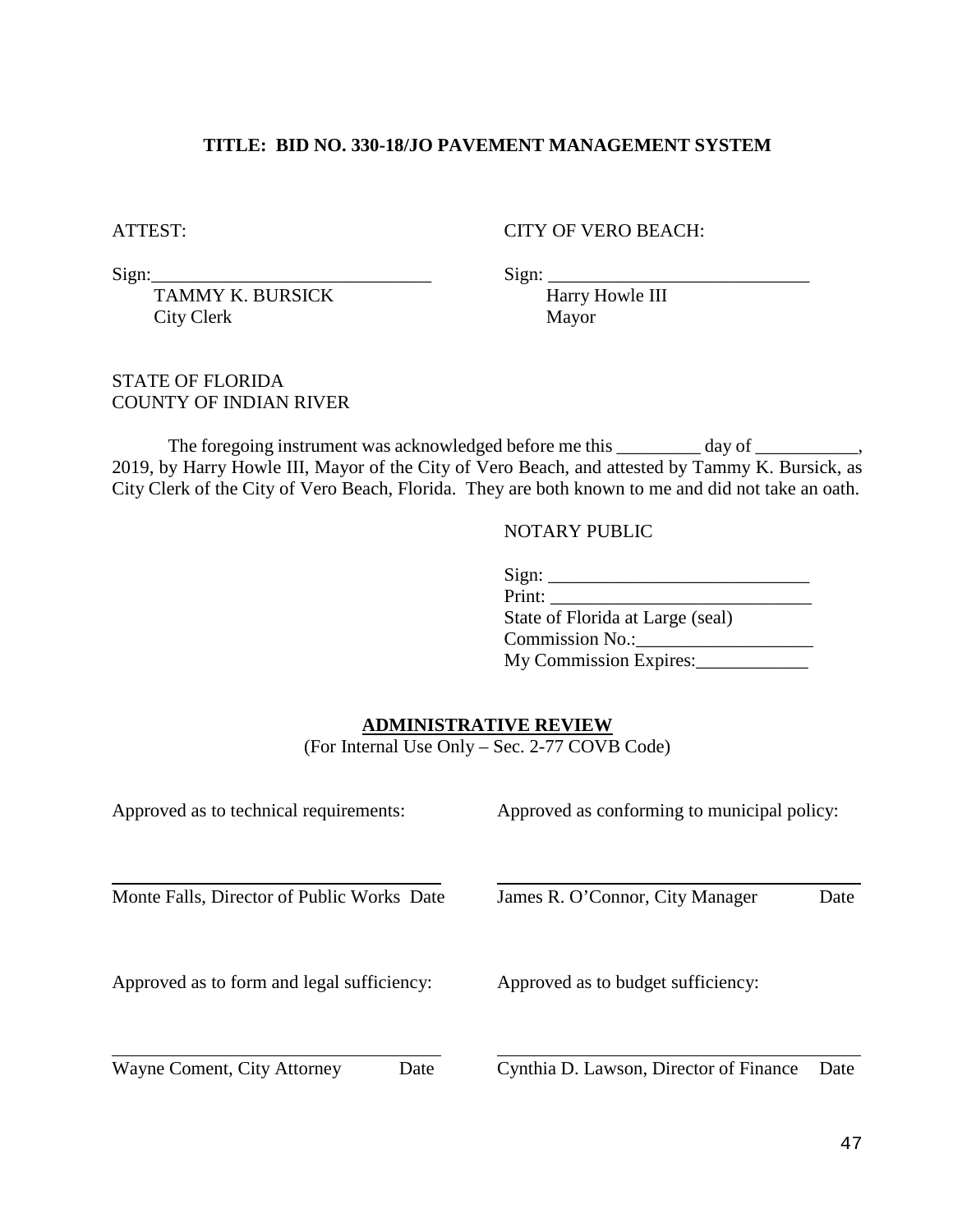# **CITY OF VERO BEACH**

# **BID SCHEDULE BID NO. 330-18/JO PAVEMENT MANAGEMENT SYSTEM**

Furnish all equipment, labor, supervision, materials, transportation and services for Leisure Square Pool Resurfacing per the specifications provided.

| <b>ITEM#</b> | <b>DESCRIPTION</b>                                                                               | <b>QTY</b> | <b>UNIT</b> | <b>UNIT</b><br><b>PRICE</b> | <b>TOTAL</b> |
|--------------|--------------------------------------------------------------------------------------------------|------------|-------------|-----------------------------|--------------|
| 1            | Initial Pavement Inspection                                                                      | 105        | Miles       |                             |              |
| 2            | <b>Inventory Data Input</b>                                                                      | 105        | Miles       |                             |              |
| 3            | Digital Video/Photos                                                                             | 105        | Miles       |                             |              |
| 4            | <b>GIS</b> Linking                                                                               | 105        | Miles       |                             |              |
| 5            | Parking Lot Inspection Including Data<br>Input, Digital Photos, GPS Location and<br>GIS Linking. | 1,696,982  | <b>SF</b>   |                             |              |
| 6            | <b>Curb ID and Condition Analysis (Block)</b><br>by Block Inspection)                            | 58         | Miles       |                             |              |
| 7            | Full Technical Support "MicroPaver<br>software and reports" for 1 Year                           | 1.         | EA          |                             |              |

#### *TIME OF COMPLETION*

Total number of calendar days from and including Commencement Date through Completion. Date required to complete the Work in accordance with the Contract Documents. Number of days\_\_\_\_\_\_. The Time of Completion, however, shall not exceed \_\_\_\_\_\_\_\_\_\_\_\_\_\_\_\_ calendar days.

Firm Name Address: City & State & State Reserves Telephone: Fax: E-Mail: E-Mail: Name, Typed or Printed: Signature: Title: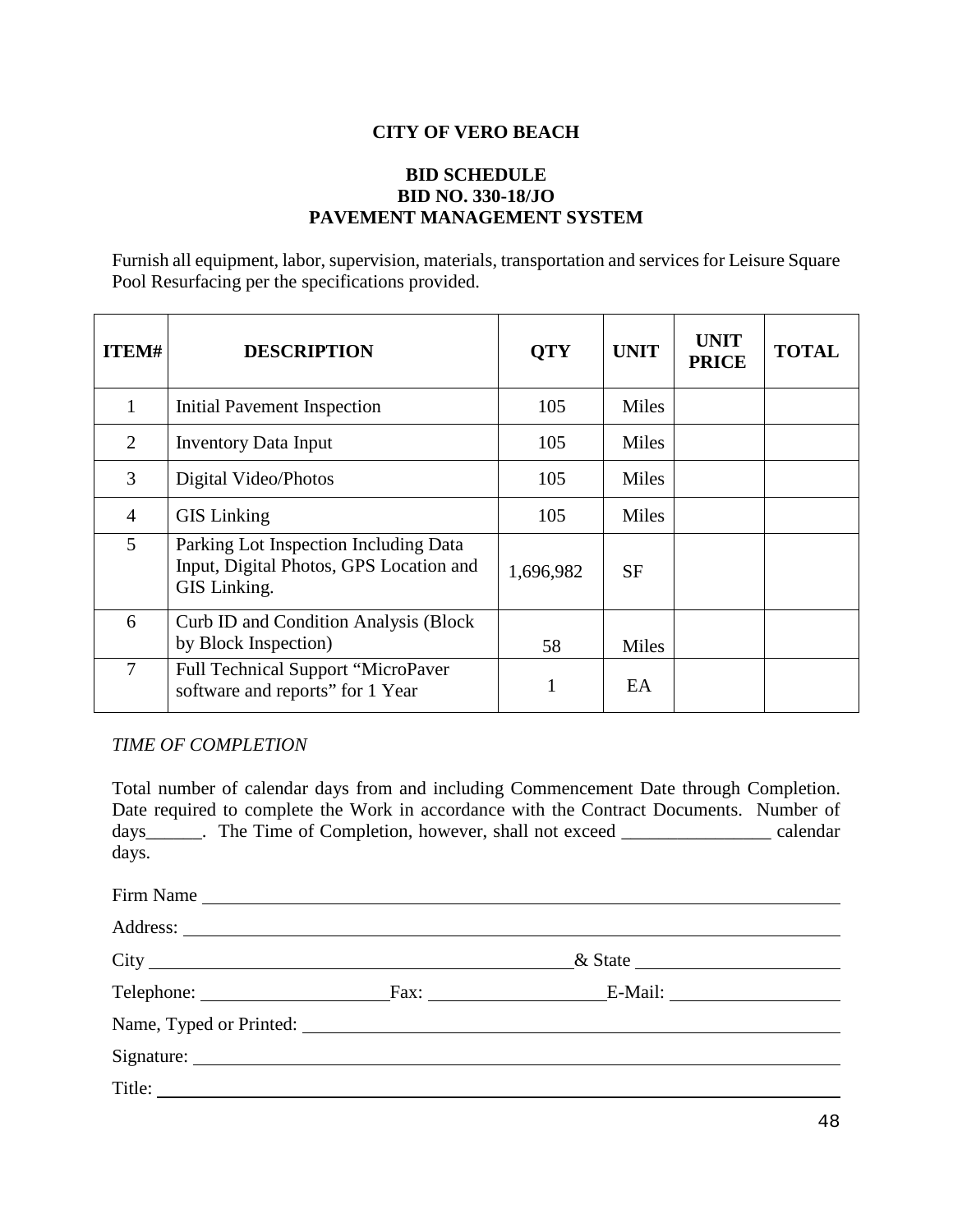# **CITY MAINTAINED PARKING LOTS**

(Figures are in SF)

| $\mathbf{1}$   | 12th Court Between 19th Place & 20th Street              | 32,986    |
|----------------|----------------------------------------------------------|-----------|
| $\overline{2}$ | 15th Avenue & 19th Place                                 | 14,429    |
| 3              | 15th Avenue & 20th Street                                | 9,356     |
| $\overline{4}$ | 20th Street, 14th Avenue & 15th Avenue                   | 5,878     |
| 5              | 20th Street, 14th Avenue & Old Dixie Highway             | 7,088     |
| 6              | <b>Airport Terminal</b>                                  | 68,113    |
| 7              | Bougainvillea Lane, Cardinal Drive & Ocean Drive (North) | 4,217     |
| 8              | Bougainvillea Lane, Cardinal Drive & Ocean Drive (South) | 8,330     |
| 9              | <b>Crestlawn Cemetery</b>                                | 105,987   |
| 10             | <b>Charles Park</b>                                      | 28,424    |
| 11             | City Hall East (Customers)                               | 25,315    |
| 12             | City Hall (Directors)                                    | 4,927     |
| 13             | City Hall (Employees)                                    | 36,751    |
| 14             | Humiston Beach (West)                                    | 24,381    |
| 15             | Jaycee Beach (Bethel Creek)                              | 14,256    |
| 16             | Jaycee Beach (North)                                     | 35,601    |
| 17             | Jaycee Beach (South)                                     | 24,126    |
| 18             | Leisure Square                                           | 72,265    |
| 19             | MacWilliam Park Boat Ramps                               | 9,917     |
| 20             | MacWilliam Park (South Beside Barber Bridge)             | 3,201     |
| 21             | Pocahontas Park Area                                     | 65,807    |
| 22             | <b>Police Department</b>                                 | 49,173    |
| 23             | Post Office - Main (South)                               | 22,906    |
| 24             | Power Plant                                              | 22,060    |
| 25             | <b>Warehouse Front Parking</b>                           | 45,986    |
| 26             | Warehouse Storage                                        | 177,236   |
| 27             | Public Works Compound (PW Front)                         | 57,667    |
| 28             | <b>Recreation Administration</b>                         | 34,173    |
| 29             | Riverhouse                                               | 17,290    |
| 30             | <b>Riomar Beach Access</b>                               | 3,600     |
| 31             | Riverside Park Theatre Area                              | 122,863   |
| 32             | Riverside Park (North)                                   | 44,326    |
| 33             | Riverside Park (South Including Boat Ramp)               | 66,808    |
| 34             | Riverside Park (Tennis Area)                             | 22,897    |
| 35             | Royal Palm Pointe Parking                                | 70,208    |
| 36             | Sewer Plant                                              | 14,505    |
| 37             | <b>Sexton Plaza</b>                                      | 41,370    |
| 38             | South Beach Main (East)                                  | 58,204    |
| 39             | South Beach Overflow (West)                              | 38,960    |
| 40             | Train Station (North)                                    | 4,102     |
| 41             | Train Station (South)                                    | 23,638    |
| 42             | Water Plant (Inside Gate)                                | 97,090    |
| 43             | <b>Young Park</b>                                        | 33,248    |
|                | <b>Total Square Feet</b>                                 | 1,696,982 |
|                | <b>Equivalent Centerline Feet</b>                        | 77,136    |
|                | <b>Equivalent Centerline Miles</b>                       | 14.6      |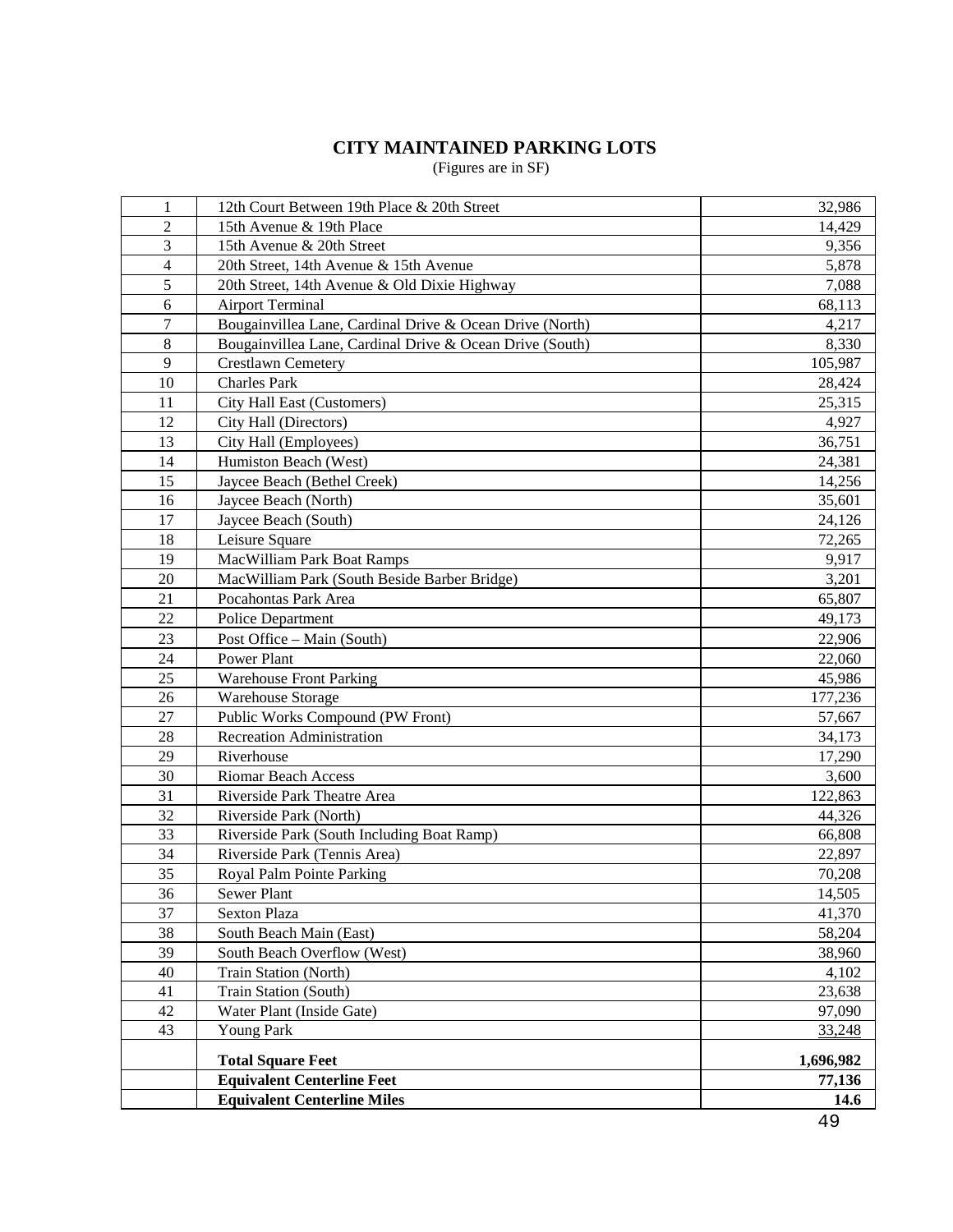# **INSURANCE REQUIRED** Construction Contracts

# **A. In General**

Before starting and until acceptance of the work by the City, the contractor shall procure and maintain insurance coverage of the types listed below with limits of no less than those specified.

The contractor shall require each of its subcontractors to procure and maintain, before starting and until completion of the subcontractor's work, insurance coverage of the types listed below with coverage limits of no less than those specified. It shall be the responsibility of the contractor to ensure that all his subcontractors comply with all of the insurance requirements contained herein relating to such subcontractors. The contractor shall promptly obtain and provide to the City, upon the City's request, evidence of any subcontractor's insurance, which evidence shall be in the form of a certificate of insurance as required herein for the contractor.

# **B. Coverage**

The types and amounts of insurance coverage shall meet or exceed to the following minimum requirements:

# **1. Workers' Compensation**

\$1,000,000 each accident \$1,000,000 bodily injury by disease each employee \$1,000,000 bodily injury by disease policy limit

If any operations are to be undertaken on or about navigable waters, coverage shall be included for the U.S. Longshoremen & Harbor Workers Act and Jones Act.

# **2. Commercial General Liability**

\$1,000,000 Per occurrence \$1,000,000 Personal/advertising injury \$2,000,000 Products/completed operations aggregate \$2,000,000 General aggregate \$100,000 Damage to Rented Premises (each occurrence) \$5,000 Medical expense any 1 person

The insurance policy and coverage shall be in a form no more restrictive than the latest edition of the Commercial General Liability Policy filed by the Insurance Services Office (ISO).

#### **3. Business Auto Policy**

\$1,000,000 /combined single limit (CSL)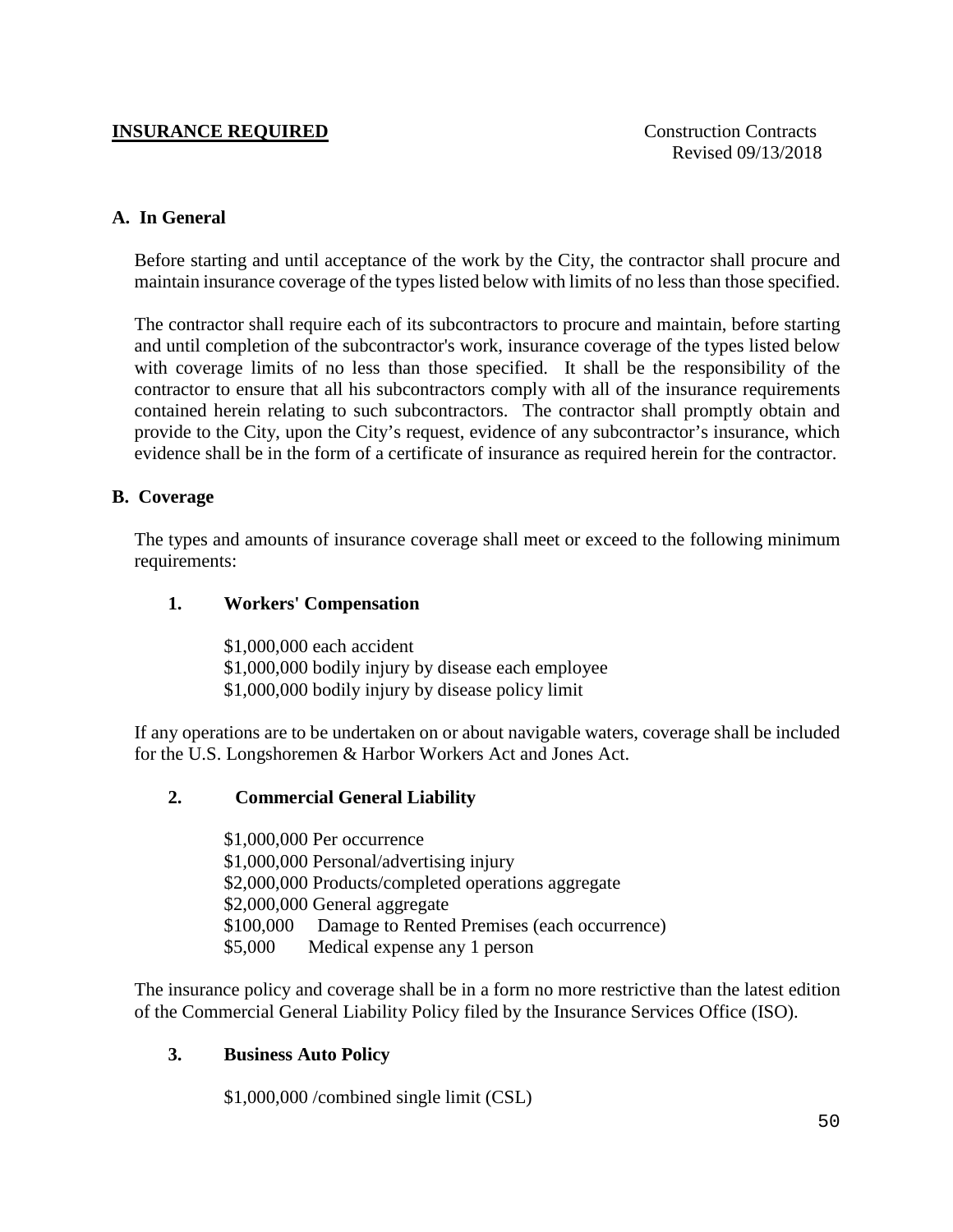The insurance policy and coverage shall be in a form no more restrictive than the latest edition of the Business Auto Policy filed by the Insurance Services Office (ISO).

# **4. Umbrella**

# \$1,000,000 per occurrence.

# **C. Policy Endorsements**

**The contractor's policies of insurance for commercial general liability and business auto liability shall be written to include or be endorsed to include the "City of Vero Beach" as an additional insured. The contractor shall cause additional insured endorsement(s),** containing language no less restrictive than ISO Form CG 20 10 11 85 (or if any update to CG 20 10 11 85, then CG 20 37 04 13 would also be required) and acceptable to the City, to be provided to the City before operations are commenced and as a condition of awarding the contract. Such policies shall also be endorsed to provide for: (i) the carrier's waiver of subrogation in favor of the City; (ii) a minimum of thirty days prior notice to the City of expiration or cancellation and/or restriction of coverage, and; (iii) ten (10) days prior notice to the City before cancellation for non-payment. If an insurance policy or coverage expires or otherwise terminates prior to completion of the work and its final acceptance by the City, the contractor shall cause endorsement(s) for renewal or replacement policies or coverage to be furnished to the City prior to the effective date of such expiration or termination.

# **D. Certificates of Insurance**

The contractor shall cause a certificate(s) of insurance to be provided to the City for all of contractor's insurance coverage, in a form acceptable to the City, before operations are commenced and as a condition of awarding the contract. Certificates shall state the types of coverage provided, limits of liability, and expiration dates. If an insurance policy or coverage expires or otherwise terminates prior to completion of the work and its final acceptance by the City, the contractor shall cause certificate(s) of insurance for renewal or replacement policies or coverage to be furnished to the City prior to the effective date of such expiration or termination.

# **E. Contractor Insurance Primary; City Insurance Non-Contributing**

The contractor's insurance and its subcontractor's insurance in all instances shall be primary. Any insurance policy or coverage that may be maintained by the City shall be in excess of and shall not contribute with the contractor's insurance or its subcontractor's insurance.

# **F. Insurance Approval**

All insurance documents submitted to the City are subject to City approval for adequacy and protection. All coverage shall be provided by insurance companies authorized to do business in the state of Florida and otherwise satisfactory to the City.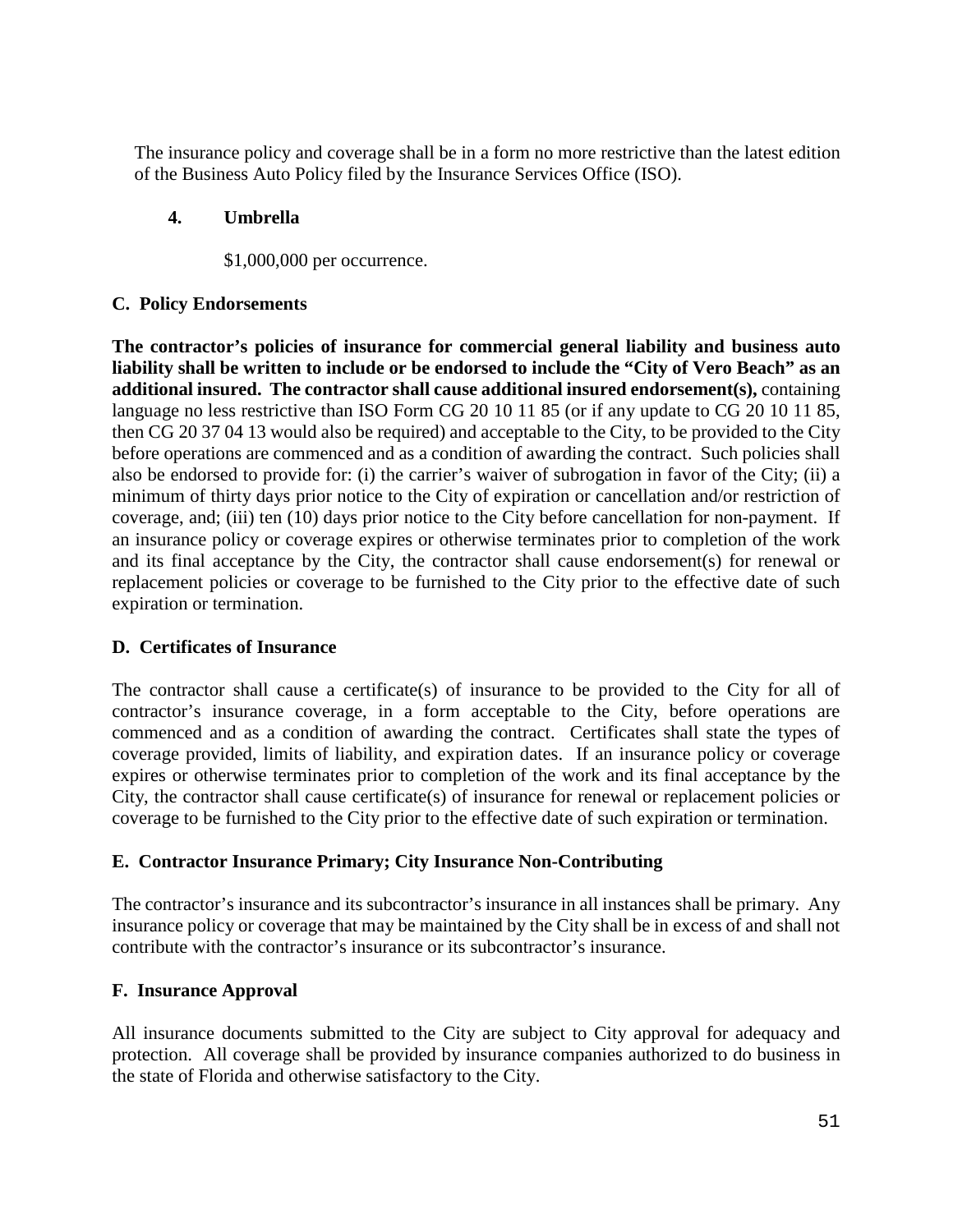### **G. Failure to Maintain Insurance**

The responsibility and obligation to provide and maintain insurance in the forms, types, and minimum coverage required herein and to maintain proper City additional insured policy endorsements and certificates of insurance is solely the contractor's, which responsibility and obligation continues throughout performance of the contract and until such time as the work is finally accepted by the City. Failure of the contractor to provide and maintain all insurance coverage as and in the manner required herein will be deemed detrimental to the public interest, an increased and unnecessary risk, and a material breach of the contract which can result in immediate termination and in the contractor being liable for the full amount of all claims and losses incurred by the City due to the contractor's failure to maintain insurance or the policy endorsements.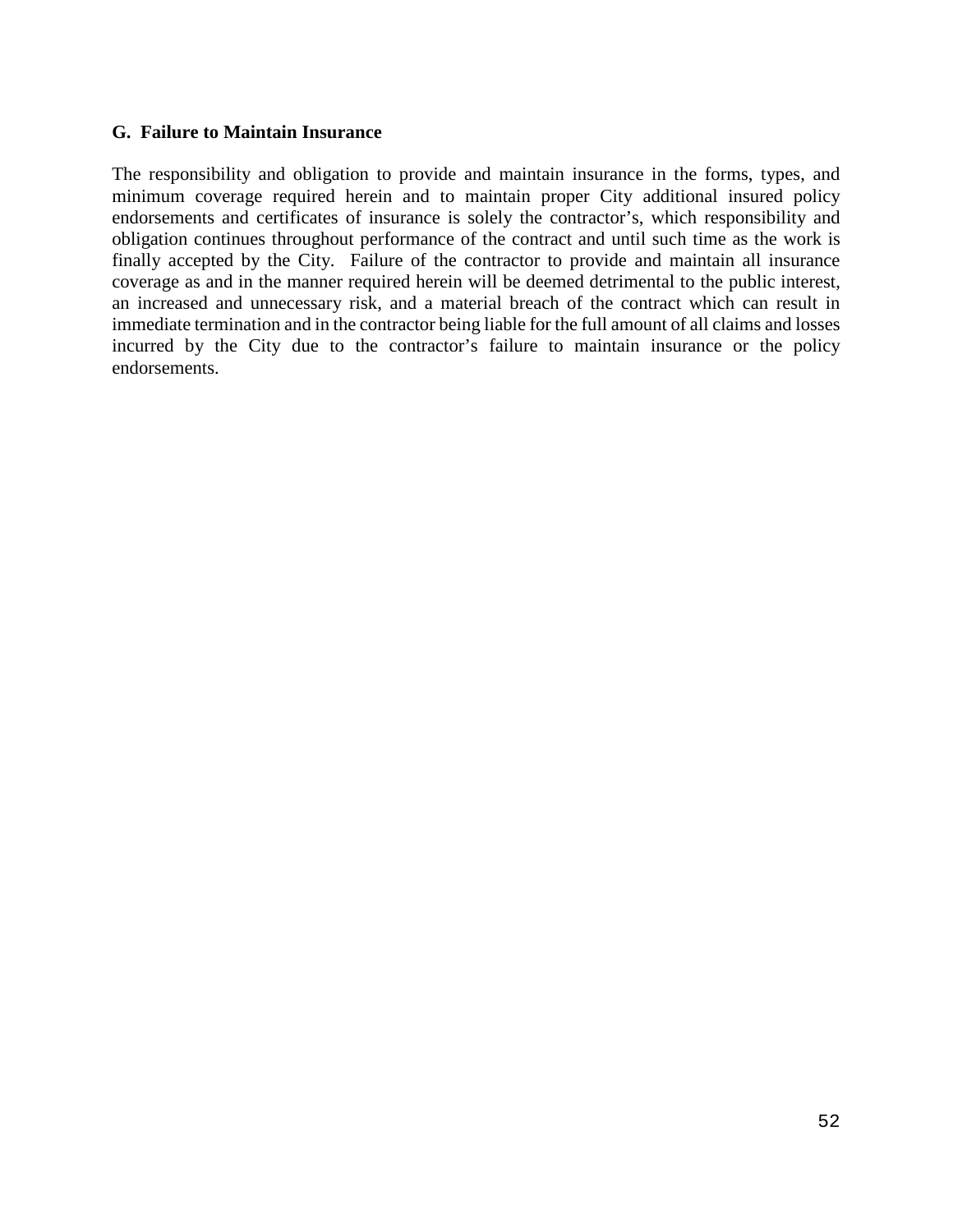# **AFFIDAVIT**

| STATE OF                                     |                                                                                                     |  |
|----------------------------------------------|-----------------------------------------------------------------------------------------------------|--|
| COUNTY OF                                    |                                                                                                     |  |
|                                              | Before me personally appeared the undersigned who, by me being first duly sworn, deposes and says:  |  |
|                                              | The undersigned is a sub-Contractor under the prime Contractor under a Contract entered into by and |  |
|                                              |                                                                                                     |  |
| performance of the following described Work: |                                                                                                     |  |

The undersigned further deposes and says that said labor, materials, and/or services were of a total value of \$\_\_\_\_\_\_\_\_\_ of which there remains due owing and unpaid the sum of \$\_\_\_\_\_\_\_\_\_ to the undersigned.

Corporate Seal

\_\_\_\_\_\_\_\_\_\_\_\_\_\_\_\_\_\_\_\_\_\_\_\_\_\_\_\_\_ Sub-Contractor

WITNESS:

|                                                                                           | By:<br><u> 1980 - Andrea Andrewski, fransk politik (d. 1980)</u> |
|-------------------------------------------------------------------------------------------|------------------------------------------------------------------|
|                                                                                           |                                                                  |
| Sworn to and subscribed before<br>me this $\_\_\_\$ day of $\_\_\_\_\_\$ 20 $\_\_\_\_\$ . | <b>Notary Seal</b>                                               |
| Notary Public State of Florida                                                            |                                                                  |

at Large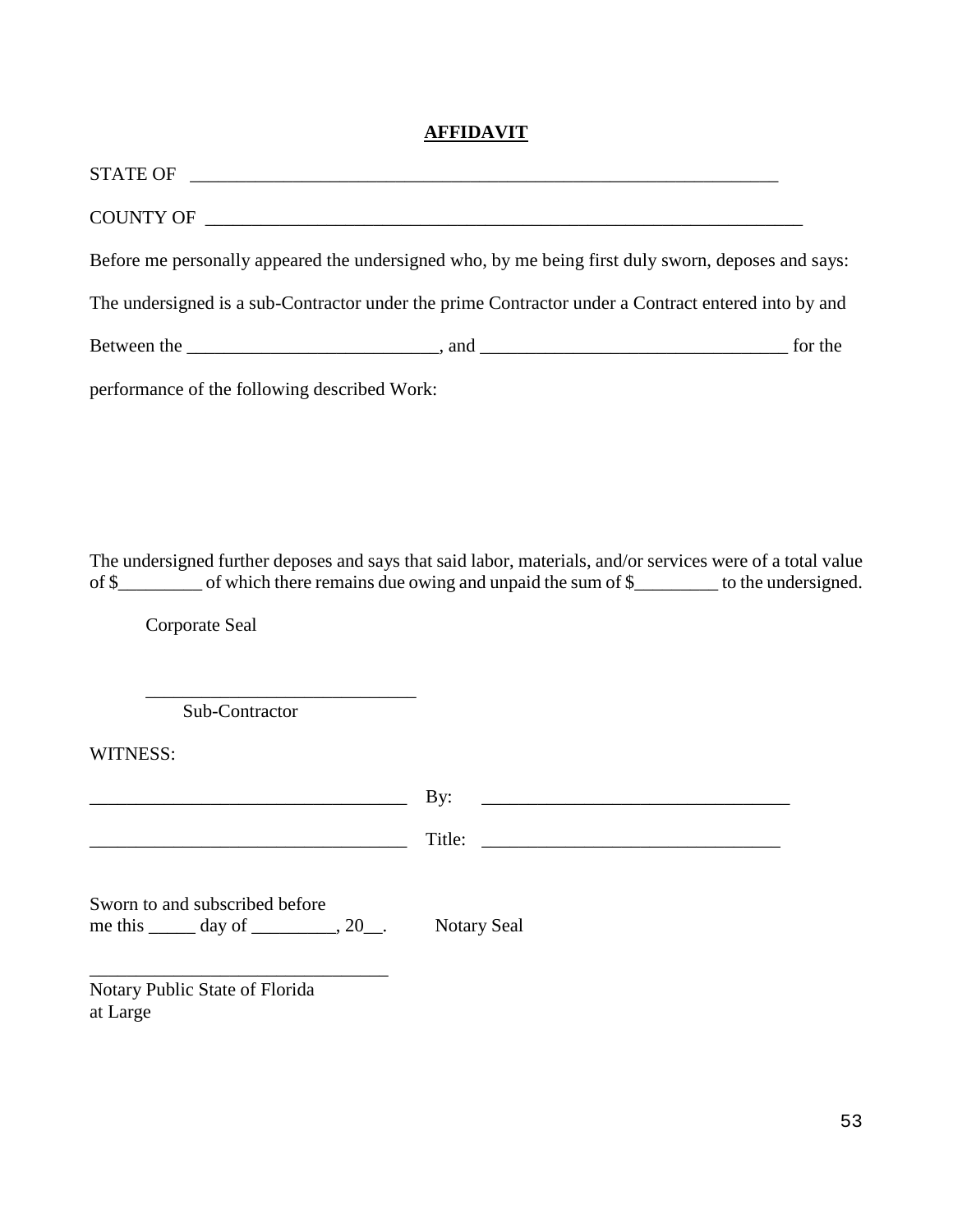# **FIRM CERTIFICATION**

The City of Vero Beach requires, as a matter of policy, that any Firm receiving a contract or award resulting from the Request for Proposals issued by the City of Vero Beach shall make certification as below. Receipt of such certification, under oath, shall be a prerequisite to the award of contract and payment thereof.

I (we) hereby certify that if the contract is awarded to me, our firm, partnership or corporation, that no members of the elected governing body of the City of Vero Beach nor any professional management, administrative official or employee of the City, nor members of his or her immediate family including spouse, parents or children, nor any person representing or purporting to represent any member or members of the elected governing body or other official, has solicited, has received or has been promised, directly or indirectly, any financial benefit including but not limited to a fee, commission, finder's fee, political contribution, goods or services in return for a favorable review of any Proposal submitted in response to the Request for Proposals or in return for execution of a contract for performance or provision of services for which Proposals are herein sought.

Handwritten Signature of Authorized Principal(s):

NAME (print): \_\_\_\_\_\_\_\_\_\_\_\_\_\_\_\_\_\_\_\_\_\_\_\_\_\_\_\_\_\_\_\_\_\_\_\_\_\_\_\_\_\_\_\_\_\_\_\_\_\_\_\_\_\_\_\_\_

SIGNATURE:

\_\_\_\_\_\_\_\_\_\_\_\_\_\_\_\_\_\_\_\_\_\_\_\_\_\_\_\_\_\_\_\_\_\_\_\_\_\_\_\_\_\_\_\_\_\_\_\_\_\_\_\_\_\_\_\_\_\_\_\_\_\_\_\_\_\_\_\_\_\_

\_\_\_\_\_\_\_\_\_\_\_\_\_\_\_\_\_\_\_\_\_\_\_\_\_\_\_\_\_\_\_\_\_\_\_\_\_\_\_\_\_\_\_\_\_\_\_\_\_\_\_\_\_\_\_\_\_\_\_\_\_\_\_\_\_\_\_\_\_\_

\_\_\_\_\_\_\_\_\_\_\_\_\_\_\_\_\_\_\_\_\_\_\_\_\_\_\_\_\_\_\_\_\_\_\_\_\_\_\_\_\_\_\_\_\_\_\_\_\_\_\_\_\_\_\_\_\_\_\_\_\_\_\_\_\_\_\_\_\_\_

TITLE: \_\_\_\_\_\_\_\_\_\_\_\_\_\_\_\_\_\_\_\_\_\_\_\_\_\_\_\_\_\_\_\_\_\_\_\_\_\_\_\_\_\_\_\_\_\_\_\_\_\_\_\_\_\_\_\_\_\_\_\_\_\_\_

NAME OF FIRM/PARTNERSHIP/CORPORATION:

DATE: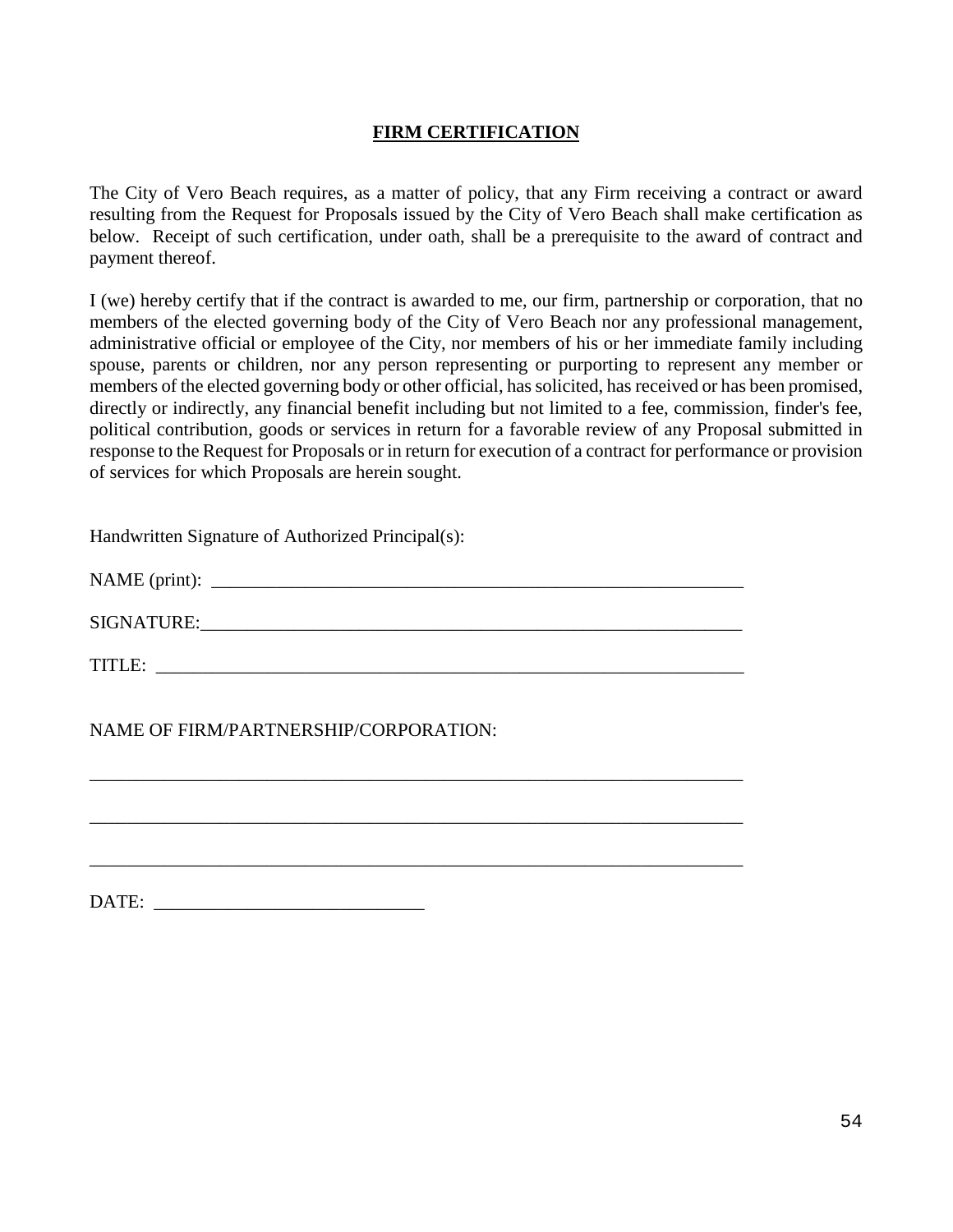#### **CITY OF VERO BEACH PUBLIC WORKS DEPARTMENT BID NO. 330-18/JO**

#### **RELEASE AND WAIVER OF CLAIM ON PROGRESS PAYMENT**

The undersigned Claimant, in consideration of the sum of \$\_\_\_\_\_\_\_\_\_\_\_\_\_\_, hereby releases and waives its claim and right to make a claim against the contractor, the surety, the payment bond, and the City of Vero Beach for all labor, services, and materials furnished through [date] \_\_\_\_\_\_\_\_\_\_\_\_\_\_ to the contractor on the job of the City of Vero Beach, for improvements to the following described project:

| <b>PROJECT:</b>  |  |  |
|------------------|--|--|
| ADDRESS:         |  |  |
| CONTRACTOR NAME: |  |  |

This Release and Waiver does not cover any retention or any labor, services, or materials furnished after the date specified. If this Release and Waiver is given in exchange for payment in the form of a check or other negotiable instrument, such Release and Waiver is conditioned on full payment of the check or such other instrument. The undersigned hereby warrants and represents that he/she has been and is on the date of the execution of this Release and Waiver duly authorized to execute this Release and Waiver on behalf of and to bind the Claimant.

#### **CLAIMANT:**

| Company Name: 2008                                                                                                                                                                    |        |
|---------------------------------------------------------------------------------------------------------------------------------------------------------------------------------------|--------|
| By (signature): $\frac{1}{\sqrt{1-\frac{1}{2}} \cdot \frac{1}{2}}$                                                                                                                    | [SEAL] |
| Print Name: 2008. [2016] Print Name:                                                                                                                                                  |        |
| Title:                                                                                                                                                                                |        |
|                                                                                                                                                                                       |        |
|                                                                                                                                                                                       |        |
| COUNTY OF                                                                                                                                                                             |        |
| The foregoing Release and Waiver of Claim on Progress Payment was acknowledged before me this ____ day of                                                                             |        |
| $\frac{20}{100}$ by $\frac{1}{20}$ by $\frac{1}{20}$ by $\frac{1}{20}$ by $\frac{1}{20}$ by $\frac{1}{20}$ by $\frac{1}{20}$ as $\frac{1}{20}$ as $\frac{1}{20}$ for and on behalf of |        |
|                                                                                                                                                                                       |        |
| as identification.                                                                                                                                                                    |        |

[SEAL]

Notary Public Print Name: Commission No.: My Commission Expires: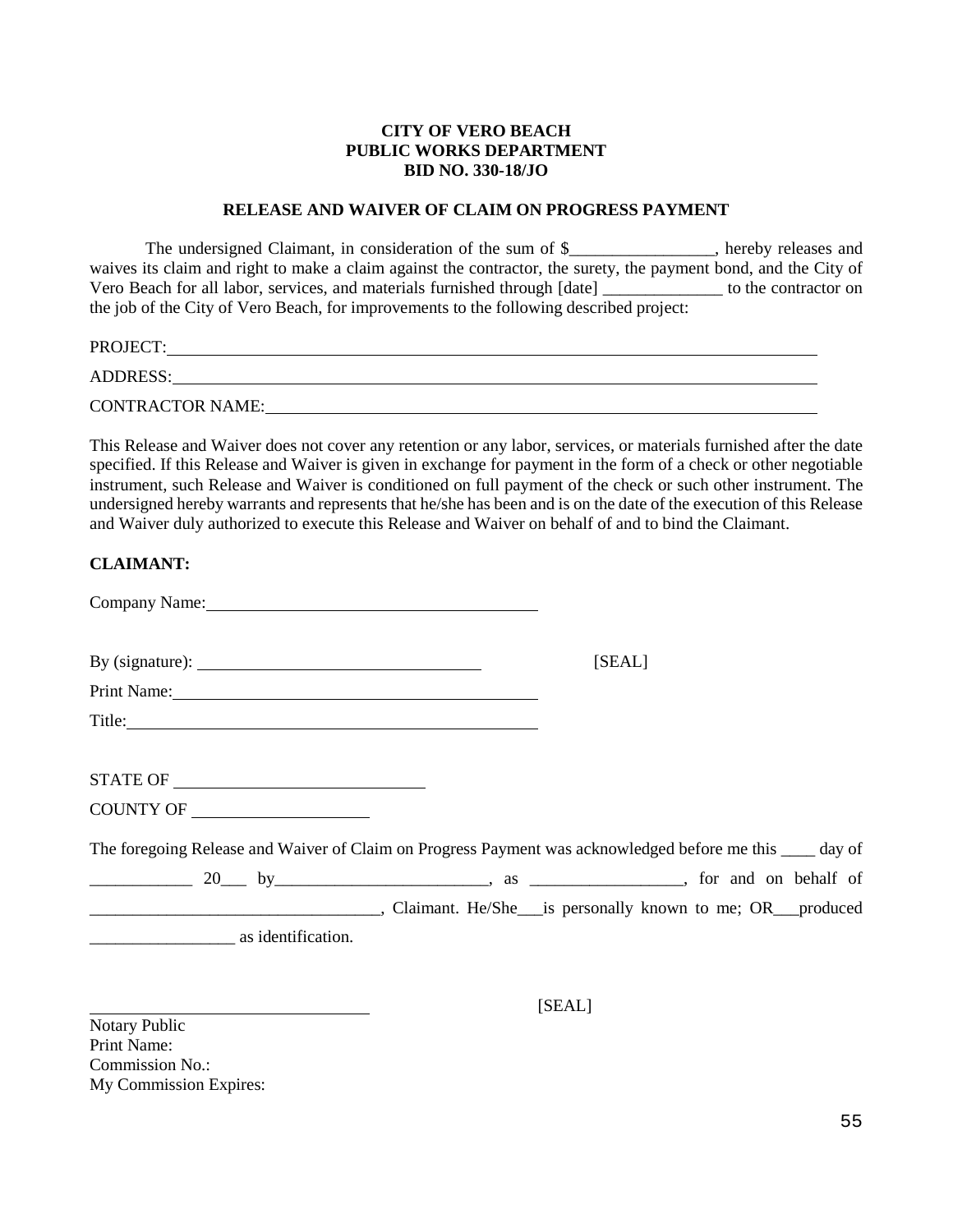#### **CITY OF VERO BEACH PUBLIC WORKS DEPARTMENT BID NO. 330-18/JO**

#### **RELEASE AND WAIVER OF ALL CLAIMS ON FINAL PAYMENT**

The undersigned Claimant, in consideration of the final payment in the amount of

\$ contractor, the surety, the payment bond, and the City of Vero Beach for all labor, services, and materials furnished to the contractor on the job of the City of Vero Beach, for improvements to the following described project:

| PROJECT:                |  |  |
|-------------------------|--|--|
| ADDRESS:                |  |  |
| <b>CONTRACTOR NAME:</b> |  |  |

If the foregoing Release and Waiver is given in exchange for payment in the form of a check or other negotiable instrument, such waiver is conditioned on full payment of the check or such other instrument. The undersigned hereby warrants and represents that he/she has been and is on the date of the execution of this Release and Waiver duly authorized to execute this Release and Waiver on behalf of and to bind the Claimant.

#### **CLAIMANT:**

| Company Name: Name:                                                                                                                                                                                                            |        |
|--------------------------------------------------------------------------------------------------------------------------------------------------------------------------------------------------------------------------------|--------|
| By (signature): $\qquad \qquad$                                                                                                                                                                                                | [SEAL] |
| Print Name: Name and Solid School and School and School and School and School and School and School and School and School and School and School and School and School and School and School and School and School and School a |        |
| Title: Title:                                                                                                                                                                                                                  |        |
|                                                                                                                                                                                                                                |        |
|                                                                                                                                                                                                                                |        |
|                                                                                                                                                                                                                                |        |
| The foregoing Release and Waiver of All Claims on Final Payment was acknowledged before me this ____ day                                                                                                                       |        |
| of $\frac{20}{100}$ by $\frac{1}{20}$ by $\frac{1}{20}$ as $\frac{1}{20}$ , as $\frac{1}{20}$ , for and on behalf of                                                                                                           |        |
|                                                                                                                                                                                                                                |        |
|                                                                                                                                                                                                                                |        |
|                                                                                                                                                                                                                                | [SEAL] |

Notary Public Print Name: Commission No.: My Commission Expires: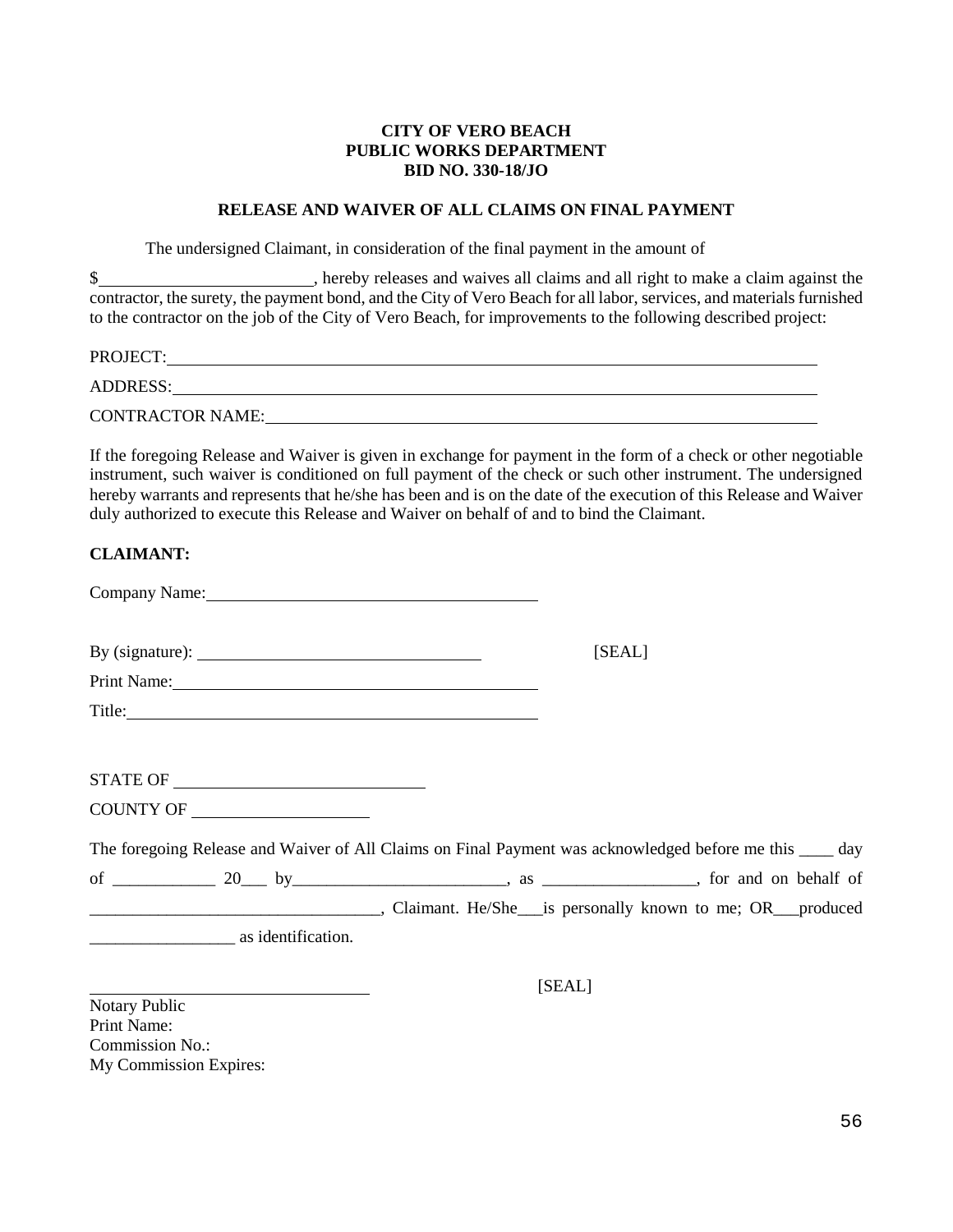CITY OF VERO BEACH, FLORIDA

# **PAVEMENT MANAGEMENT SYSTEM**

# **BID NO. 330-18/JO**

# **ATTACHMENT**

### **SCOPE OF WORK**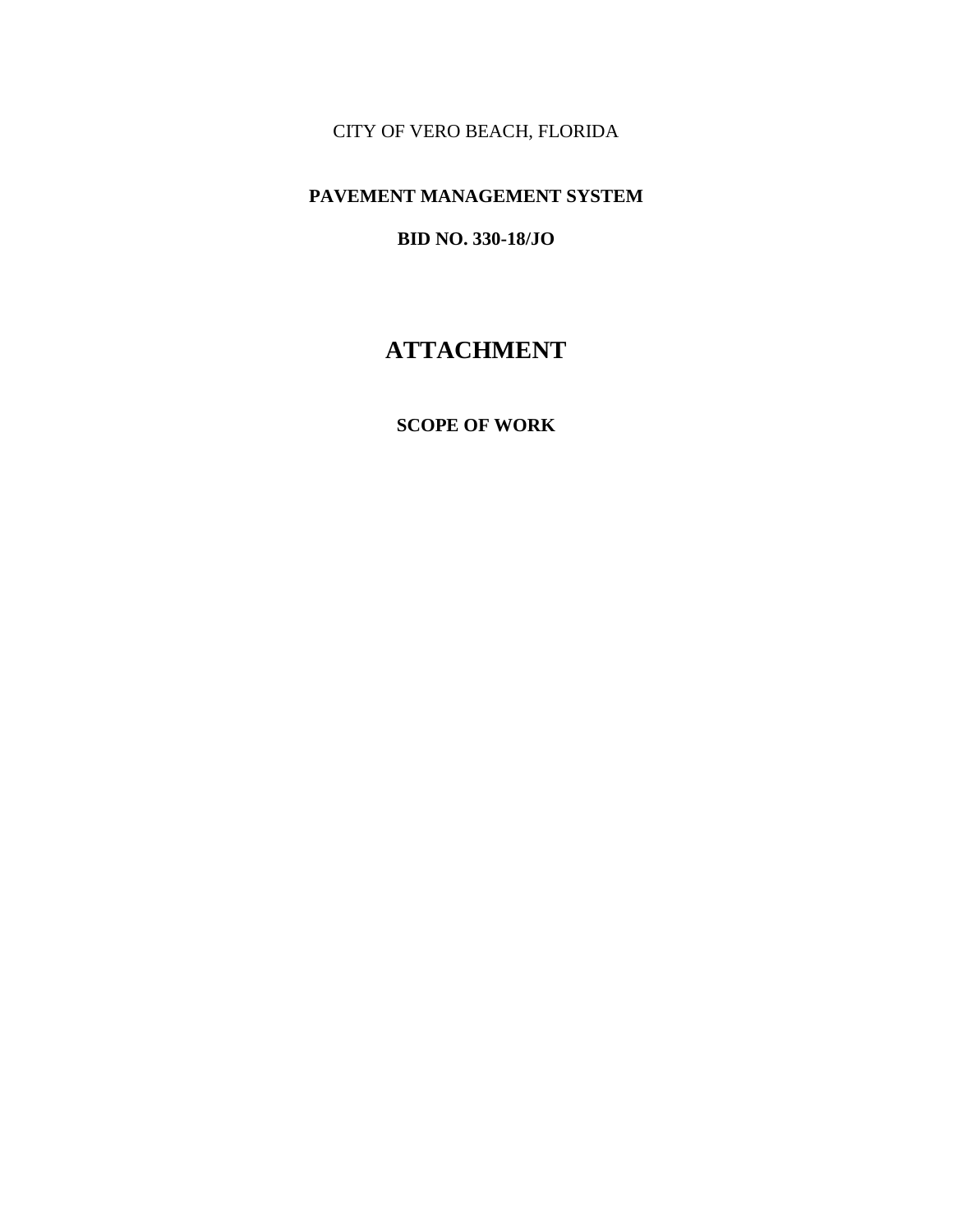# **CITY OF VERO BEACH**

# **PAVEMENT MANAGEMENT SYSTEM**

# **SCOPE OF WORK**

# **1. PROJECT DESCRIPTION:**

To conduct a field survey of all paved streets and parking lots under the jurisdiction of the City of Vero Beach utilizing the ASTM D6433-18 condition assessment methodology for survey of pavement condition and ratings.

Conduct a complete inventory and condition assessment of all curbs within the maintained street network and jurisdiction of the City of Vero Beach.

Update the City's current MicroPaver software (V6.5) to version ( $v7.0.9$ ) and provide training to City staff on updated version. Provide links to City of Vero Beach ESRI GIS system. Coordinate data collection and inventory process with GIS Manager.

# **2. SCOPE:**

The City of Vero Beach has approximately 105 centerline miles of streets and approximately 1,696,982 sf or 14.6 equivalent centerline miles of parking lot pavement. The survey shall include all paved City streets and paved parking areas.

- A. Minimum of one inspection for each pavement section (point to point) or a representative section each half-mile.
- B. Complete a Surface Conditions Survey that is continuous and objective and that includes crack survey, macro texture survey, rut depth measurement, and roughness survey. ASTM D6433-18 Standard Practice for Roads Pavement Condition Index Surveys must be followed. Inspections must be performed by qualified staff demonstrating competency in ASTM D6433-18 inspection practices, no automated inspections.
- C. Conduct field quality assurance measures to periodically check the accuracy and consistency of the data collected. A minimum 5% of all inspections shall be re-inspected with documents remediation by a designated Quality Assurance manager for the project.
- D. Perform all data entry and verify the accuracy and integrity of the data. All pavement data and PCI must be linked to the appropriate section in the City's GIS database. Coordinate with City GIS Manager. Provide GPS locations of segments and survey sites.
- E. Provide digital picture or HD video images of road segments and problem areas. Images and/or videos should be able to support future analysis of shoulder type, storm data including ditches,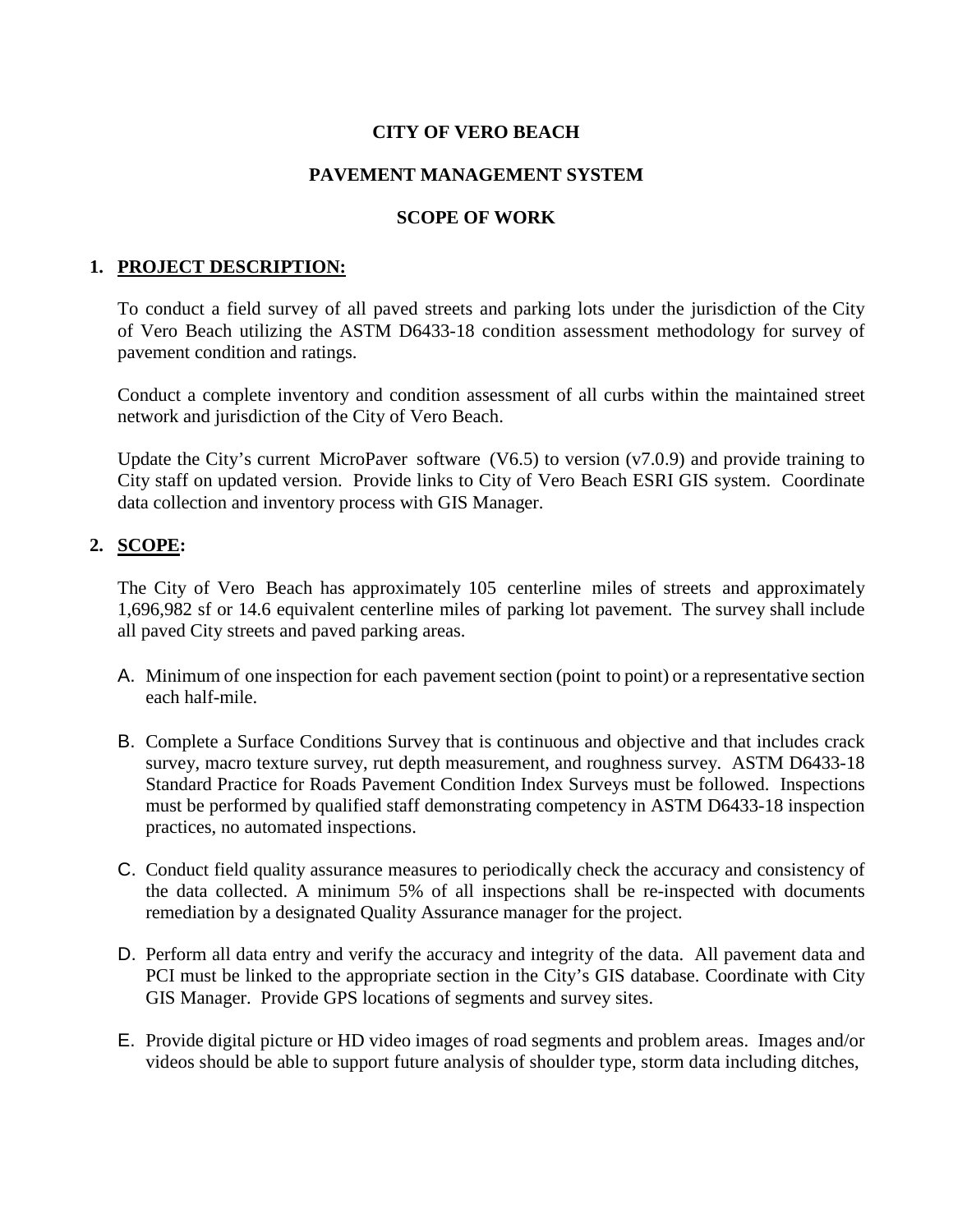and possible LiDAR roadway profiles. Photo or video images shall be integrated with georeferencing system including global positioning systems (GPS), inertial referencing systems, and distance measuring instruments (FL State Plane) linking.

- F. Create necessary inventory for MicroPaver based on existing MicroPaver roadway database. Inventory all roadways by proper pavement management section techniques using one direction centerline segments on undivided roadways and two direction centerline on divided roadways. Both station reference and physical boundary shall identify each segment. Program population and data collection methods must be open-source and nonproprietary. Complete MicroPaver export file of the network and load it on City's existing MicroPaver.
- G. Curb/Gutter condition ratings including but not limited to: type (curb and gutter, header, Miami, etc.), curb reveal, cracks, spalling, poor drainage, and GPS location.
- H. Develop a 5-year Pavement Restoration Program (PRP). The PRP shall:
	- 1) Identify the present pavement conditions and projected future performance over the 5-year period.
	- 2) Identify the conditions of base, subgrade, and causes of pavement failures.
	- 3) Recommend rehabilitation strategies based on current condition of roadways. Include rehabilitation strategies that may be necessary to achieve desired levels of serviceability.
	- 4) Provide total number of lane miles and total square yardage of paved and non-paved City roads. This total is to include all storage lanes and tapers.
	- 5) Include a priority listing indicating pavements in order of worst-to-best pavement conditions.
	- 6) Create a boxed report that can utilize different search queries for identifying location and conditions of patching, curbing, sidewalks, structures, shoulders, traffic counts, and signs.
	- 7) Include economic report indicating the cost per square yard per year of benefit for each rehabilitation strategy based on current maintenance costs and costs estimated to be in effect for each year in the 5-year plan.
	- 8) Consider budgetary realities in making specific yearly recommendations. The 5-year program shall make recommendations as to roads, rehabilitation strategies, and costs of rehabilitation to include in each budget year. These recommendations shall include costs necessary to obtain the greatest benefit from three alternative funding levels.
	- 9) Provide staff training necessary to utilize the tools and/or information provided. Provide operations manual and staff training to provide knowledge transfer to City staff. The intent of training is for City staff to obtain the ability to populate and maintain the program and produce desired report writing. All route-naming conventions, rating criteria, database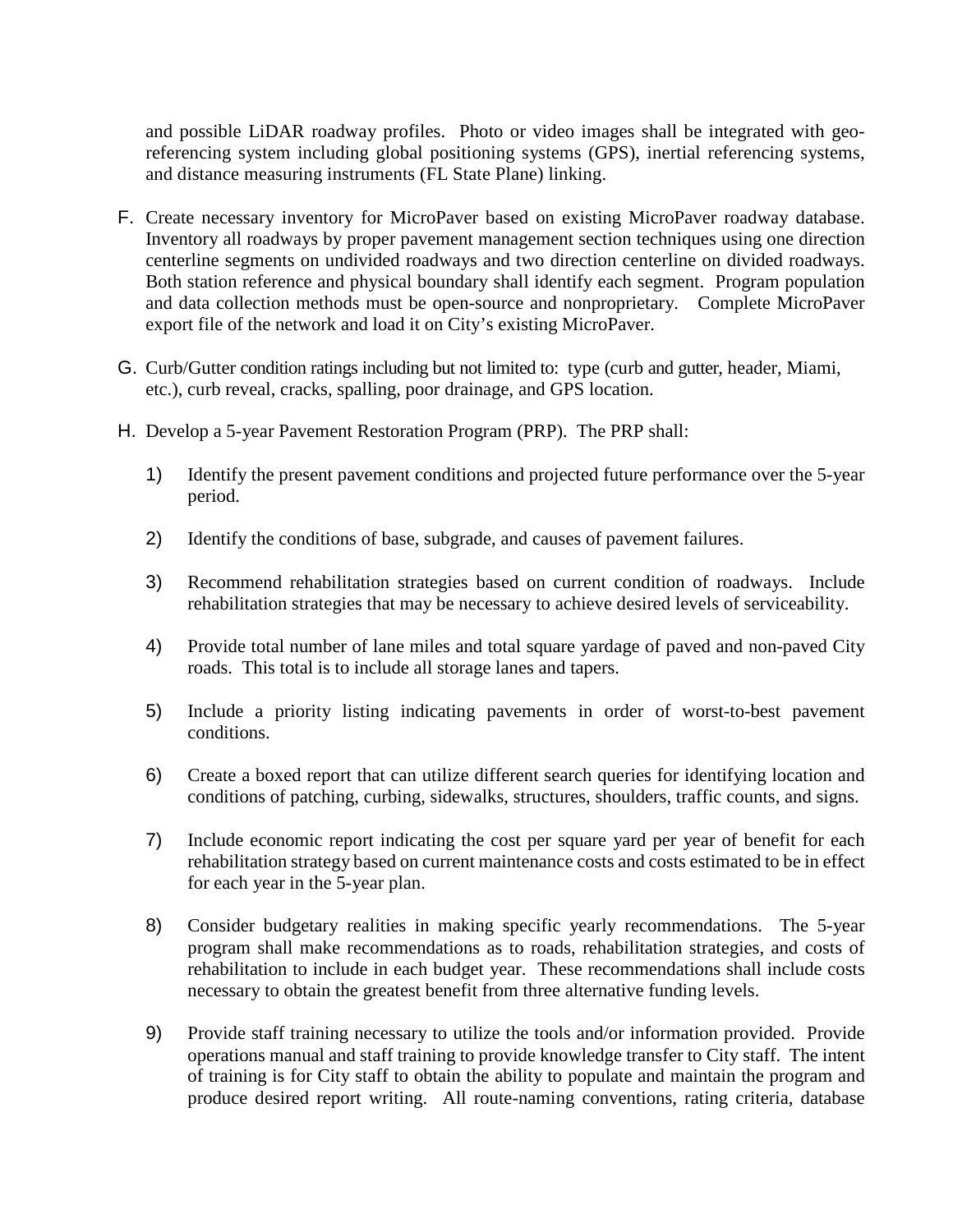development and quality control procedures shall be documented in the operations manual and reviewed during training sessions.

- 10) Include services for data entry and report writing on an annual basis based on actual approved budgets and work programs completed for a period of five years. May be required to generate customized report writing based on City needs.
- I. Additional services may include sidewalk condition analysis and striping/pavement marking inventory.

Also within the city limits are roads maintained by the State of Florida and Indian River County. These roads and related signs/markings will not be included in the scope of work (see map).

# **3. OPTIONAL ROADWAY INVENTORY:**

In addition to the Scope of Work above the successful Proposer may be requested to collect inventory data for the following:

- Speed humps and tables;
- Medians:
- Guardrails;
- Sidewalks (width and material);
- Pavement markings;

Inventory data to be entered into the City's GIS and Pavement Management System, and provide staff training necessary to utilize the tools and/or information provided.

# **4. VENDOR QUALIFICATIONS:**

- A. Contractor shall have a minimum of 5 (five) years' experience with MicroPAVER programs and pavement evaluations.
- B. Pavement data collection personnel shall have a minimum of 3 (three) years' experience and shall have attended an accredited Pavement Management Course such as provided by the APWA or Colorado State University.
- C. The Contractor shall have a successful history of Pavement Management inspections and system installations at various government or private agencies. A minimum of 5 (five) recent clients shall be submitted with contact information as references.
- D. The Contractor shall have MicroPAVER experience with municipalities or government agencies with at least 100 centerline miles of pavement.
- E. The Contractor shall provide continuing service and technical support of MicroPAVER software and the City's PMS database for a period of 1 (one) year. Additional service may be provided through an annual maintenance contract.